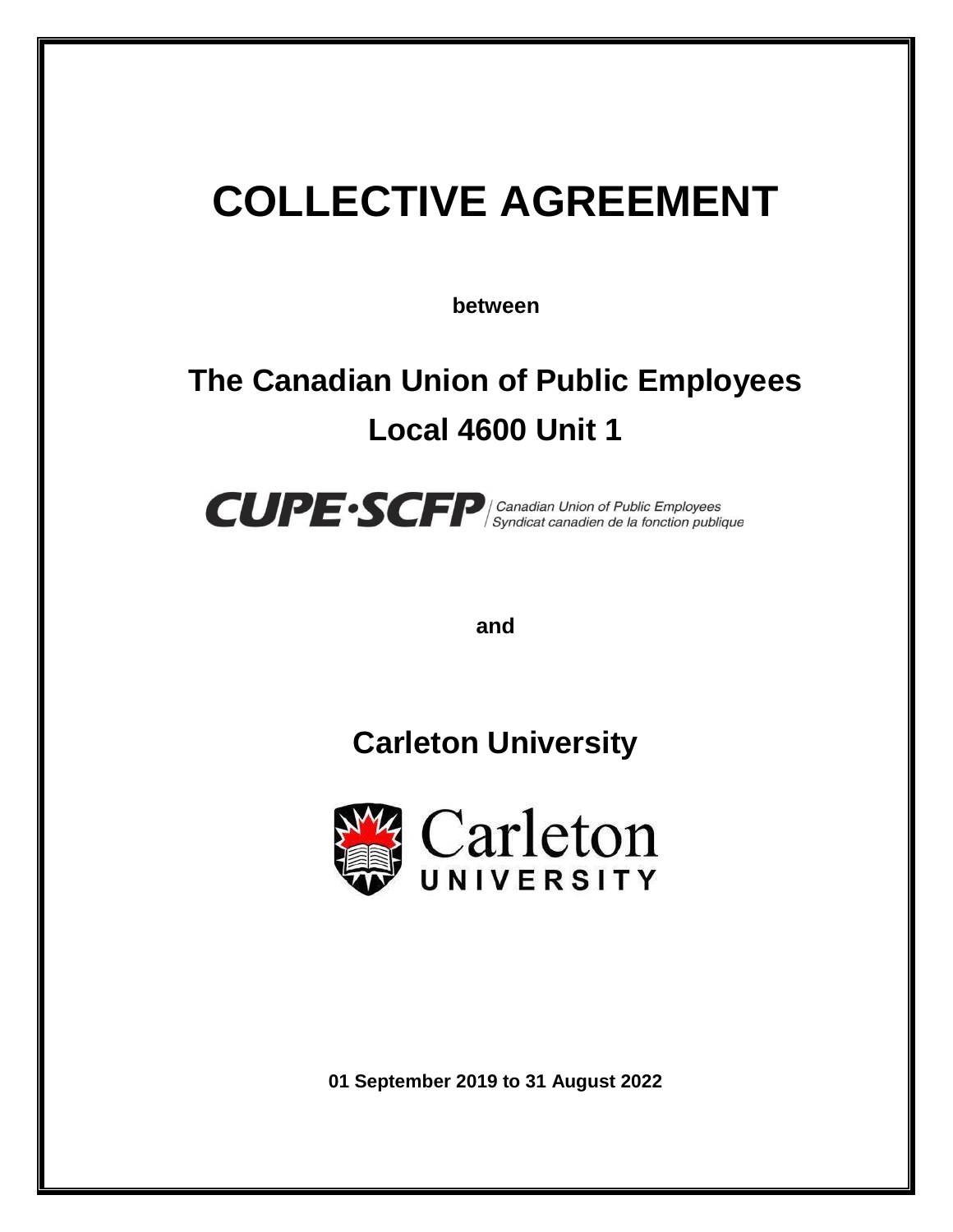## **TABLE OF CONTENTS**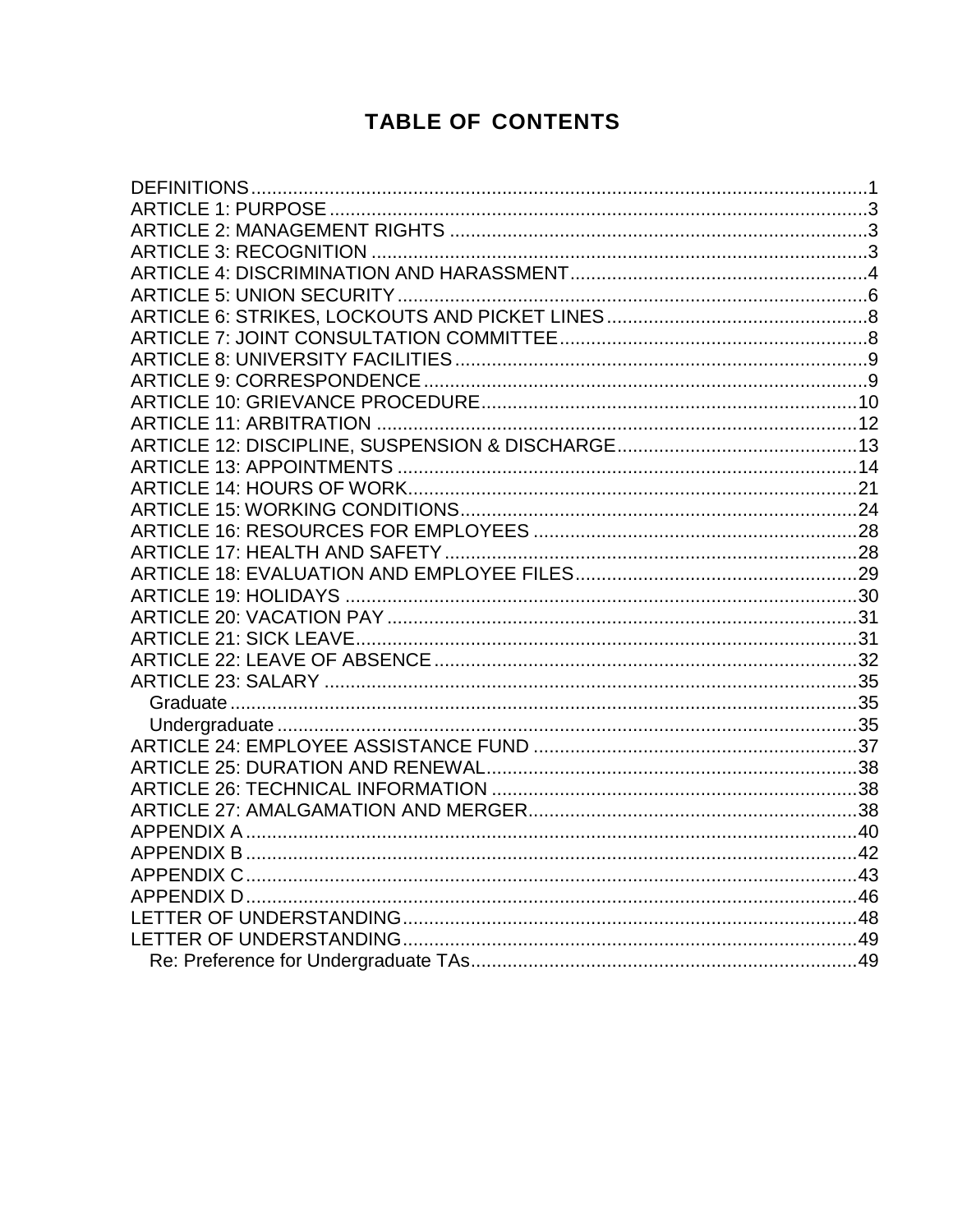#### <span id="page-2-0"></span>**DEFINITIONS**

- 1. *Academic Session* designates the period between September and April inclusive.
- 2. *Summer Session* designates the period from May to August inclusive.
- 3. *The Union* designates Canadian Union of Public Employees and its Local 4600, Unit 1.
- *4. Carleton University* is the body corporate defined by the *Carleton College Act (1952)* as amended by the *Carleton University Act (1957)* and the *Carleton University Act (1968).*
- 5. *Carleton University Act* designates the several acts enumerated in No.4 above amended from time to time in the future by the Legislature of the Province of Ontario.
- 6. *Employer* designates the Board of Governors of Carleton University, the President and Vice-Chancellor, Vice-Presidents, Deans and other such persons excluded from the bargaining unit as managerial.
- 7. *Month* designates twenty-two (22) working days.
- 8. *Parties* are the parties to this Collective Agreement, namely Carleton University and the Canadian Union of Public Employees and its Local 4600, Unit 1.
- 9. *Employee File* designates all files containing evaluative materials concerning employees.
- 10. *Term* shall mean the periods of September to December, January to April, May to August.
- 11. *Supervisor* is the person to whom the employee is immediately responsible.
- 12. *Contract Instructor* is an employee hired to teach a credit course.
- 13. *Teaching Assistant* is an employee hired to assist a faculty member or contract instructor in the presentation of a credit course.
- 14. *Service Assistant* is an employee of an academic department (including a school or institute) employed in a capacity related to the academic program of the department, and who requires knowledge of the relevant discipline to perform the duties of the position, and/or an employee hired to work in a Resource Centre or Reading Room.
- 15. *Research Assistant* is an employee hired to assist a faculty member in research.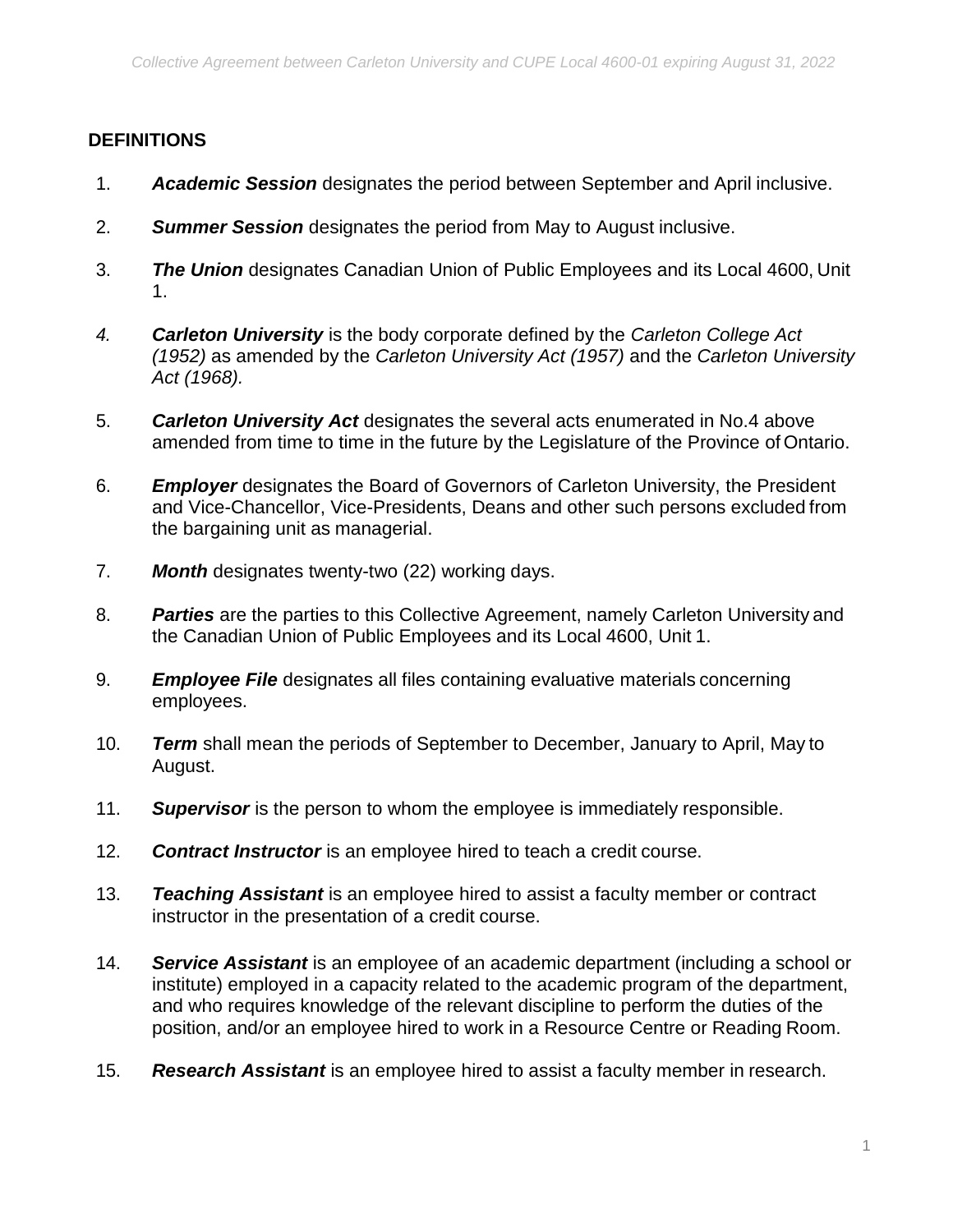- 16. *Student Consultant* is a student employee of Computing and Communications Services (CCS) hired to provide general assistance to student users of computer systems supported by CCS and who works in the student consulting sites. Terms and conditions of employment for Student Consultants are governed by Appendix A of this Collective Agreement.
- 17. *Working Day* includes each of the five (5) week days, Monday through Friday, with the exception of those days that are public holidays as provided in Article 19 of this Agreement. This definition is provided only for the purpose of computing time periods and nothing herein shall be construed to restrict the exclusive right of the Employer to assign duties or otherwise direct the workforce in accordance with Article 2 of this Agreement.
- 18. *Bargaining Unit* means the unit defined by the certificate issued by the Ontario Labour Relations Board, dated November 9th, 1979, as amended from time to time by the Ontario Labour Relations Board or by agreement of the parties.
- 19. *Joint Consultation Committee (J.C.C.)* is the committee composed of a maximum of four (4) representatives of each party that is established in accordance with Article 7 of this Agreement.
- 20. *Employee* designates a person included in the bargaining unit.
- 21. *Leave from duties* is where the Employer approves a graduate student to decline an appointment without forfeiting their priority for reappointment as set out in Article 13.01. The priority shall not be extended for the period of leave from duties unless the Parties explicitly agree to do so in writing.
- 22. *Course* refers to any course approved for credit or accreditation by Senate.
- 23. *Academic Year* designates the period between September and August inclusive.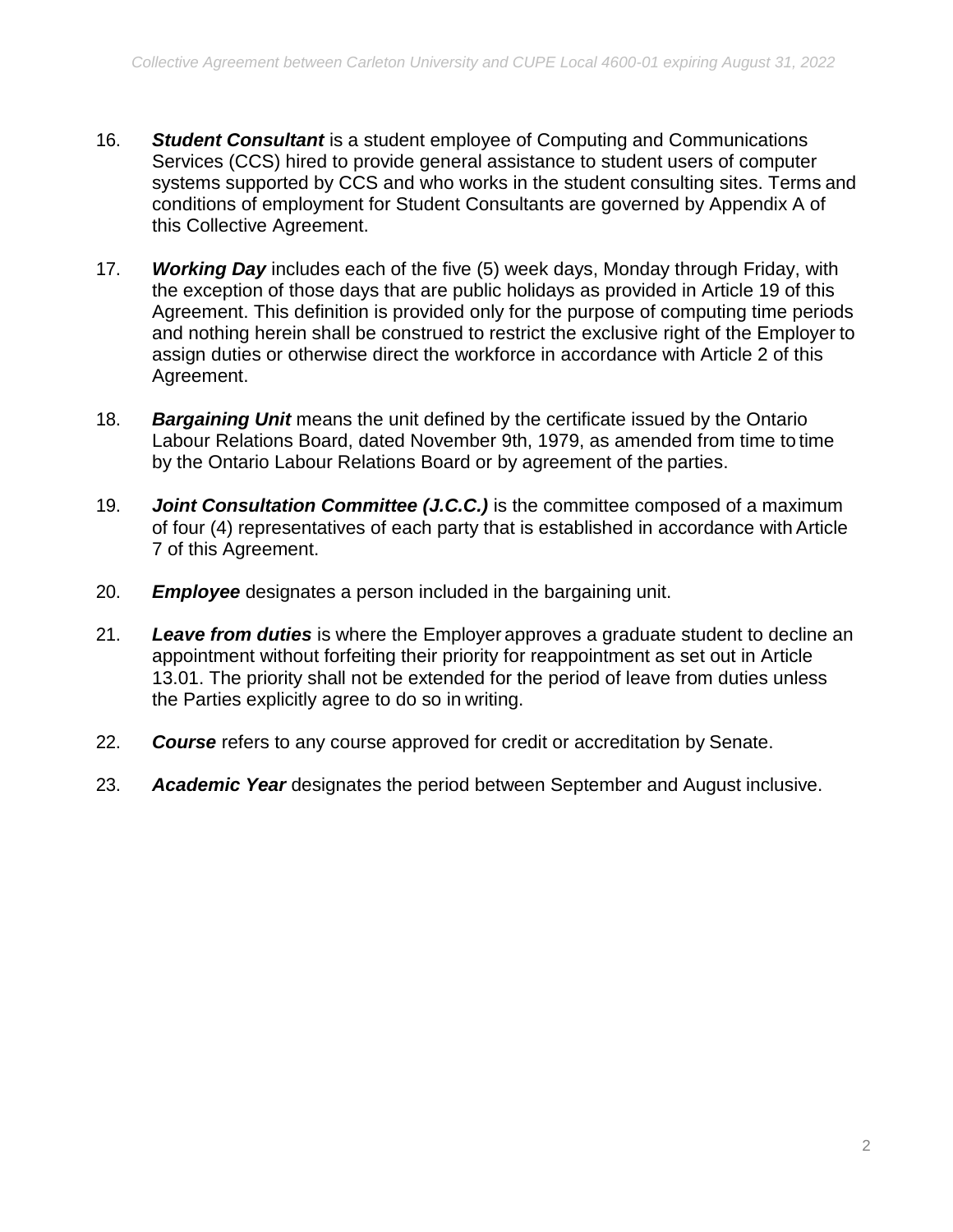## <span id="page-4-0"></span>**ARTICLE 1: PURPOSE**

1.01 The general purpose of this Agreement is to establish an orderly collective bargaining relationship between the Employer and the employees represented by the Union, to ensure the peaceful settlement of disputes and to set forth agreements covering rates of pay and other working conditions.

#### <span id="page-4-1"></span>**ARTICLE 2: MANAGEMENT RIGHTS**

2.01 The management of the University and the direction of the working force are vested exclusively in the Employer except as limited by the terms of this Agreement.

#### <span id="page-4-2"></span>**ARTICLE 3: RECOGNITION**

- 3.01 Pursuant to the certificate issued by the Ontario Labour Relations Board dated the 9th of November 1979, the Employer recognizes the Union as the exclusive bargaining agent of all employees of Carleton University in Ottawa, employed as teaching assistants, demonstrators, part-time, markers, research assistants or associates, service assistants, and student consultants appointed by the Department of Computing and Communications Services, who "are graduate students enrolled in the Faculty of Graduate and Postdoctoral Affairs or undergraduate students at Carleton University excluding employees covered by collective agreements with United Steel Workers of America, Local 5927; Canadian Union of Public Employees, Local 910; Canadian Union of Public Employees, Local 3778; Canadian Union of Public Employees, Local 2424; Canadian Union of Public Employees, Local 4600 Unit 2 and the Carleton University Academic Staff Association.
- 3.02 Effective September 1, 1997, students employed as contract instructors shall be included in the bargaining unit for CUPE 4600 Unit 2, and shall be subject to the terms and conditions of its Collective Agreement with the Employer.

Effective 01 September 2013, where a graduate student pursuant to Article 13.01 (b) (iii) is employed as a contract instructor, and does not receive a subsequent appointment as a contract instructor, the employee shall not be deemed to have held a regular position for the purposes of Article 13 of this Agreement.

- 3.03 Employees of Carleton University who work fifteen (15) hours or fewer in an academic term are excluded from the bargaining unit.
- 3.04 No employees shall be required or permitted to make a written or oral agreement with the Employer which conflicts with the terms of this Collective Agreement.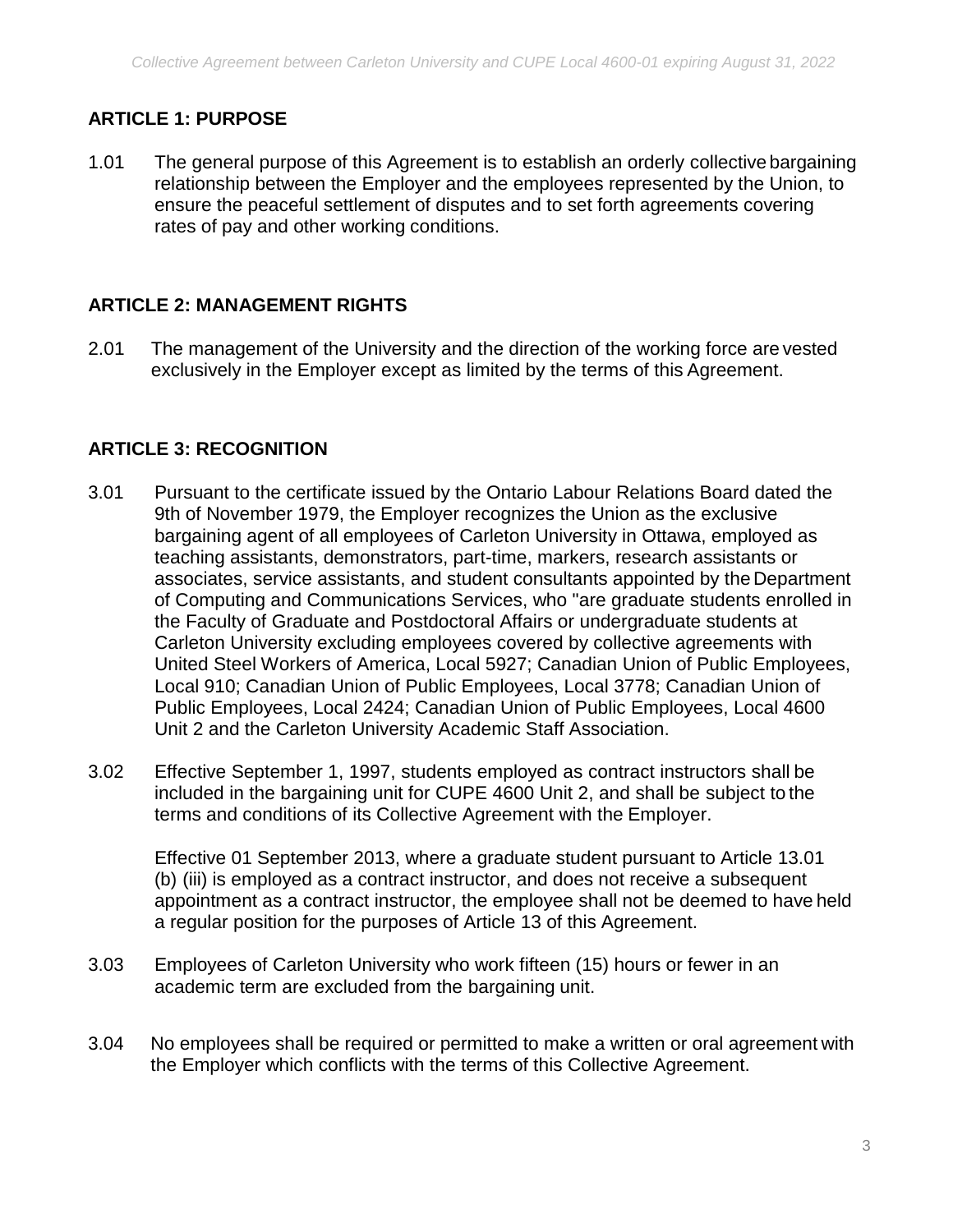- 3.05 (a) Research assistants who are paid out of operating funds, are included in the bargaining unit.
	- (b) Research assistants who are paid out of outside grant monies, such as NSERC, SSHRC, or other private or government sponsored research grants are not included in the bargaining unit.
	- (c) Research assistants paid partly out of funds described in subsection a) above and partly out of funds described in subsection b) above are included in the bargaining unit only in respect to such work as is performed in whole or in part for remuneration out of funds described in subsection a) above.
	- (d) A research assistant who is paid out of outside grant monies and who had been offered a teaching assistantship will be permitted to resign the research assistantship at the end of any term, in order to take up a teaching assistantship. A person who exercises this option will be included in the bargaining unit at the commencement of the teaching assistantship, and shall have priority for reappointment in accordance with Article 13.4 for the periods set out therein, including the period of the research assistantship.

## **ARTICLE 4: ANTI-DISCRIMINATION AND ANTI-HARASSMENT**

4.01 The Employer and the Union agree that there shall be no discrimination, harassment, violence, interference, restriction, or coercion exercised or practiced with respect to any member of the bargaining unit in any matter concerning working conditions, or the application of the provisions of this Agreement by reason of any of the prohibited grounds listed in the Ontario Human Rights Code (age, race, creed, colour, ethnic origin, record of offences, citizenship, ancestry, disability, sex, marital status, sexual orientation, gender identity, gender expression, family status, place of origin), religious or political affiliations or beliefs, or by reason of their membership or non-membership in the Union, or by the employee's exercise of any right or provision under this Agreement.

A right of a person under this Article is not infringed for the reason only that the person is incapable of performing or fulfilling the essential duties or requirements of the job because of disability. Where practicable, attempts shall be made to adjust employment requirements to accommodate the person's disability.

4.02 The Employer and the Union recognize the rights of employees to work in an environment free from harassment and violence, and acknowledge their responsibilities to take all reasonable and appropriate actions to foster such an environment.

The parties formally recognize their obligations under the *Ontario Occupational Health and Safety Ac*t and *Ministry of Training, Colleges and Universities Act*, in particular with relation to the prevention of sexual violence or sexual harassment in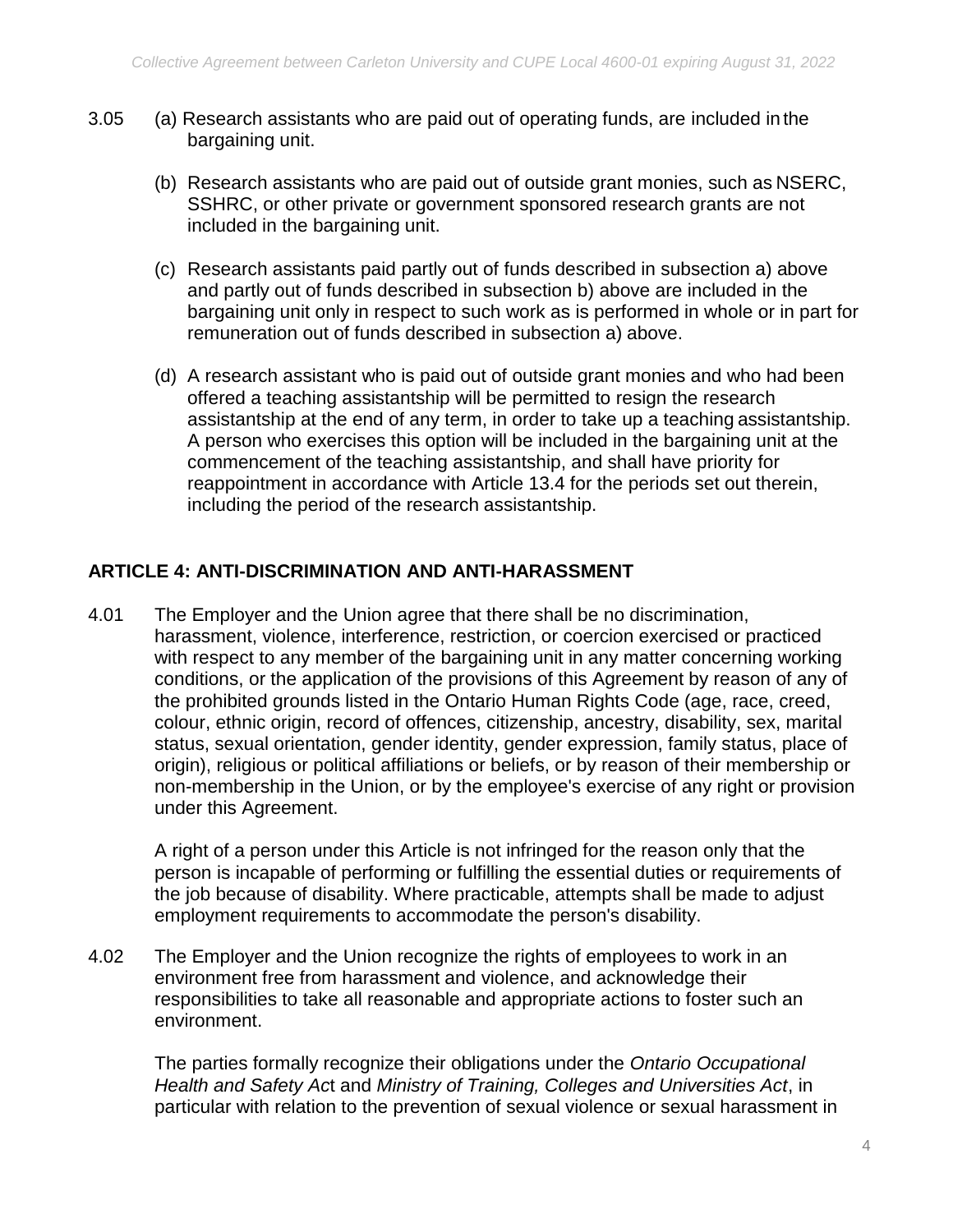#### the workplace.

a) Harassment includes, but is not limited to, sexual harassment, gender harassment, racial and ethnic harassment, and personal/workplace harassment whether or not it is based on the prohibited grounds outlined in the *Human Rights Code.* 

Harassment means engaging in a course of vexatious comment or conduct that is known or ought reasonably to be known to be unwelcome. Harassment can be psychological, verbal or physical or it can be a combination of these. It is any behaviour, whether deliberate or negligent, which denies individuals their dignity and respect, is offensive, embarrassing or humiliating to the individual, and adversely affects the working environment. It may take the form of excluding an employee from rights or privileges related to their employment and to which they are otherwise entitled.

- b) Workplace sexual harassment is defined as:
	- i. engaging in a course of vexatious comment or conduct against a worker in a workplace because of sex, sexual orientation, gender identity or gender expression, where the course of comment or conduct is known or ought reasonably to be known to be unwelcome, or
	- ii. making a sexual solicitation or advance where the person making the solicitation or advance is in a position to confer, grant or deny a benefit or advancement to the worker and the person knows or ought reasonably to know that the solicitation or advance is unwelcome;
- c) Sexual violence means any sexual act or act targeting a person's sexuality, gender identity or gender expression, whether the act is physical or psychological in nature, that is committed, threatened or attempted against a person without the person's consent, and includes sexual assault, sexual harassment, stalking, indecent exposure, voyeurism and sexual exploitation.
- 4.03 Harassment does not include:
	- a) Interpersonal conflict or disagreement;
	- b) The proper exercise of management's rights;
	- c) Performance management;
	- d) Operational directives;
	- e) Job assignments; or
	- f) Inadvertent management errors.
- 4.04 The Employer and the Union recognize the right of individuals to determine their own gender identity, including the right to have stated pronouns respected and used in the workplace, subject to the limitations of the University's technological capacity. Employees shall not face discrimination or harassment for determining or expressing their gender identity or pronouns.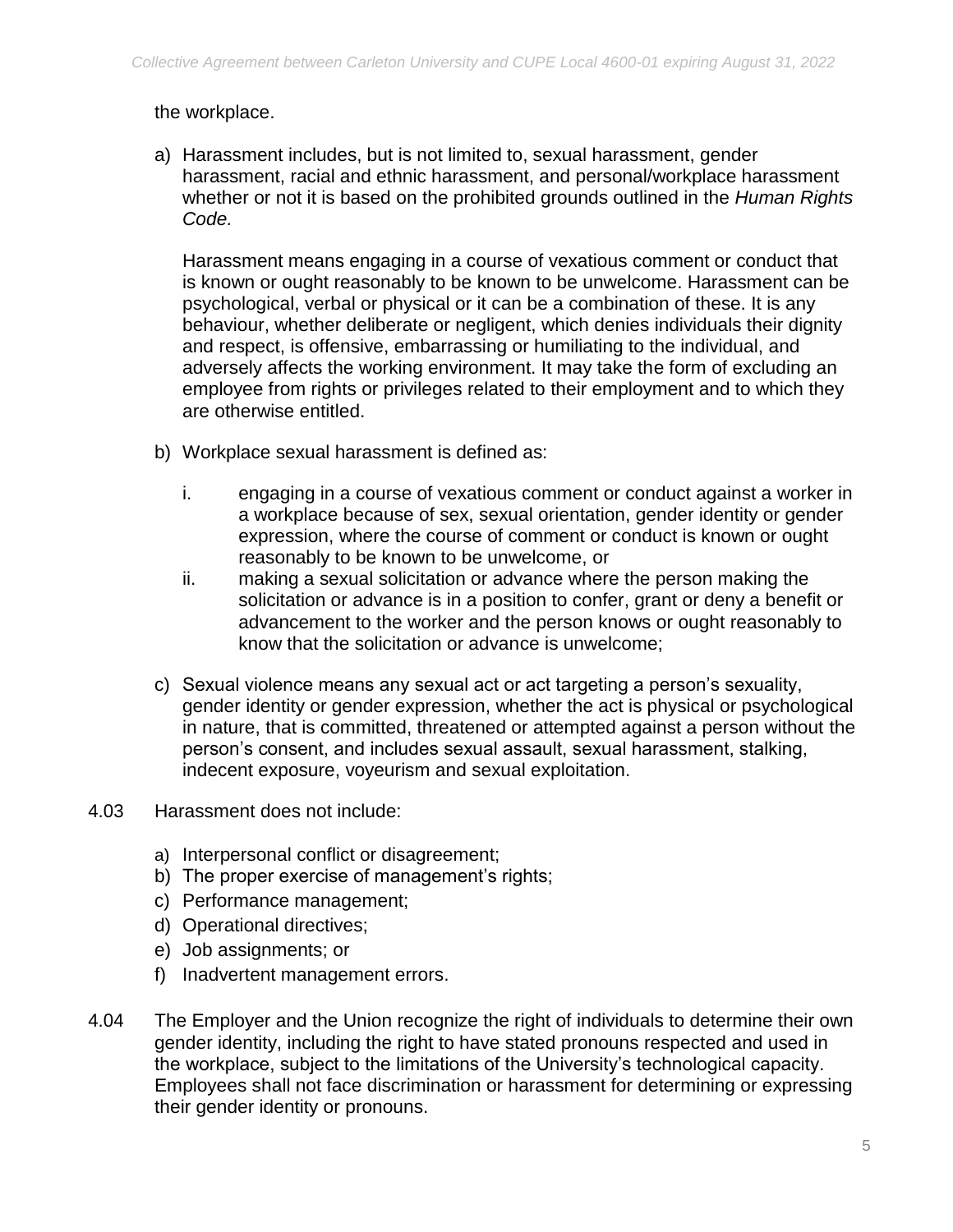#### 4.05 Complaint Process

- a) The Employer and the Union agree that all employees of the University are responsible to adhere to the University's policies on human rights as well as those on the prevention of workplace violence, workplace harassment, sexual violence and sexual harassment.
- b) Any complaint of harassment may also be grieved using the procedures set out in Article 10 of the Collective Agreement. Grievances will be held in abeyance until such time as the process initiated by the employee in the appropriate policy has been completed.
- c) Where the respondent to the complaint is the person who would normally deal with any of the steps of the grievance, the grievance shall automatically be sent forward to the next step.
- d) A copy of the following documents shall be retained on the University website:
	- Carleton University's Human Rights Policies and Procedures (including such Discrimination and Harassment Policies as the Sexual Harassment Prevention Policy at Part IV s.4);
	- Carleton's Workplace Harassment Prevention Policy;
	- Carleton's Workplace Harassment Prevention Program;
	- Carleton's Workplace Violence Prevention Policy;
	- Carleton's Workplace Violence Prevention Program;
	- Carleton's Environmental Health and Safety Policy;
	- Carleton's Sexual Violence Policy.

The Employer will ensure that the above documents are electronically provided to the Union office.

- e) All matters arising from this Article will be administered in accordance with the University's Access to Information and Privacy Policy, as amended from time to time, the Freedom of Information and Protection of Privacy Act (FIPPA) and the University's Sexual Violence Policy (where appropriate), as amended from time to time.
- 4.06 The parties agree that some circumstances involving allegations of discrimination or harassment warrant separation of the complainant and alleged harasser. The complainant may request such a separation in accordance with the appropriate policy listed in Article 4.5 (d).

#### 4.07

a) On receipt of a complaint of sexual and/or gender harassment, the Employer will advise any involved employee of their right to Union representation at any stage of the complaint. The Employer will follow University Policies and Procedures to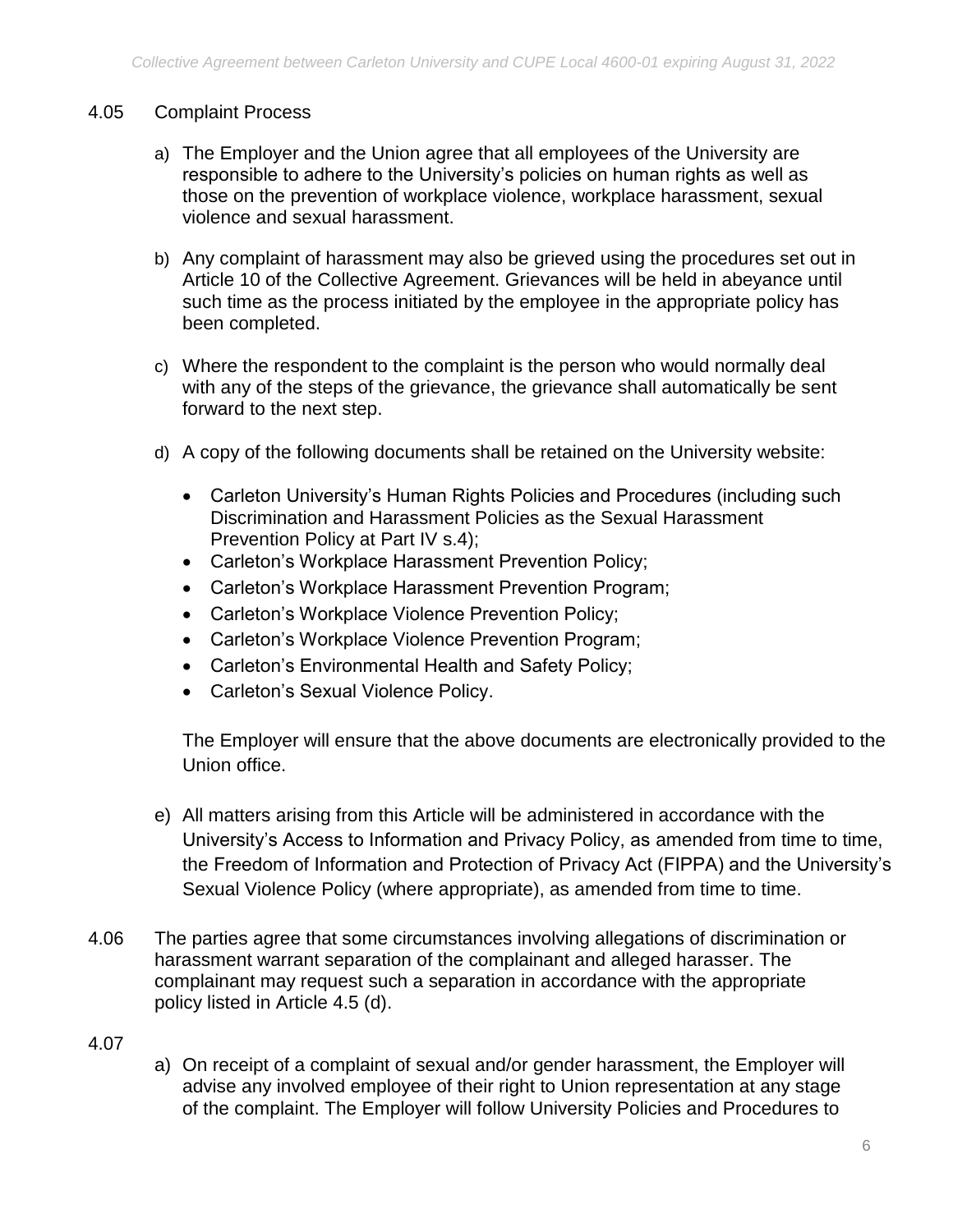address the complaint.

- b) If an employee, supported by the Union, chooses not to pursue a complaint through Carleton University's Sexual Violence Policy and instead seeks an informal resolution with the respondent, the Employer will, where possible, facilitate this process in cooperation with the Union.
- 4.08 Employees are entitled to Domestic or Sexual Violence Leave in accordance with the Employment Standards Act, 2000, S.O. 2000, c.41 as amended from time to time. Such leaves will be granted without regard to the statutory 13-week service requirement.
- 4.09 The Employer will provide awareness training on domestic and sexual violence and its impacts on the workplace to all employees.
- 4.10 Whistleblower Protection

There shall be no retaliation or threat of retaliation against an employee who, in good faith and on the basis of a reasonable belief, reports wrongdoing by any member of the campus community or who gives information or evidence in relation to the reported wrongdoing. The filing of frivolous, vexatious and or malicious complaints shall constitute grounds for discipline.

## <span id="page-8-1"></span><span id="page-8-0"></span>**ARTICLE 5: UNION SECURITY**

- 5.01 All employees who were members of the Union on the date this Agreement was ratified and all employees who subsequently become members shall remain as members in good standing.
- 5.02 The Employer shall deduct from the pay (if any) of each member of the bargaining unit and remit monthly (no later than the 15th day of the following month) to the Union, dues as the Union shall from time to time determine, the structure of which shall not require deductions which are incompatible with the University payroll system, together with a statement listing the names, addresses and departments where practicable of employees from whom such deductions have been made and the amount deducted from each employee.
- 5.03 The Union agrees to indemnify and save the Employer harmless from any claims which may be made against it by an employee as a result of the deduction or nondeduction of Union dues, except for any claim or liability arising out of an error committed by the Employer.

#### 5.04 **Information to the Union**

(a) The Employer shall provide the Union with the electronic transfer, by September 20<sup>th</sup> each year, for current Fall appointments, January 20<sup>th</sup> each year, for current Winter appointments and by May 30<sup>th</sup> each year, for current Summer Appointments, and with intermittent updates, as practicable, of data from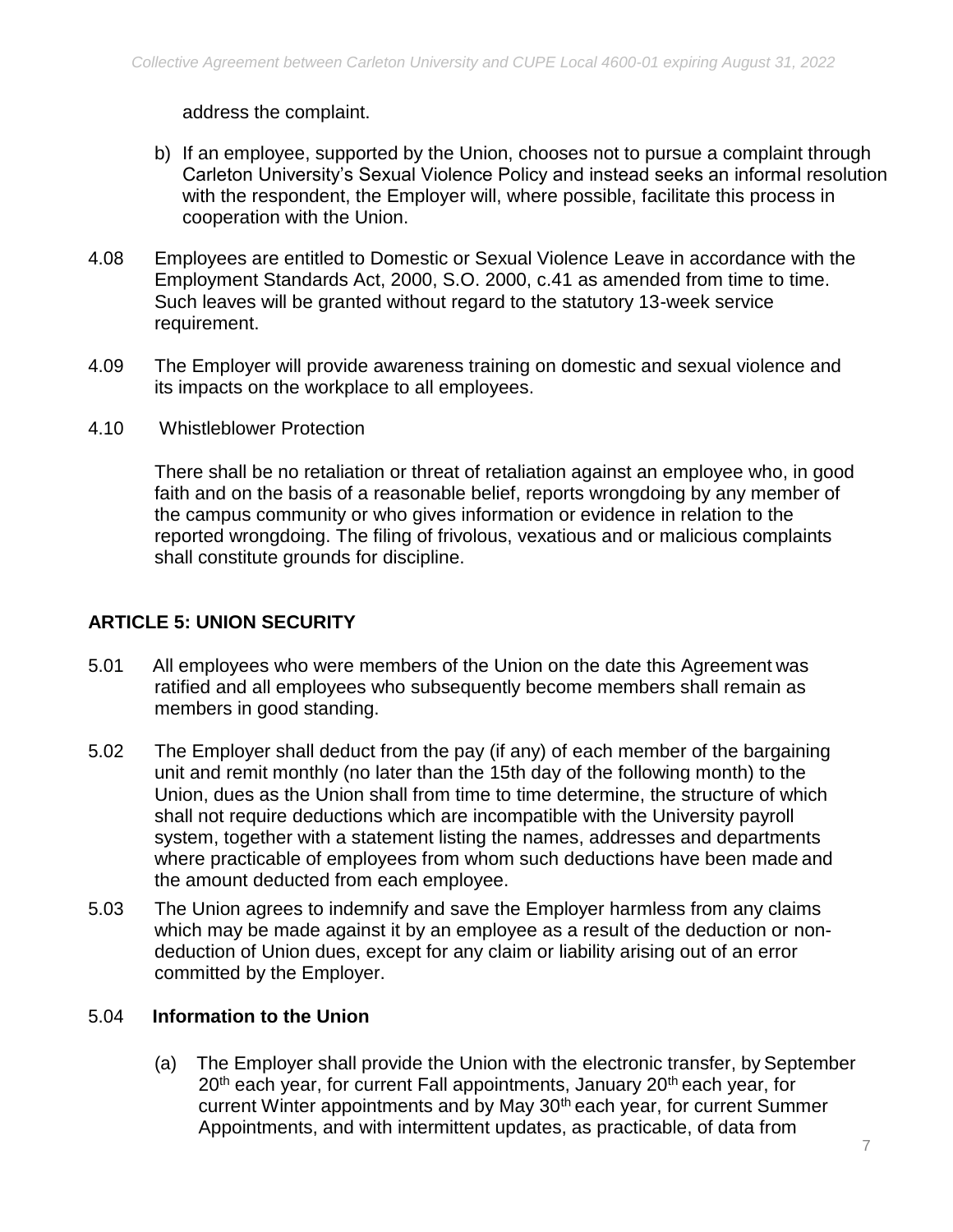#### contracts of bargaining unit members, containing the following information, when available, for each contract as contained in the payroll file:

- i. name,
- ii. Banner ID,
- iii. full address,
- iv. telephone number,
- v. email address,
- vi. Faculty,
- vii. home department,
- viii. category of appointment,
- ix. number of hours in contract,
- x. gender,
- xi. term of priority of employee as of date of appointment,
- xii. program,
- xiii. date assignment accepted,
- xiv. residency, and
- xv. type of position (RA, TA, Service Assistant) .
- (b) Articles which require the regular transfer of information are: Article 14.03 (b) and 14.03 (d), and Article 13.05.
- 5.05 The Employer agrees to indicate on each employee's Income Tax (T4) slip the amount of deductions levied for the Union during the previous calendar year.
- 5.06 When a written formal offer of employment is made, the Employer will advise each prospective employee that this Agreement exists, that it can be found on both the Employer and the Union websites, and will provide a brief description of the Union. It is understood that the Union shall supply the Employer with such description. Upon hiring, the Employer will provide employees with a link to a document entitled "Highlights of the Collective Agreement", the content of which must be agreed to by the Joint Consultation Committee. The Employer shall make available a digital copy of the Collective Agreement in Microsoft Word or equivalent word processing software that has customizable font size and is compatible with screen-readers.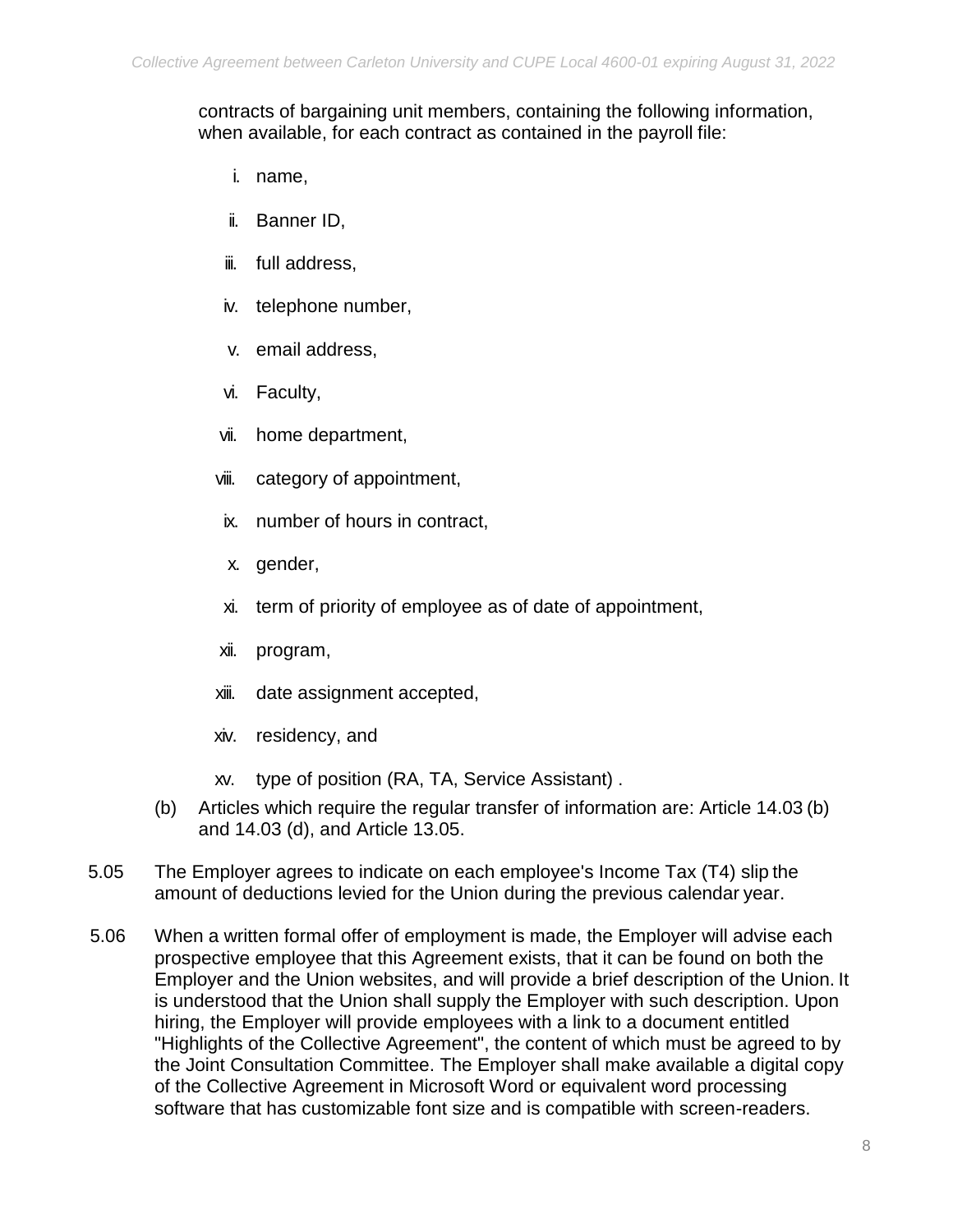Employees shall only be provided a hard copy of the Collective Agreement upon request.

5.07 The Union shall have the right at any time to have the assistance of authorized representatives of the Canadian Union of Public Employees. Representatives shall have reasonable access to University premises to consult with the Union.

## <span id="page-10-0"></span>**ARTICLE 6: STRIKES, LOCKOUTS AND PICKET LINES**

- 6.01 There shall be no strikes or lockouts during the life of this Agreement.
- 6.02 Employees covered by this Agreement shall not be disciplined for refusal to cross legally established picket lines for the purpose of performing work normally performed by members of the Union setting up the picket line.
- 6.03 An employee who is unable to report for work because of a reasonable apprehension of personal injury resulting from picket line activity, shall suffer no loss in pay, provided that the employee contacts the Security Office and follows reasonable instructions received from that office.

#### <span id="page-10-1"></span>**ARTICLE 7: JOINT CONSULTATION COMMITTEE**

- 7.01 A Joint Committee composed of a maximum of four (4) representatives of each party shall be established within fourteen (14) days of the signing of this Agreement.
- 7.02 It shall be the purpose of the Joint Committee to provide a forum for discussion of matters pertinent to the operation of the Collective Agreement or other matters of interest to both parties, and to perform such other functions as may be assigned to it by this Agreement.
- 7.03 The Joint Committee shall be scheduled annually to meet once a month. Meetings may be rescheduled or cancelled by mutual consent in writing on five (5) days written notice. Special meetings may be called by either party on five (5) days written notice, or by mutual consent. A quorum shall consist of two (2) representatives of each party.
- 7.04 Minutes of meetings shall be taken, and the responsibility for doing so shall alternate between the Union and Employer. Minutes of all Joint Consultation Committee meetings will be shared with all Employer and Union delegates no later than 20 business days following the date of the meeting. Such minutes shall not constitute Memoranda of Agreement unless signed by those persons authorized by each party.
- 7.05 Recommendations of the Joint Committee shall be reported to the Provost.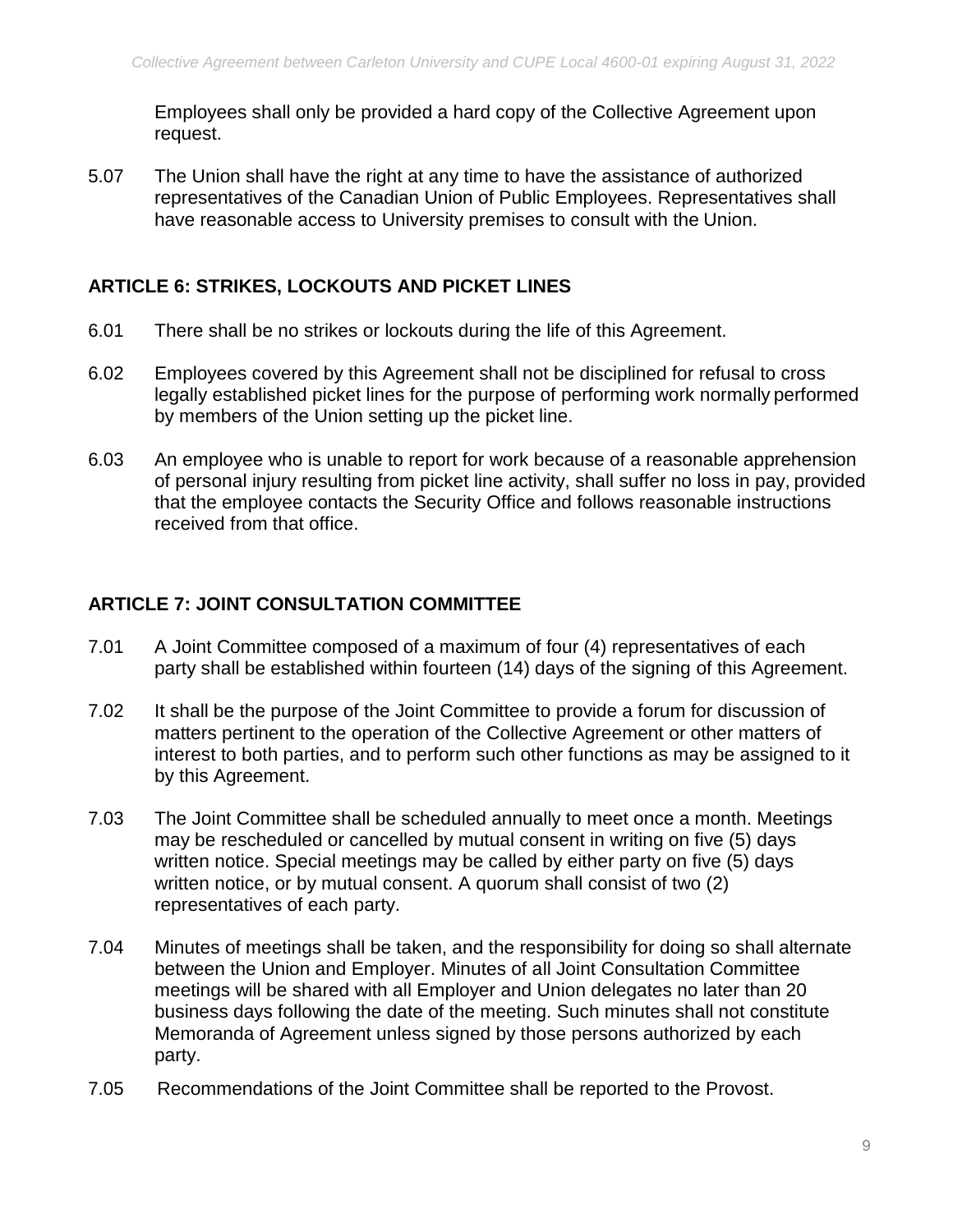7.06 The parties agree that the Employee Assistance Fund, or any agreed replacement for that fund, shall be a standing item on the agenda for each meeting of the Joint Consultation Committee.

## <span id="page-11-0"></span>**ARTICLE 8: UNIVERSITY FACILITIES**

- 8.01 The Employer agrees to provide one bulletin board and space on departmental boards to be used for the posting of official union notices. The Employer agrees to link to both the CUPE 4600 Unit 1 Collective Agreement and the CUPE 4600 website on the human resources webpage.
- 8.02 Upon request from the Union, the Employer will provide a furnished and serviced office space to CUPE 4600 at the standard rate and in accordance with relevant space guidelines and policies as established from time to time. CUPE 4600 office space will be provided with telephone lines and high-speed internet connections**,** and will reimburse the University for all associated costs.
- 8.03 Subject to availability, the Employer will allow the Union to make use of the following facilities at the ancillary fee which currently exists or which may be established from time to time:
	- i. reproduction Facilities
	- **i.** internal Postal Service
	- i. audio-visual equipment
	- iv. computing facilities
- 8.04 The Employer shall permit the Union to book University rooms for Union meetings, subject to the prevailing internal regulations.

## <span id="page-11-1"></span>**ARTICLE 9: CORRESPONDENCE**

- 9.01 (a) All Regular correspondence between the parties arising out of or incidental to this Collective Agreement, except where otherwise expressly provided, shall pass between the Local President of the Union (or designate), and the officer designated by the Employer. Such correspondence may be either delivered directly, be forwarded through the University's internal mail, or be sent via email.
	- (b) Where receipted delivery is specified, the receipted delivery facilities of the internal mail service may be used, unless the intended recipient is known to be off campus in which case receipted mail shall be used.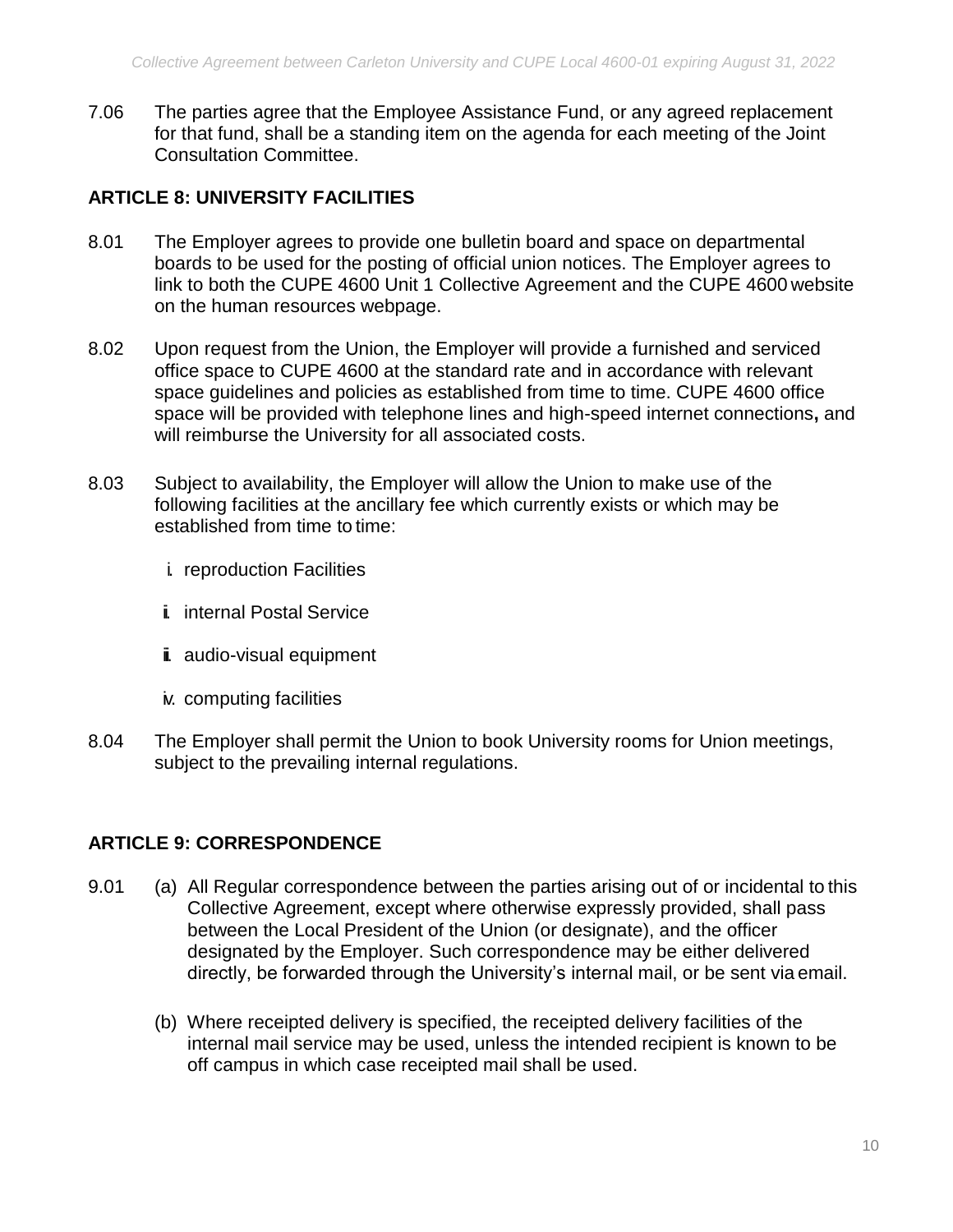## <span id="page-12-0"></span>**ARTICLE 10: GRIEVANCE PROCEDURE**

- 10.01 A grievance shall be defined as any dispute arising out of working conditions or the interpretation, application, administration or alleged violation of the Collective Agreement.
- 10.02 (a) An employee may be assisted or represented by the Union at any step of the grievance procedure. The Employer acknowledges the right of a representative of the Canadian Union of Public Employees to be present at all grievance meetings.
	- (b) Where the grievance relates to the interpretation or application of this Collective Agreement, the employee is not entitled to present the grievance unless they have the approval of and is represented by the Union.
	- (c) No employee may present any grievance beyond Step Two without the approval of the Union.
	- (d) In all cases, a copy of the grievance and response at each step shall be forwarded to the Union.

#### **10.03 Complaint Stage**

An employee who feels aggrieved should attempt to resolve the matter informally with their Supervisor. A grievance will not be considered at Step One or higher unless it included evidence of an attempt to resolve the matter at the complaint stage.

#### **10.04 Step One**

An employee may present a grievance in writing to the department head or their designate within twenty (20) working days of the date when the circumstances giving to the grievance could reasonably have become known to the employee. The department head or their designate shall sign and date the form, and shall return a copy to the grievor. A copy shall be forwarded to the Director, Labour Relations (Academic).

The grievance shall be answered within ten (10) working days of its receipt.

#### **10.05 Step Two**

If the employee is not satisfied with the response at Step One, they may, not later than ten (10) working days after receipt of the decision, or if no decision was

received, not later than ten (10) working days after the last day on which they were entitled to receive a decision, transmit the grievance along with the Step One decision, if any, to the appropriate Dean or their designate, with a copy to the Director, Labour Relations (Academic). The Dean or their designate shall convene a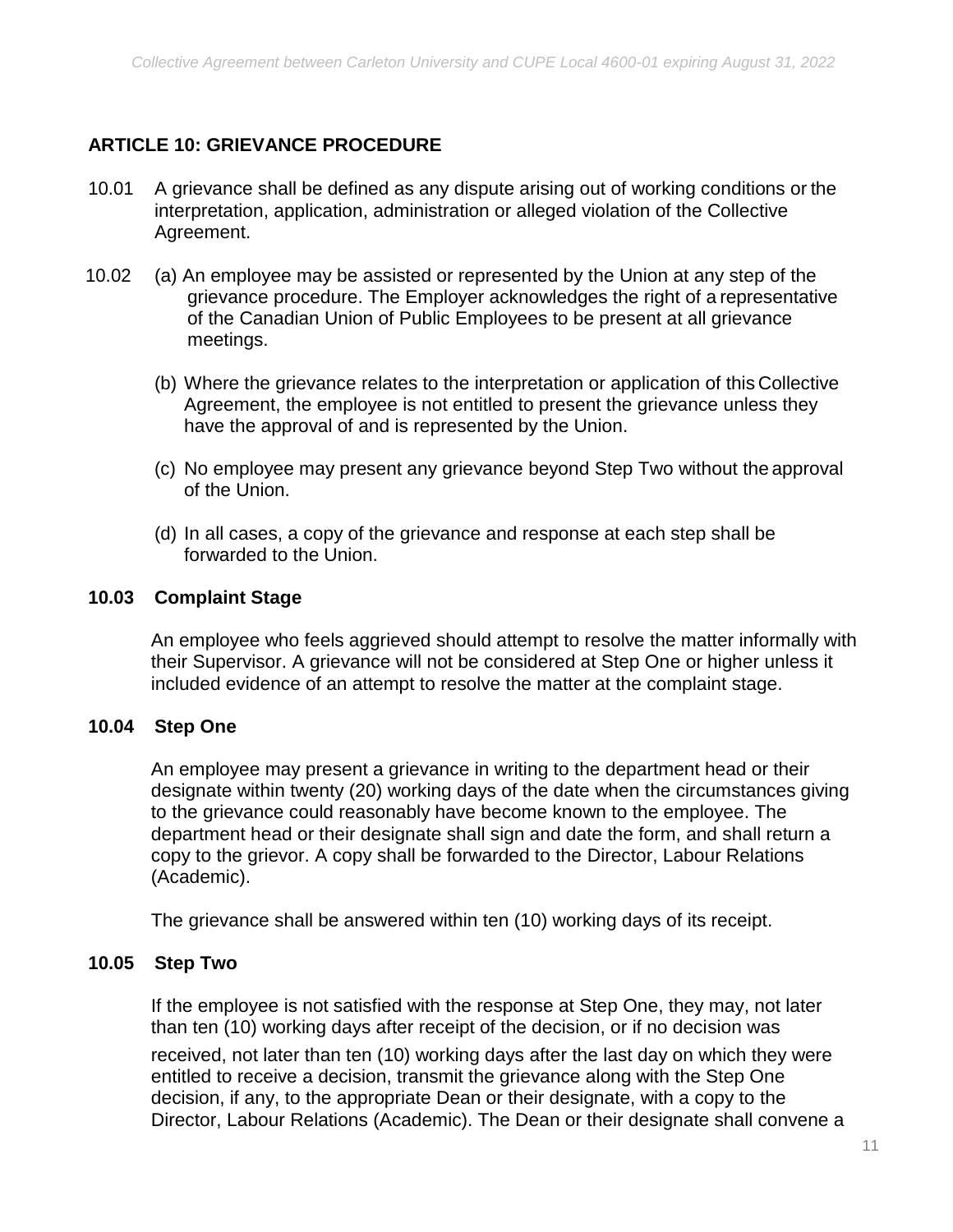grievance resolution meeting of the two Parties who shall make a good faith effort to resolve the grievance. The Employer shall have twenty (20) working days from the date of receipt of the grievance to contact the Union to schedule and convene the meeting. The grievance shall be answered in writing within ten (10) working days of the grievance resolution meeting.

If the grievance is not resolved, the Union may refer the grievance to arbitration.

#### **10.06 Group Grievances**

A grievance involving more than one employee may be presented as a group grievance directly at Step One within twenty (20) working days of the date when the circumstances giving rise to the grievance could reasonably have become known by the employees.

#### **10.07 Union Grievances**

A grievance arising directly between the Union and the Employer, which could not form the subject of either an individual or group grievance, may be presented as a Union grievance directly at Step Two within twenty (20) working days of the date when the circumstances giving rise to the grievance could reasonably have become known by the Union.

#### **10.08 Time Limits**

- (a) The time limits stipulated in this procedure may be extended by agreement between the University representative and the employee, and the Union representative where the Union is representing the employee.
- (b) Where a member pursues a remedy under a Carleton University policy and procedure concerning sexual harassment and/or sexual violence, the time limits in this Article shall be held in abeyance. Any member who has experienced workplace sexual harassment and/or sexual violence shall have one year to initiate a grievance from the date of the incident.

For purposes of greater clarity, any employee who proceeds first in accordance with University policies ("Policy") related to sexual harassment and/or sexual violence does so without prejudice and all grievance protections under this Collective Agreement.

An employee shall be free to present a grievance at any time during the policy process (save and except where the employee has agreed to a mediated binding settlement). Further, where the process has completed, an employee who is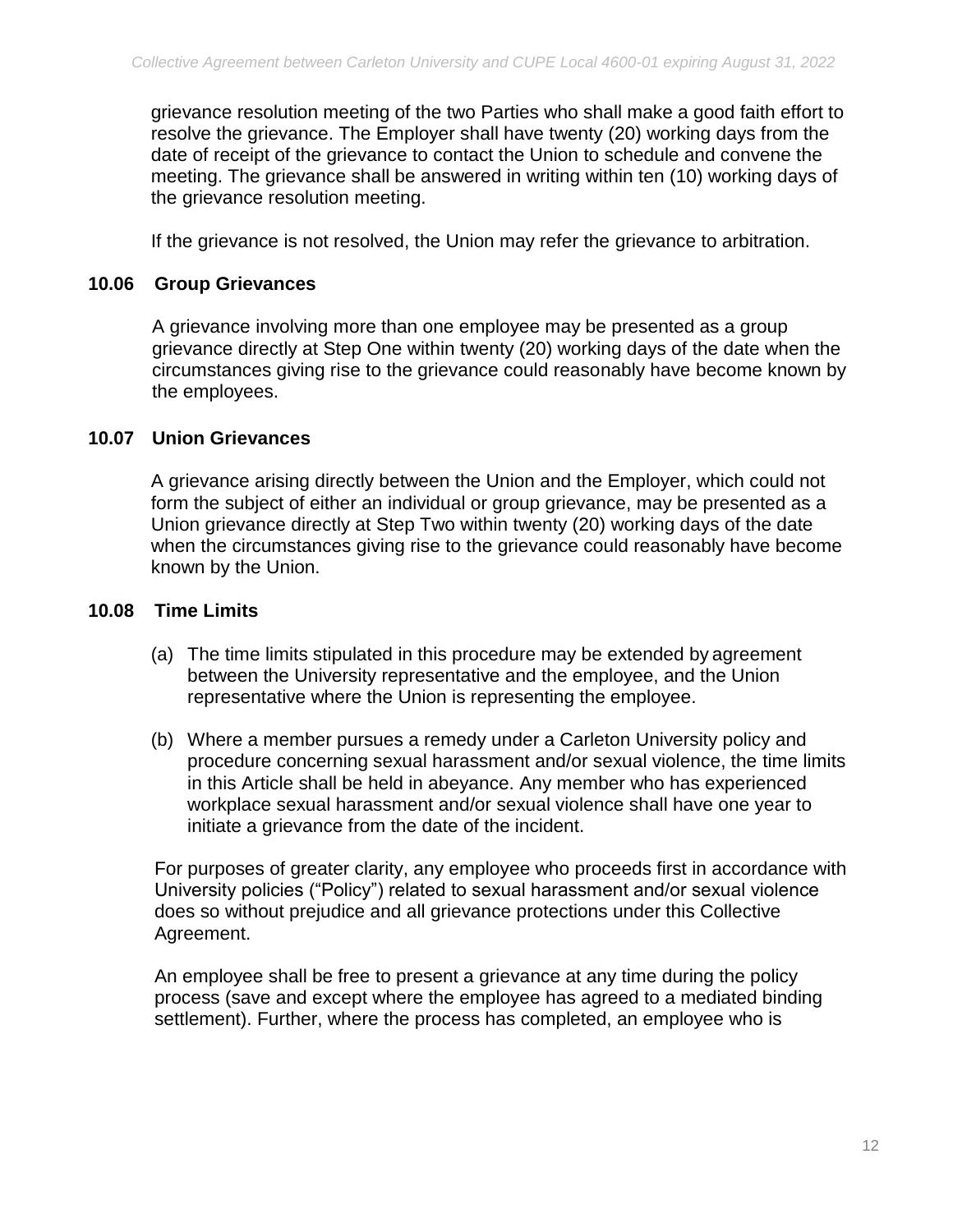dissatisfied with the outcome the policy process shall have twenty (20) working days from the date the employee is advised of the conclusion/results of the Policy process to initiate a grievance as per the regular grievance process.

#### **10.09 Abandonment**

- (a) A grievor may, by written notice to the Director, Labour Relations (Academic), abandon a grievance at any time during the grievance process. If the grievance has been presented with the support of the Union, the notice must be endorsed by the Union.
- (b) Where a grievor fails to present a grievance to the next higher step within the prescribed time limits they shall be deemed to have abandoned the grievance.

#### 10.10 **Union Representation**

The Employer acknowledges the rights and duties of Union Stewards and representatives to assist employees in presenting their grievances in accordance with the procedure. To this effect, the Employer will recognize thirty-nine (39) Stewards, including four (4) Chief Stewards, all of whom shall be employees of the Employer.

The Union shall notify the Employer in writing of the name of each Steward, including the Chief Stewards, and the Employer shall be required to recognize the status of a Steward only upon receipt of such notice.

A Steward shall obtain the permission of their Supervisor before leaving their work to investigate complaints or grievances of an urgent nature, or to meet with the Employer to deal with these matters. Such permission shall not be unreasonably withheld.

10.11 Grievances alleging that employees are being required to work hours in excess of those assigned, in contravention of Article 14.03 (a), may be presented directly at Step Two, provided that the procedures of Article 14.03 have been exhausted.

#### <span id="page-14-0"></span>**ARTICLE 11: ARBITRATION**

- 11.01 (a) Either of the parties may, within ten (10) working days after the grievance procedure under Article 10 has been exhausted, notify the other party in writing of its desire to submit the differences or allegation to arbitration. Any notice referring a dispute or allegation to arbitration shall confirm the name of the first party's appointee to an arbitration board, or that party's desire to proceed with a sole arbitrator, as per Article 11.05.
	- (b) The recipient of the notice shall within five (5) days inform the other party of the name of its appointee to the arbitration board. The two appointees so selected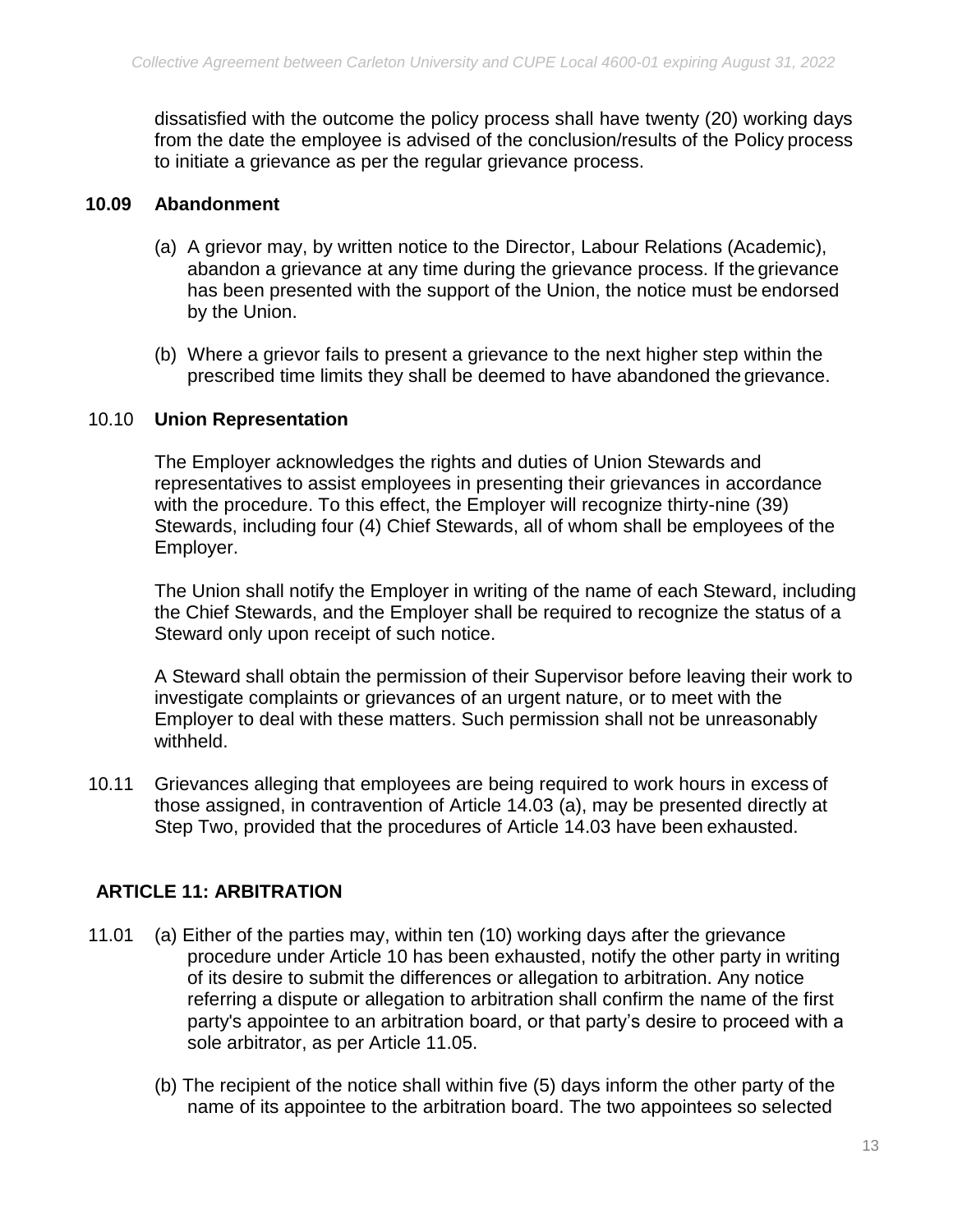shall, within five (5) days of the appointment of the second of them appoint a third person who shall be the chairperson. If the recipient of the notice fails to appoint an arbitrator, or if the two (2) appointees fail to agree upon a chairperson within the time limited, the appointment shall be made by the Minister of Labour for Ontario upon the request of either party. The arbitration board shall hear and determine the difference or allegation, and shall issue a decision. The written decision of the arbitration board is final and binding upon the parties and upon any Employee affected by it. The decision of a majority of the arbitration board is the decision of the board. Failing a majority decision, the decision of the chairperson governs.

- 11.02 The Board of Arbitration shall have no authority to add to, subtract from, modify, change, alter or ignore in any way the provisions of this Agreement or any expressly written amendment or supplement thereto or to extend its duration, or to make an award which has such effect unless the parties have expressly agreed, in writing, to give it specific authority to do so.
- 11.03 In the event that a Board of Arbitration deals with a matter relating to discharge, suspension or disciplinary action, then the board has the authority to reinstate an employee with or without compensation for wages and any other benefits lost, orto make any other award it may deem just and reasonable which would be consistent with the terms of the Agreement.
- 11.04 Each party shall bear the expenses of its representatives, participants and witnesses and for the preparation and presentation of its own case. The fees and expenses of the Chairperson, the hearing room and any other expenses incidental to the Arbitration Hearing shall be borne equally by the parties. The parties agree to use University facilities whenever possible.
- 11.05 Where the parties agree in writing, the matter may be heard and determined by a sole arbitrator instead of a Board of Arbitration. In such a case, the provisions of this Article relating to the Board of Arbitration apply (with the necessary changes), and the parties shall share equally the fees and expenses of the arbitrator.
- 11.06 Time limits set out in this article may be extended by agreement in writing between the parties.

## <span id="page-15-0"></span>**ARTICLE 12: DISCIPLINE, SUSPENSION & DISCHARGE**

- 12.01 The Employer shall not discipline, suspend or discharge an employee except for just cause. In any grievance over disciplinary action, the burden of proof of just cause lies with the employer.
- 12.02 An Employee has the right to be accompanied by a Union Representative at any disciplinary meeting. The Employer will inform the employee of this right prior to any disciplinary meeting. If an employee chooses not to exercise this right, the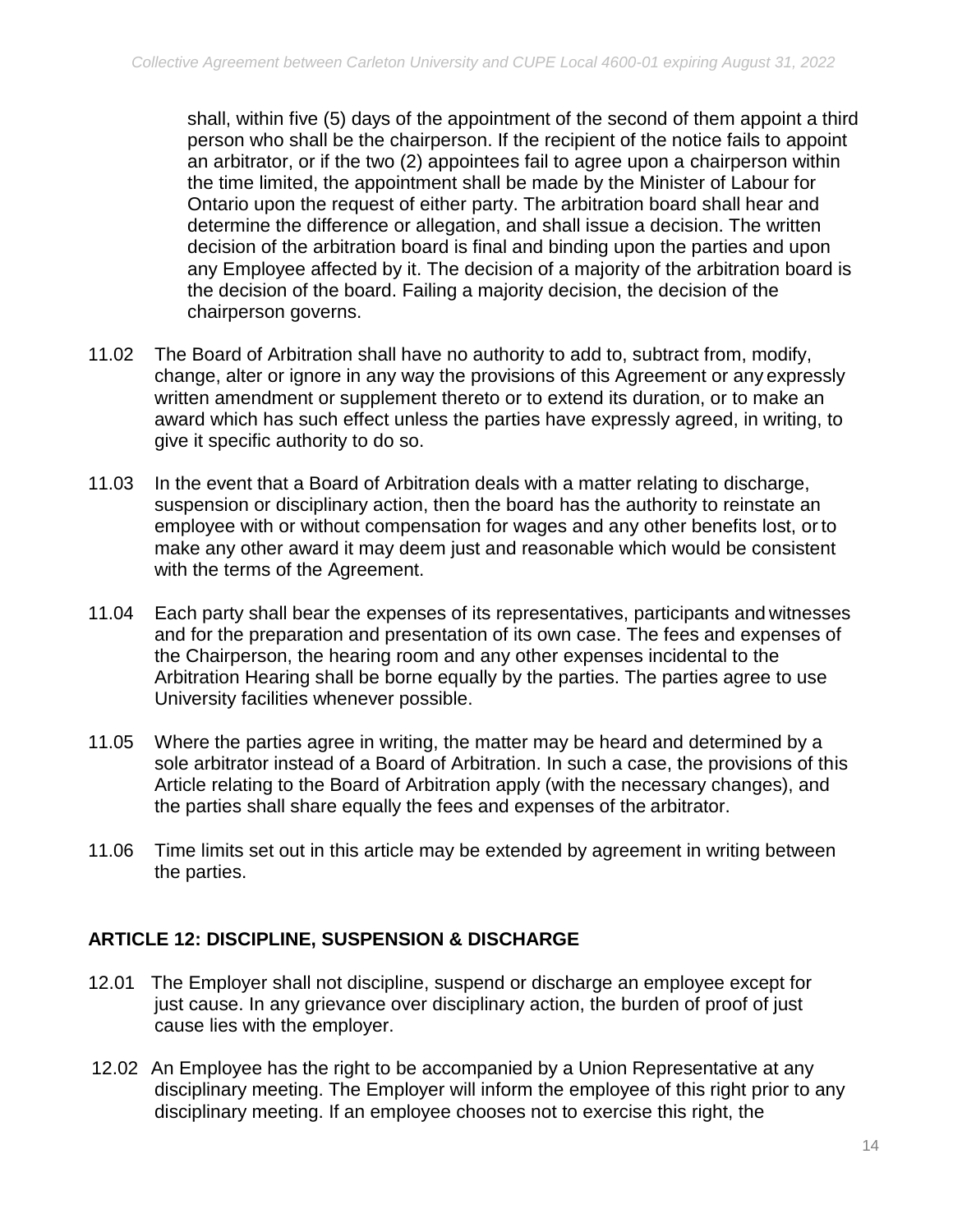employee's decision shall be communicated to the Union by the Employer.

- 12.03 The Dean shall be responsible for administering discipline in accordance with the provisions of this Article.
- 12.04 Any discipline against a union member must be made to the employee in person, where practicable.
- 12.05 At least two (2) working days prior to any meeting concerning discipline, the Employer will inform the employee, in writing, about the general purpose of the meeting, the allegations to be discussed, the time and location of the meeting, and that a representative of the union, if readily available, may attend the meeting, should the employee so choose.
- 12.06 When an employee is suspended or discharged, such suspension or discharge shall be confirmed in writing to the employee, with a copy to the Union, as soon as possible, but no later than three (3) working days, following the date of the decision.
- 12.07 A copy of any written reprimand will also be provided to the employee and Union as soon as possible, but no later than three (3) working days, following the date of the decision.
- 12.08 Any informal discussion (such as coaching, advice, or recommendations for performance improvement) shall not be considered discipline.

#### 12.09 **PROGRESSIVE DISCIPLINE**

Disciplinary action shall normally be taken in accordance with the principles of progressive discipline, and be reasonable and commensurate with the seriousness of the violation.

A written disciplinary warning shall normally precede more serious disciplinary action (such as a suspension or discharge), except in the case of serious misconduct as determined by the Employer. If applicable, the written discipline shall include a description of the improvement required and identify a reasonable time in which the employee must demonstrate the required sustained improvement in the area of concern.

Prior to the imposition of any discipline, the Employer has the right to impose a nondisciplinary suspension with pay during the period of an investigation of a matter or until the end of the current appointment, whichever comes first.

All matters arising from this Article will be administered in accordance with the University's Access to Information and Privacy Policy, as amended from time to time, and the Freedom of Information and Protection of Privacy Act (FIPPA).

12.10 An employee who has been suspended or discharged may, with the support of the Union, present a grievance directly to Step Two of the grievance procedure within ten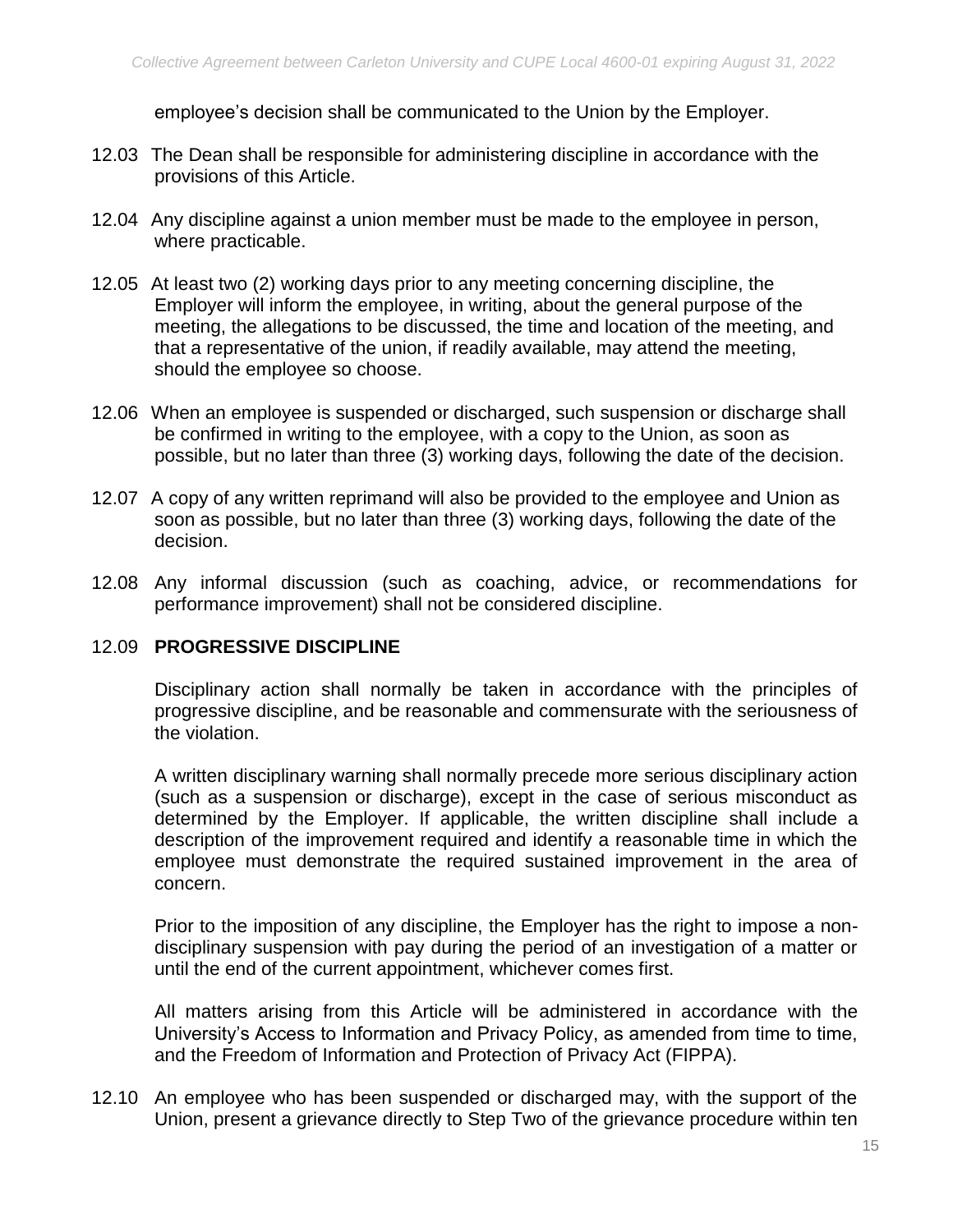(10) working days of receipt of the written notice.

- 12.11 An employee shall not be disciplined or given a negative performance evaluation for introducing supplementary materials, theoretical concepts or methods of presentation, the use of which is not inconsistent with any reasonable instructions of the Supervisor.
- 12.12 If any disciplinary action is rescinded, any documents related to the discipline will be removed from the employee's employment file.
- 12.13 Where the Employer adopts or implements any discipline policy with respect to the members of the Bargaining Unit, copies of this policy shall be available in the departmental offices and be provided to the Union.
- 12.14 Nothing in this Article shall be construed in such a manner as to prevent the normal discussion between supervisors and employees concerning standards, expectations, or performance of work.

#### <span id="page-17-0"></span>**ARTICLE 13: APPOINTMENTS**

#### 13.01 **Priority**

a) An employee who is registered as a full-time student in a graduate degree program and who has held a regular position in the bargaining unit for at least one term shall have, subject to satisfactory performance of the duties of the position(s) they have held, priority for appointment to available regular positions for which the employee is qualified.

If employment specified under Article 3 is not available to an employee for the term in which they apply, the employee shall be fully compensated for the term and shall suffer no loss to future priority appointments.

Priority shall apply for the following periods, or until completion of the program of study, whichever occurs first, including the period of first appointment:

- Ph.D. Student, ten (10) terms normally over five (5) consecutive calendar years;
- Ph.D. Student, entering that program directly from a Bachelor's degree program ten (10) terms normally over five (5) consecutive calendar years;
- **EXED Master's Student, eight (8) and above credit programs six (6) terms normally over** three (3) consecutive calendar years;
- Master's Student, in two-year programs, four (4) terms normally over five (5) consecutive terms;
- Master's Students, in one-year programs, two (2) terms of TA normally over three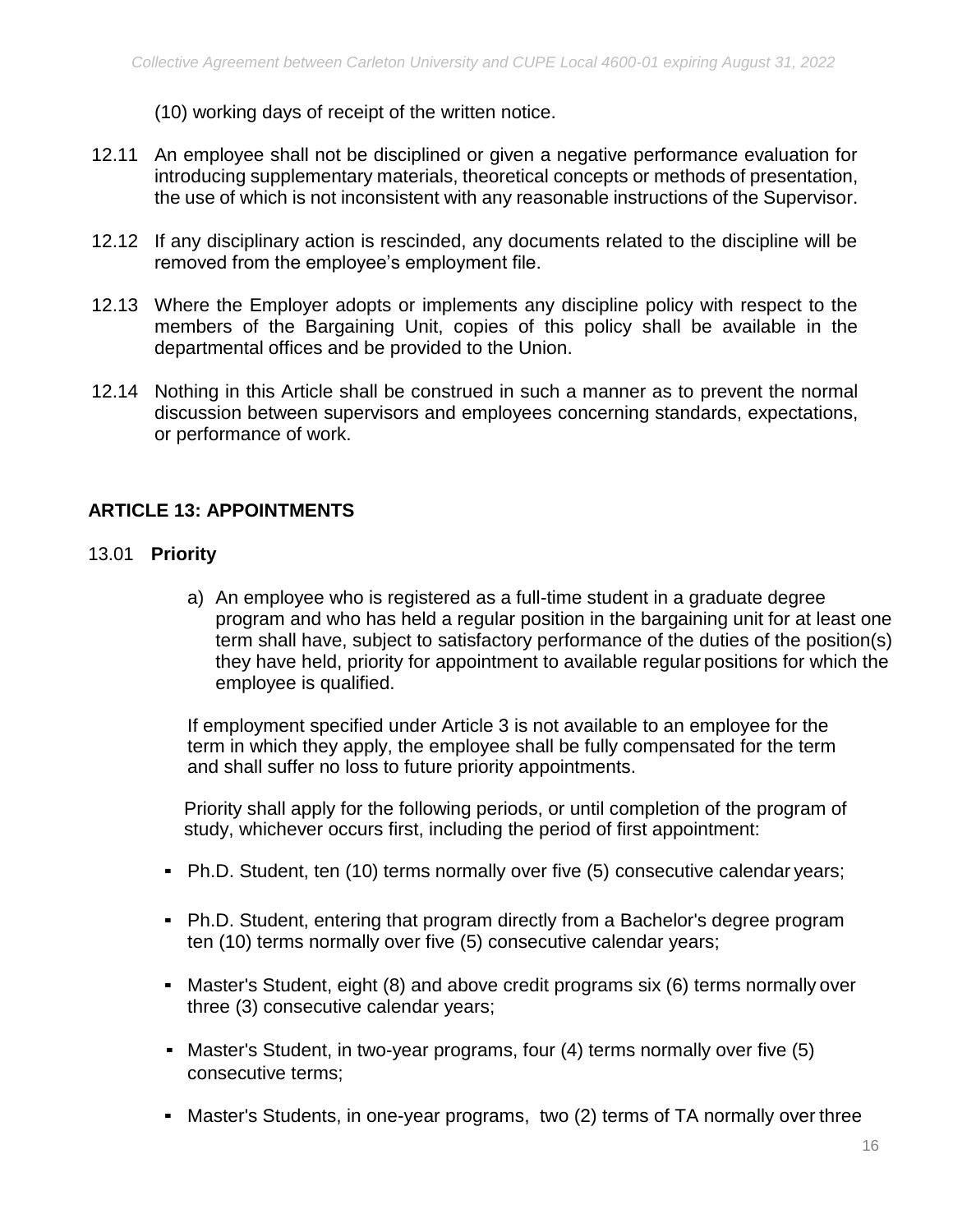## (3) consecutive terms.

An employee may choose to defer priority terms within the time limits for program completion as published in the Graduate Calendar, as amended.

If an employee defers a priority term as defined in 13.01(b), employment as per Article 3 will be made available in a summer term.

A Ph.D. student shall neither be credited nor charged with any period of service accumulated while registered in a Master's degree program.

A Master's or Ph.D. Student shall neither be credited nor charged with, nor limited by any period of service accumulated while registered in an Undergraduate program at Carleton University.

- b) Where a member of this bargaining unit, with a priority appointment, cannot accept an assistantship pursuant to Article 13.01 (a) because:
	- (i) the student is off campus performing academic research or on an academic exchange; or
	- (ii) the student is on an approved leave from duties without pay in accordance with Article 22.11; or
	- (iii) the student has received employment or a position as a Contract Instructor at Carleton pursuant to Article 3.02;

then, with the approval of the Employer, the number of consecutive terms or calendar years as set out in Article 13.01 (a) shall be extended by the number of terms the student is off campus, up to a maximum of three (3) consecutive terms.

- c) Where an employee with a priority appointment declines an appointment, or fails to respond to an assignment as outlined in Article 13.04 (f) during a fall or winter term pursuant to Article 13.01 a), and has not been granted a leave from duties without pay in accordance with Article 22.11 by the Employer, nor is exercising their rights under Article 13.04 (h) ii, the priority for reappointment as set out in Article 13.01 (a) shall be forfeit and the employee shall be deemed to have resigned their employment for that term.
- d) For the Fall and Winter terms, where there are insufficient regular positions available for all eligible employees with priority as per Article 13.01 (a) and where two (2) or more competing applicants with priority have relatively equal qualifications to perform the duties of the available regular position(s), seniority shall be the determining factor.
- e) For the purposes of paragraph (d) above, seniority for all eligible employees with priority as defined per Article 13.01 (a) shall mean the number of terms in which the employee held a regular position with the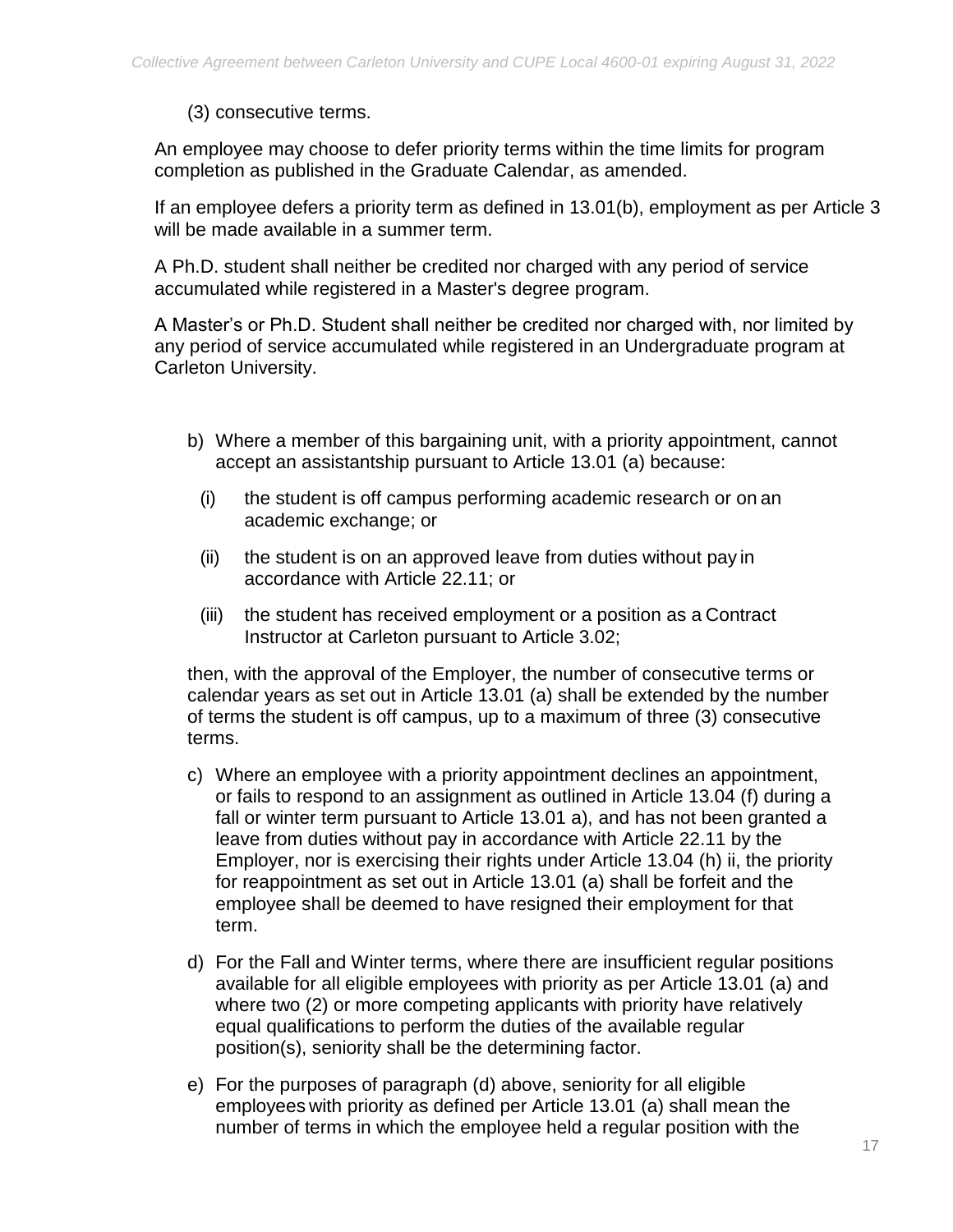Employer.

- f) Where a qualified international student with priority for reappointment applies for a summer position, they shall be appointed if their qualifications are equal to the best available other candidate with priority for reappointment.
- g) Where an international student is appointed pursuant to (f) above, the appointments shall not count towards the total number of positions for which the employee has priority for reappointment, and the employee shall have priority, subject to the total limits in Article 13.01 (a), for available positions in the subsequent Fall and Winter terms.
- h) An applicant for an initial appointment who is in the second or subsequent year of their degree program shall waive priority for reappointment under Article 13.01 (a) for a period of up to and including the period they were registered in the degree program prior to the commencement of the appointment.
- i) An employee who switches programs shall have their priority determined through the new offer of admission.
- j) Article 13.01 (a) shall not apply to an employee hired on a temporary basis to replace an employee on leave or an employee who cannot fulfill their duties by providing teaching assistance in accordance with Article 22.11. Any employee hired on a temporary basis for replacement purposes shall not have priority for appointment unless they have been requested to work as a temporary replacement for more than 130 hours. Employees hired as temporary replacements for more than 130 hours shall have priority on a prorated basis subject to the overall limits set in Article 13.01 (a). For the purposes of this Article, prorated priority shall mean that such employees shall not have priority for the period they were registered in the degree program prior to the commencement of the appointment. Hours worked as a temporary replacement employee shall be included in the calculation of priority eligibility.
- k) Except in situations outlined in Article 13.01 (f), where an employee is appointed to a third position as a teaching assistant in one academic year, the third appointment shall count towards the total number of positions for which the employee has priority for reappointment. The third appointment will be deducted from the total number of positions for which the employee has priority at the end of their priority period eligibility and the employee shall have priority, subject to the total limits in Article 13.01 (a) for available positions in the subsequent terms.
- l) An employee with priority for reappointment pursuant to Article 13.01 will be deemed to have applied for reappointment to the extent of their priority forthe next academic year.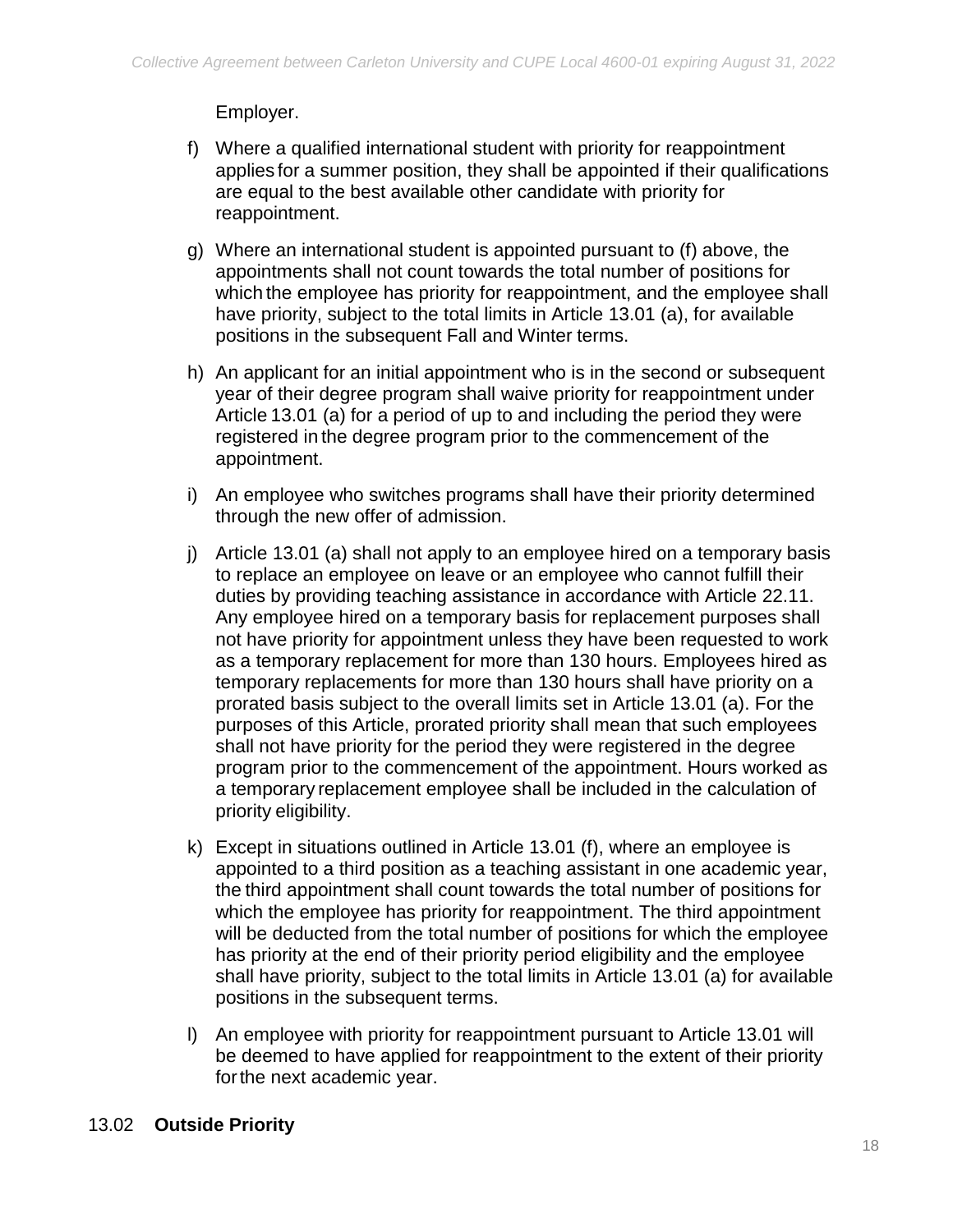- (a) An Outside Priority teaching assistant (TA) is defined as a TA who does not hold a priority contract from the Employer.
- (b) Outside Priority students must apply to be considered for any relevant vacant TA positions that may become available once the Priority allocations in 13.01 are concluded for that term.
- (c) Students who are presented with an Offer of Admission from the Faculty of Graduate and Postdoctoral Affairs, but who are not promised a priority appointment for teaching assistant employment, shall be notified of their rights to apply, under Article 13.03, in their offer and though the Employer communications, including the deadline and application process.
- (d) Should incoming graduate students referred to in (c) become employees and work one hundred and thirty (130) hours in their first academic year, they will then be deemed to have Priority for the remaining duration of their program time as outlined in Article 13.01 (a-c) unless they are hired on a temporary basis as a replacement under Article 13.01 (j).
- (e) TA allocators or their delegate are responsible for determining the qualified applicants from the Outside Priority pool of applicants.
- (f) Where two (2) or more applicants possess relatively equal qualifications for a position, seniority as defined in 13.01 (e) shall be the determining factor.
- (g) Where two (2) or more qualified applicants possess relatively equal qualifications for a position, a TA who is returning from a formally granted leave from duties for off-campus research or academic exchange (as per Article 13.01(b)(i) of this Collective Agreement) will be given preference.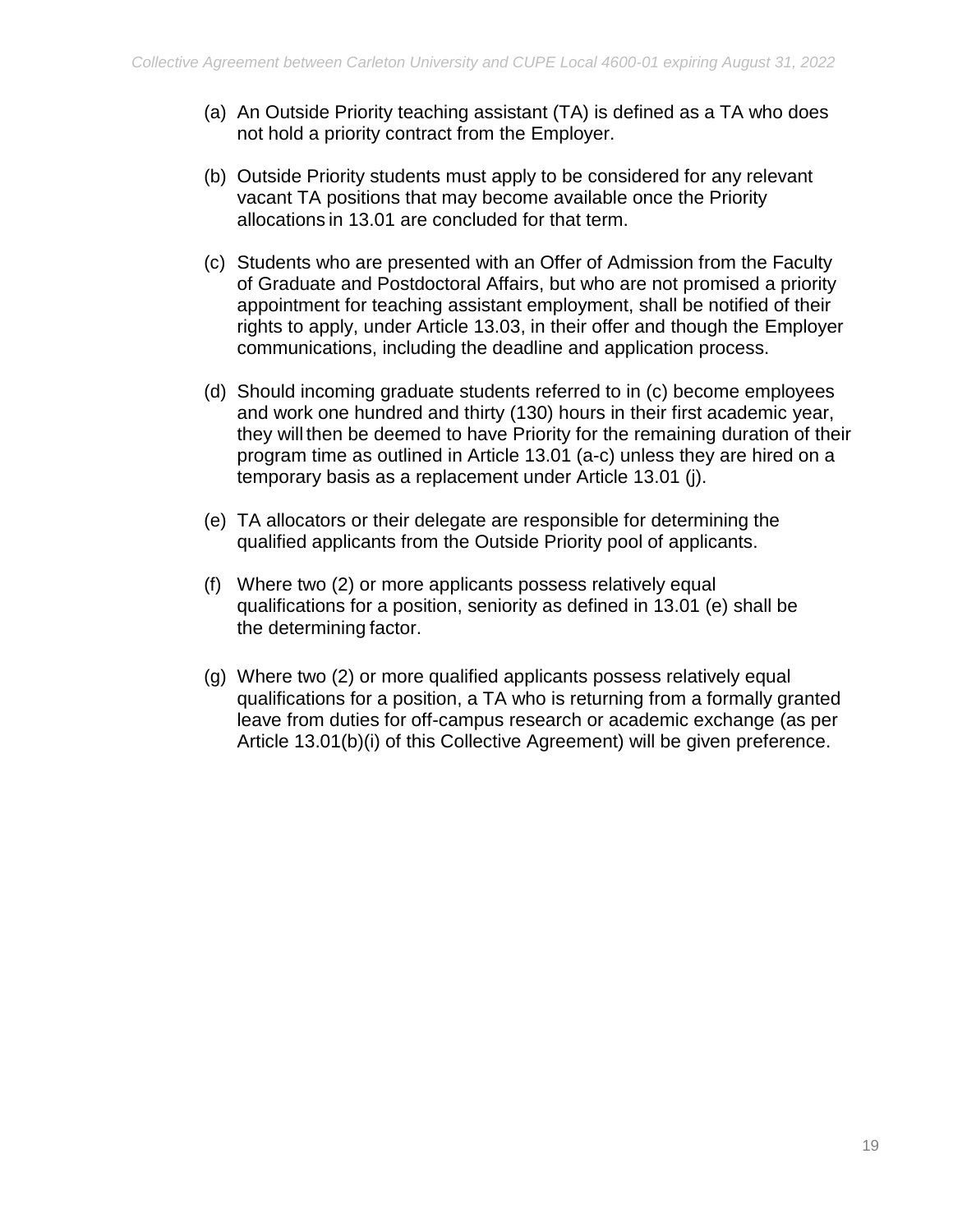- (h) Where two (2) or more qualified applicants possess relatively equal qualifications and equal seniority, preference will be given to an applicant holding an international work or student visa.
- (i) Students who have concluded their original employment under their Priority allotment per Article 13.01 will not regain Priority status and will be required to apply for Outside Priority positions.

## 13.03 **Application Process for both Priority and Outside Priority positions**

To initiate the application process, all graduate or undergraduate students with Priority or Outside Priority per Articles 13.01 and 13.02 must indicate their interest in employment no later than August 15<sup>th</sup> (Fall/Winter term), December 15<sup>th</sup> (Winter term) and April 15<sup>th</sup> (Spring/Summer term). Each applicant, regardless of whether they have Priority or are Outside Priority, will be required to fill out the requisite forms. It is understood that only qualified applicants will be considered for department based positions.

The application form shall include the following:

- (a) Selection of the term(s) and department(s) for which the student is applying;
- (b) Selection of application for either a specific course or general employment;
- (c) Current and previous degrees;
- (d) Description of previous TA experience;
- (e) Description of other relevant work experience;
- (f) Selection of skills and areas of interest related to TA work.

#### 13.04 **Position Assignment Process**

- (a) A Department, Faculty or Supervisor may establish reasonable prerequisites which an employee must meet in order to work in a particular course or job and determine whether those prerequisites have been met before the employee becomes eligible to work in the course.
- (b) Qualified applicants who are full-time Carleton students will be given preference over applicants who are not full-time student applicants for teaching assistant, research assistant, and marking positions. Notwithstanding the above, the parties acknowledge that there may be occasions where hiring must be completed on an emergency basis, and where there may be insufficient time to search for full-time students.
- (c) It is understood that, for the purposes of this Article, Carleton students include prospective students who have been extended an offer of admission to a degree program at Carleton with priority.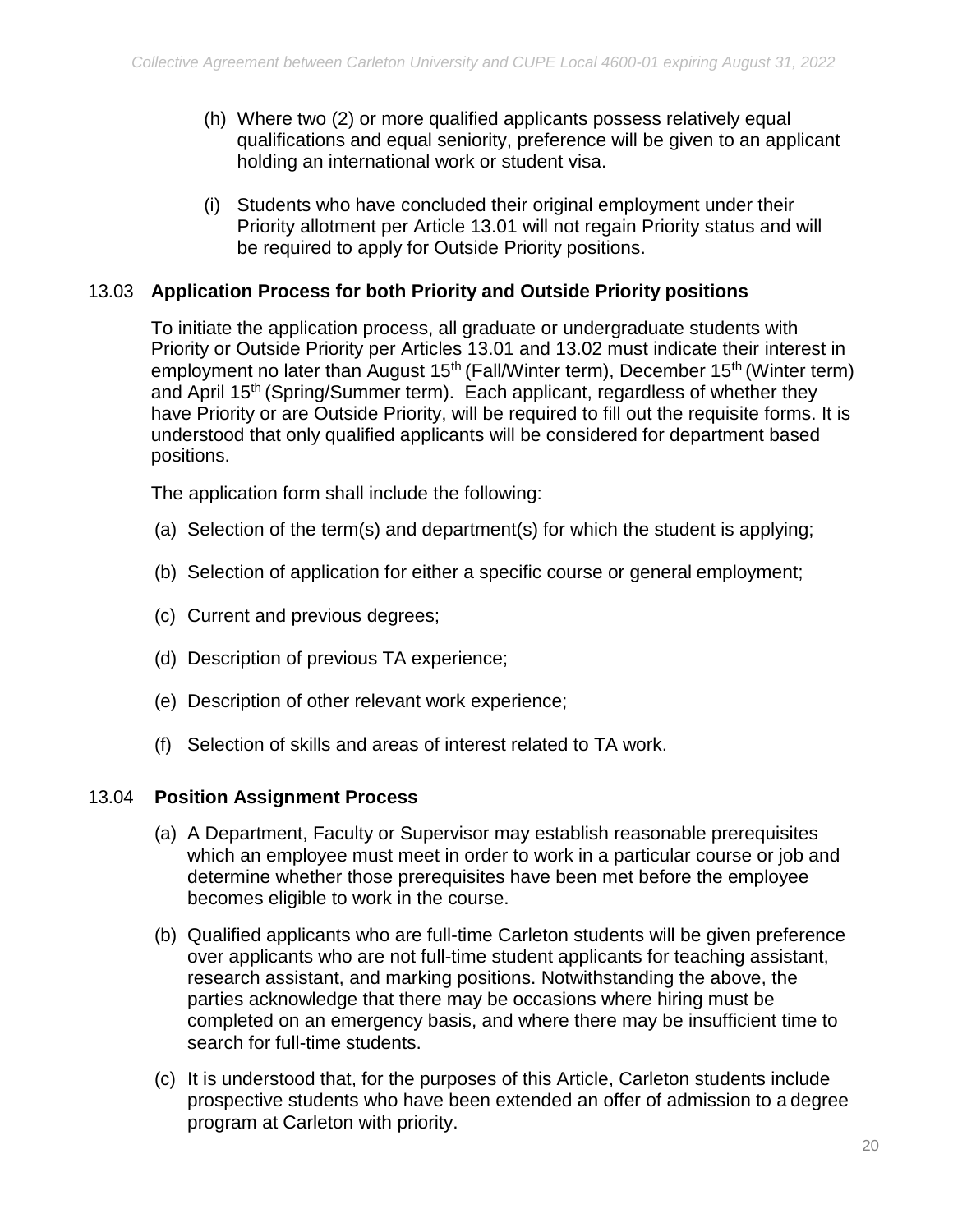- (d) For the purposes of this Article, qualifications shall include competence, experience and ability to perform the duties of the position. Academic standing shall not be used as the sole criterion for selection of candidates for positions.
- (e) Whereas unpredictable fluctuations in enrolment preclude the establishment in advance of the precise number of positions to be filled, successful applicantswill be advised in writing of their initial appointments as early as possible.
- (f) TA assignment offers shall be accepted or declined within ten (10) working days of the date of the offer. Failure to accept an assignment offer by the above deadline without reasonable cause will constitute declining of the position for that term.
- (g) Teaching Assistants shall be given their Assignment of Duties within five (5) working days following the last day of registration for the applicable term. Where acceptance of TA assignment occurs more than ten (10) working days after the start of term, the Assignment of Duties will be provided within five (5) working days.
- (h) Assignment Process: Priority
	- (i) The Employer shall endeavour to accommodate preferences of applicants with respect to the type of position and, for teaching assistants, the type of courses to be assigned. At least three (3) weeks prior to the start of an academic session, the Employer or their delegate will remind potential Priority and/or Priority employees that they need to indicate their course preferences, including their top three (3) course assignments.
	- (ii) After the initial assignment has been made, if the employee is not satisfied with the assignment, they may within five (5) working days of notification of the assignment request a meeting with the department head or their delegate to discuss the matter. An employee may be accompanied by a union representative, if readily available, at each meeting with the department head or their delegate. This provision is not applicable where Priority employees fail to indicate their course preferences, including their top three (3) course assignments per 13.04 (h) (i).
	- (iii) Subject to operational requirements, the Employer will endeavour to accommodate a request from an Employee not to be assigned to a work Supervisor who is also the student's principal thesis or honours research paper Supervisor. Except in cases of students in academic units which customarily allocate Employees to other units, the Employer is not required to endeavour to provide an appointment in a unit other than the unit to which the Employee is initially assigned.
- (i) Assignment Process: Outside Priority
	- (i) Once the Priority assignment process is completed, a roster of vacant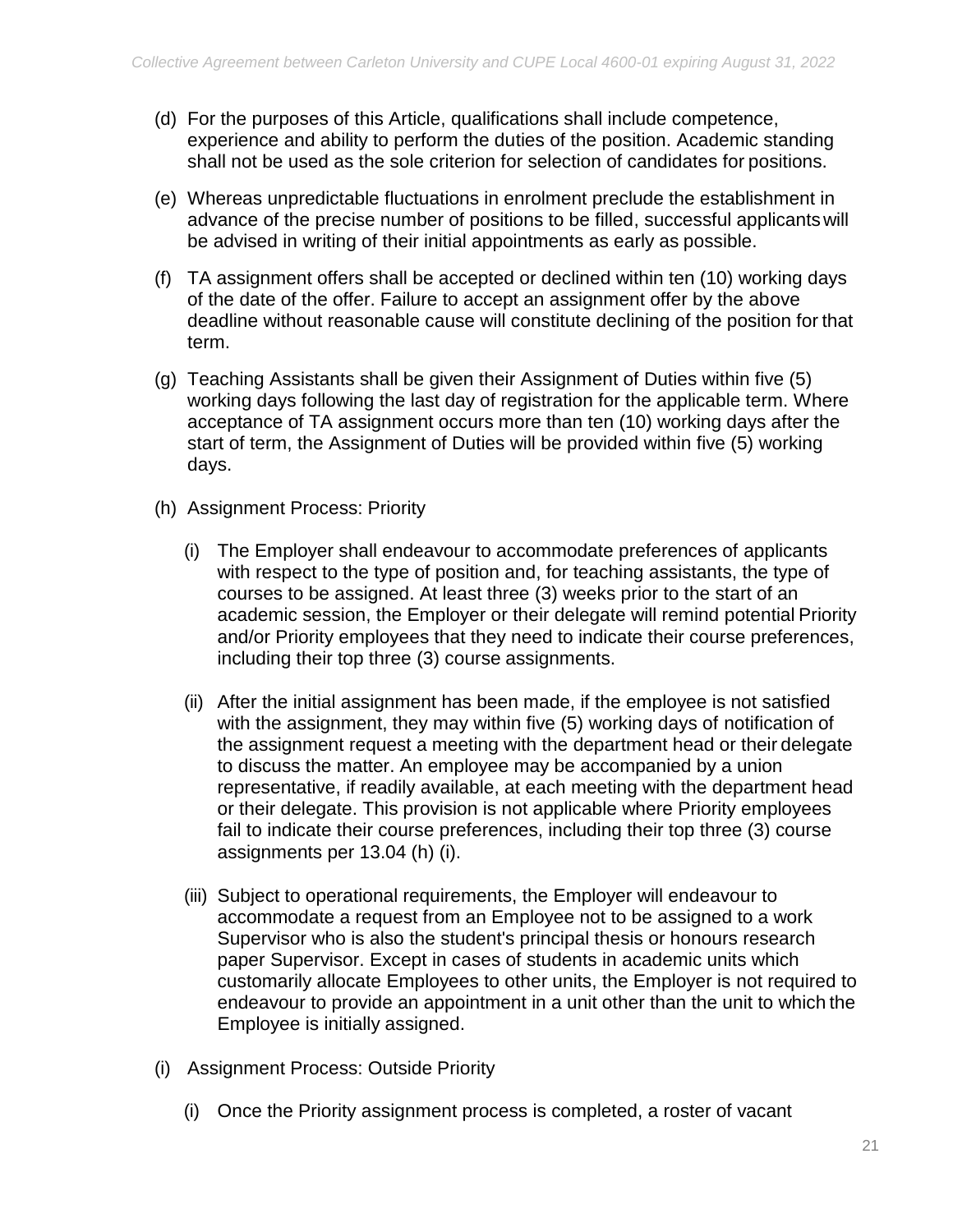teaching-assistant positions will be determined by TA allocators or their delegate.

(ii) Departments which normally establish positions having an average of five (5) hours or less of work per week shall continue their practice of equitably distributing such positions among available qualified applicants.

#### 13.05 **Report on Hiring Process:**

A detailed hiring report for each department will be sent electronically to the Union no later than October 15, February 15 and June 15 for the respective academic session for all positions awarded beyond the priority pool for appointments.

#### 13.06 **Redundancy of TA Positions:**

- a) Where a position becomes redundant during the course of the academic session, the Employer may assign other duties to the employee. It is understood that such duties may be unrelated to the duties of the redundant position. The employer shall endeavour to ensure that the duties are consistent with the employee's previous service with the Employer.
- b) If the employee refuses to accept such an assignment, they shall be deemed to have resigned their position for that academic term but will retain priority for reappointment subject to the overall limits specified in 13.01.
- c) If the employer is unable to assign other duties, the employee may be laid off. A laid off employee may elect to displace an employee with less seniority, provided that the employee is qualified to perform the duties of the position. The employee shall be informed of their right to do so.
- d) Employees laid off in accordance with this Article shall have their priority for reappointment extended by the number of terms for which they are laid off.
- 13.07 a) Notwithstanding any other provisions of this Collective Agreement, the employer may appoint students to student consultant positions pursuant to the Ontario Work Study program, the Student Education/Experience Development program, and any other government sponsored student employment programs which may from time to time be created, and the appointment procedures and criteria required by these programs shall be deemed to comply with the provisions of this Collective Agreement.
	- b) Student consultants hired pursuant to paragraph (a) above are subject to all other terms of the Collective Agreement as provided in Appendix A.
- 13.08 The Employer shall not refuse to reappoint an applicant on the grounds of unsatisfactory performance of the duties of the position the applicant has held, unless the basis for the finding of unsatisfactory performance has been communicated to the employee in accordance with Article 18.03.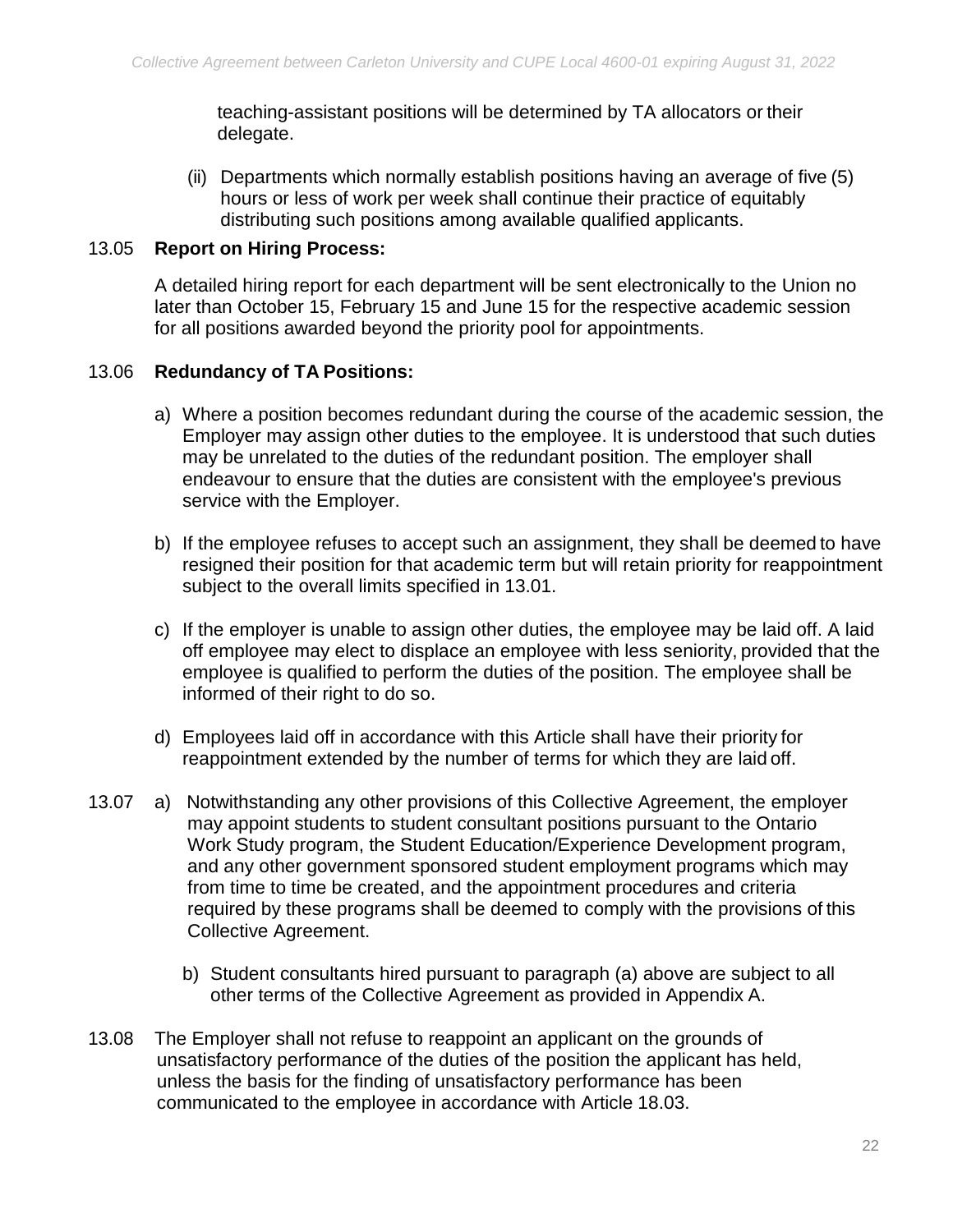## <span id="page-24-0"></span>**ARTICLE 14: HOURS OF WORK**

14.01 A regular graduate position is one that requires two hundred sixty (260) hours for the full academic session. Workloads equivalent to those of a regular position may be compressed into a shorter time period, or expanded into a longer time period not to exceed twelve (12) months, according to the needs of individual departments, provided that the resulting workload does not average more than ten (10) hours per week over the term of the appointment. Where the workload for the full academic session is compressed into one term, it shall decrement the priority period of the employee by the equivalent of two (2) terms. The balance of the priority period, if any, available to the employee shall apply in the next academic session.

**Pedagogical Training:** An employee holding a regular position will be assigned an additional five (5) hours of work for the academic session for pedagogical training.

Payment for pedagogical training shall be conditional upon the employee completing training provided by the employer, at no cost to the employee. This training will be paid at the regular hourly rate, as described in Article 23.01.

**Compliance Training:** All employees covered by this Collective Agreement will be required to successfully complete compliance training as a condition of employment as mandated by Ontario legislation. This training shall be completed by October 15th of the Fall term; by February 15th of the Winter term; and by June 1st of the summer term. Upon completion of this compliance training the employee will be compensated five (5) hours pay as per Article 23.03.

Such compliance training currently includes but is not limited to:

- Workplace Violence and Harassment training onlin[e](http://www6.carleton.ca/ehs/programs/workplace-violence-and-harassment/#video)  $\Box$ [http://www6.carleton.ca/ehs/programs/workplace-violence-and](http://www6.carleton.ca/ehs/programs/workplace-violence-and-harassment/#video)[harassment/#video;](http://www6.carleton.ca/ehs/programs/workplace-violence-and-harassment/#video)
- Accessibility for Ontarians with Disabilities Act (AODA) training onlin[e](http://www6.carleton.ca/accessibility/training/for-employees/)  $\Box$ [http://www6.carleton.ca/accessibility/training/for-employees/;](http://www6.carleton.ca/accessibility/training/for-employees/)
- $\Box$ Employee Health & Safety Awareness Training onlin[e](http://carleton.ca/ehs/training/) [http://carleton.ca/ehs/training/.](http://carleton.ca/ehs/training/)

The employer reserves the right to amend from time to time, and in accordance with legislative requirements, the above list of compliance training modules. The union will receive written notification of such amendments at least six (6) weeks prior to their implementation. Human Resources will provide each employee with documentation of completion and remuneration of all training.

14.02 (a) Workloads less than those of regular positions may be arranged, in accordance with departmental requirements, and will be paid for on a prorated basis. An employee holding a fractional appointment (i.e. a regular appointment for the academic session for less than ten (10) hours per week)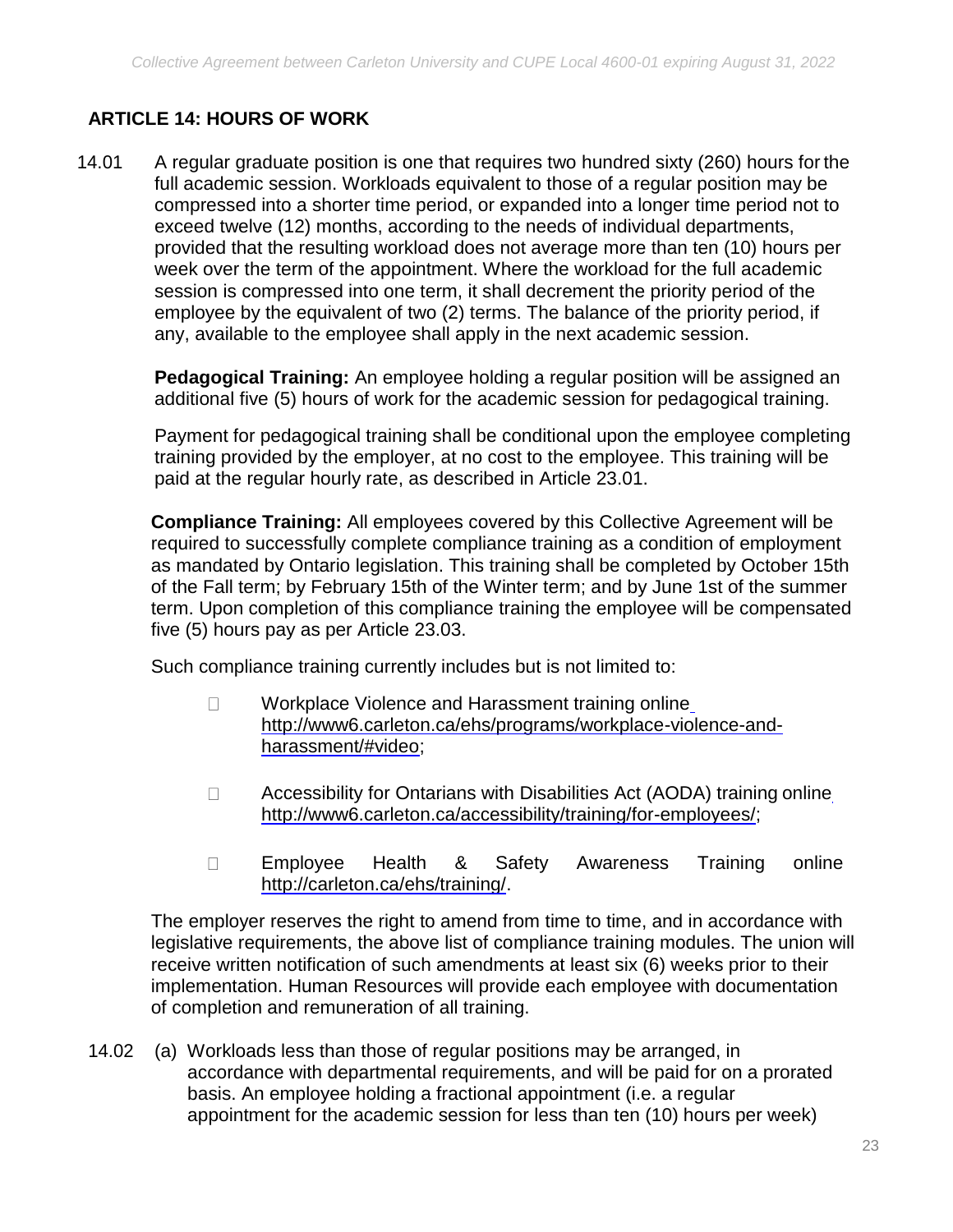who works sixty-five (65) hours or more in a term, will be assigned an additional five (5) hours of work for the academic session. The additional five (5) hours of work shall be conditional upon the employee attending training provided by the employer in accordance with Article 14.01.

All new employees holding a fractional appointment (i.e., a regular appointment for the academic session for less than ten (10) hours per week) will be assigned one (1) hour of mandatory TA Orientation training as part of their duties. New employees hired in September shall attend the TA Orientation in September. New employees hired in the Winter or Summer terms shall be required to watch the TA Orientation training video. Further, any employee holding a fractional appointment who wishes to attend additional training sessions can have the time spent attending training count towards their weekly job duties with the prior approval of their supervisor and only when the integrity of their assigned duties will not be compromised.

- (b) A graduate student employed in a position other than a regular position who works sixty-five (65) hours or more in a term shall be deemed to have held a regular position for the purposes of Article 13.04.
- 14.03 (a) The hours of work and length of appointment for each position shall be specified at the time of appointment. *No Supervisor shall request that an employee work, and no employee shall work,* hours in excess of those specified without the express *written* authorization of the *department head*. The employee shall be paid at the appropriate hourly rate for any excess hours worked in accordance with this article.
	- (b) In accordance with Article 14.04, prior to the beginning of the specific assignment, the Supervisor shall discuss the assigned duties with the employee(s), in as much detail as possible, indicating where possible the allocations of time for the various duties assigned and the number of students assigned to the TA for the assignment. The duties, and their allocated times where possible, and the number of students assigned to the employee(s) shall be confirmed in writing to the employee(s), with a copy to the department head and the union.

The J.C.C. shall review the assignment of duties form and its distribution. If the form is modified, the revised form shall be appended to the Collective Agreement.

A signed form produced pursuant to this article does not constitute an individual contract of employment.

(c) At or about the mid-point of the term, or period of work, the employee and Supervisor shall discuss the progress of the course, assess whether the remaining duties can be completed within the hours allocated and provide the Employee the total number of students assigned to them. A record documenting the progress of the course as discussed at the mid-term meeting between the employee(s) and Supervisor will be kept.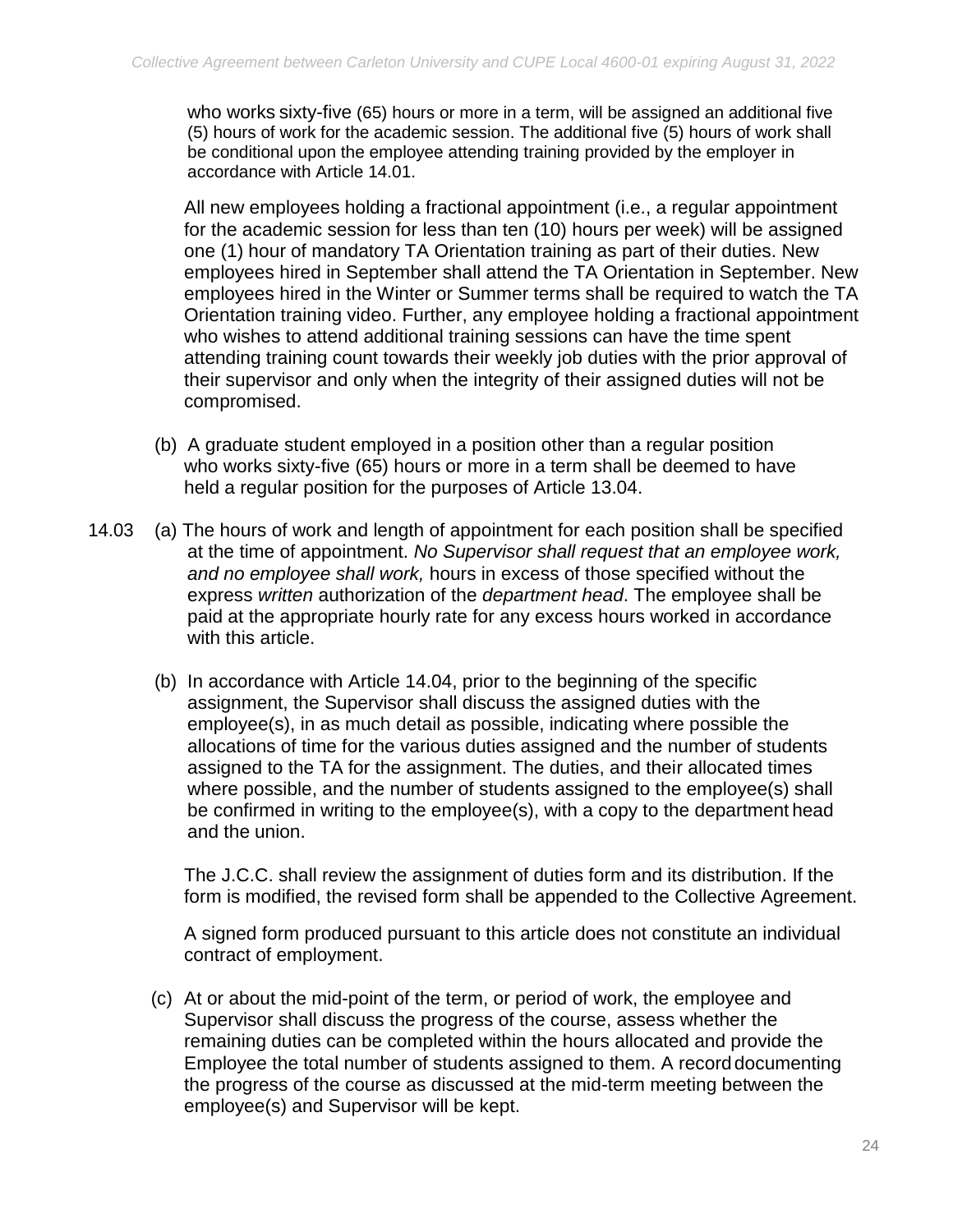- (d) If, during the discussion described in 14.03 (c) or at any other point during the term of the appointment, the Supervisor changes the duties or the allocation of hours for any duties, such changes shall be discussed with the employee and confirmed in writing, with a copy to the department head and the union. The Supervisor shall provide written notice of any changes as far in advance as possible to provide adequate time for preparation. Notice of changes shall normally be provided at least two (2) weeks prior to the effective date of the change. Every effort shall be made to avoid changes to duties within two weeks of the last day of classes.
- (e) Should an employee have any concerns about the allocations of time for any of the duties assigned, they shall fill out a form requesting a meeting with their Supervisor. The form is attached as Appendix B of the Collective Agreement, and may be copied from the Agreement or printed from the Agreement on the Human Resources web site. If the employee gives written notice to the Supervisor that they have any concerns about the allocations of time for any of the duties assigned, the employee and Supervisor shall meet within five (5) working days of the notice. If the employee gives written notice to the department head that they are not satisfied with the result of the meeting, the employee and the department head or their delegate shall meet within five (5) working days of the notice. The department head or their delegate shall have five (5) working days from the meeting to resolve the matter. If the employee gives written notice that they are not satisfied with the result of the meeting, the employee and the dean of the appropriate faculty or their delegate shall meet within ten (10) working days of the notice. The dean shall have five (5) working days to resolve the matter.
- (f) Nothing in this Article shall be construed to restrict the exclusive right of the Employer to assign duties or otherwise direct the workforce in accordance with Article 2 of this Agreement.
- (g) Where an employee is found to have been assigned duties that, if continued to the end of the term of the appointment, would exceed the hours provided for in the appointment, the Employer shall resolve the problem in consultation with the employee, by either reducing the remaining assigned duties or with written permission of the department and the employee, allocate additional hours for which the employee will be compensated at the hourly wage established in Article 23.01 so as to account for all duties assigned to the employee. An employee may be accompanied by a union representative, if readily available, at any meeting held pursuant to this article.
- 14.04 All assigned duties of an employee shall be included in the calculation of required hours. Such duties may include, but are not limited to: teaching, demonstrating, conducting seminars, leading discussions, supervising laboratories, preparing classes, attending lectures, training on new technology; WHMIS training, marking students' work, consulting with students, holding of assigned office hours, setting tests, examinations and lab sets, setting up of experiments, preparing written or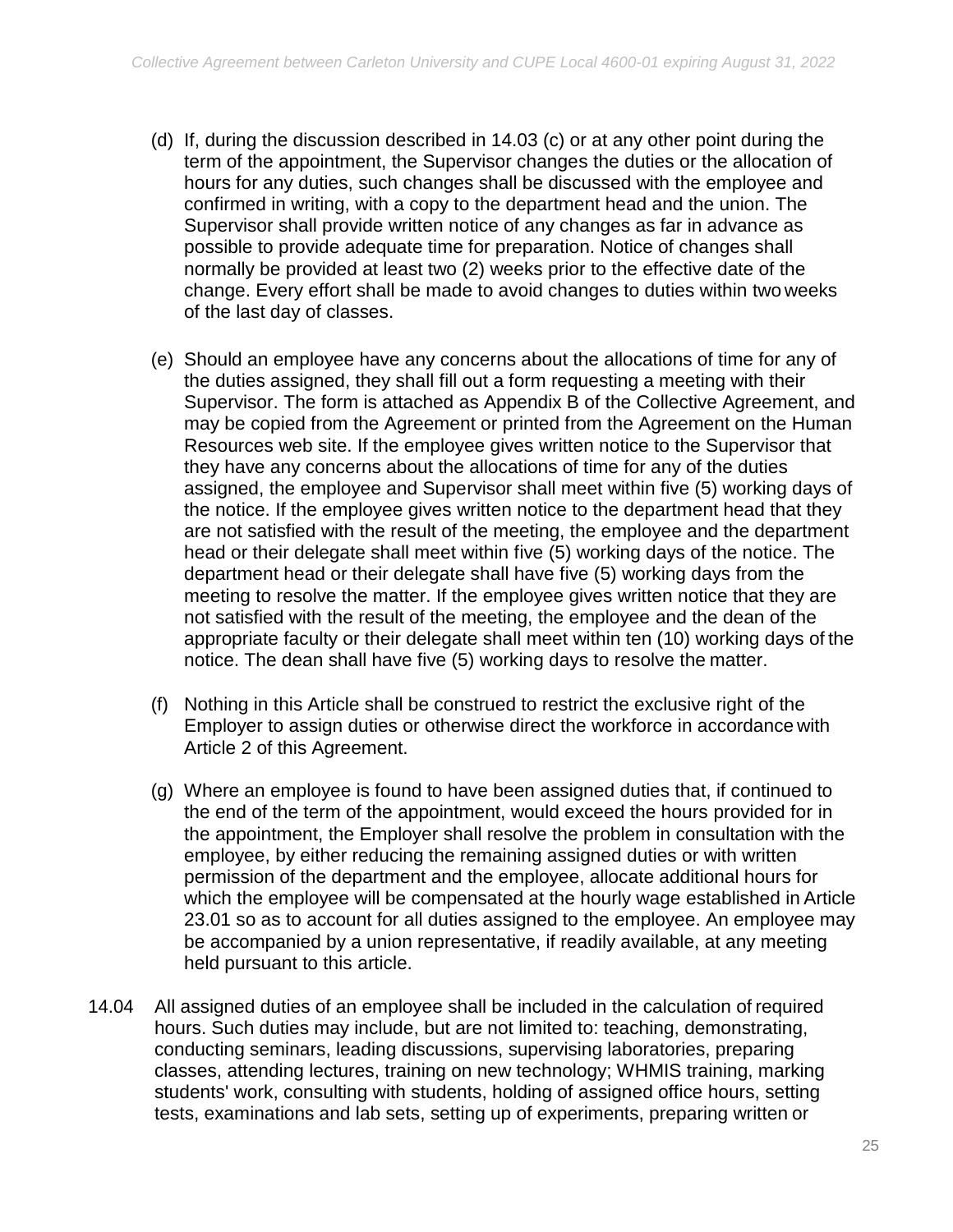audio-visual materials, conducting field trips, proctoring of examinations, conferring with the Supervisor as required, providing research assistance, providing other academic support assistance, monitoring and animating class discussion on educational technologies, the internet, or on email and other related duties.

In allocating duties to TAs who will perform duties related to the instruction of courses, supervisors will take into account the time required to prepare for in class/laboratory time, office hours and other reasonable interaction with students, in distributing the workload.

- 14.05 Subject to operational requirements, the Employer shall endeavour to minimize excessive fluctuations in the hours of work of a position. Normally an employee shall not be required to work in excess of fifteen (15) hours in any calendar week, except in the case of a position compressed into a shorter time period in accordance with Article 14.01. Anticipated excessive fluctuations shall be clearly identified at the time of appointment.
- 14.06 Employees shall not be required to grade and correct papers or examinations during a period of five (5) calendar days immediately prior to an examination, thesis defense or honours research paper defense (or equivalent), or during a period of three (3) calendar days immediately prior to any other course requirement, in their own degree program.

## <span id="page-27-0"></span>**ARTICLE 15: WORKING CONDITIONS**

- 15.01 Subject to Article 14.3 (e), when a TA raises concerns in writing about their hours or working conditions pertaining to a specific course, the number of students and Teaching Assistants assigned to that course over the previous 4 terms in which the course was offered will be taken into consideration by the Employer.
- 15.02 When the Employer introduces new rules or regulations concerning employee conduct on University premises or during working hours, copies will be posted in each department and forwarded to the Union office. The Union will be meaningfully consulted prior to the implementation of any changes contemplated by the Employer that would affect the working conditions or job duties of bargaining unit members as laid out in this Article. Such consultation shall occur in accordance with Article 7.3.
- 15.03 If the Employer establishes a formal Policy or direction relating to the level of Teaching Assistant support per number of students in any courses, a copy of this Policy or direction will be provided to the Union.
- 15.04 (a) In order to encourage the professional development of employees and to improve the quality of education for students, the Employer shall sponsor in the beginning of each September, an orientation session at which the Union may be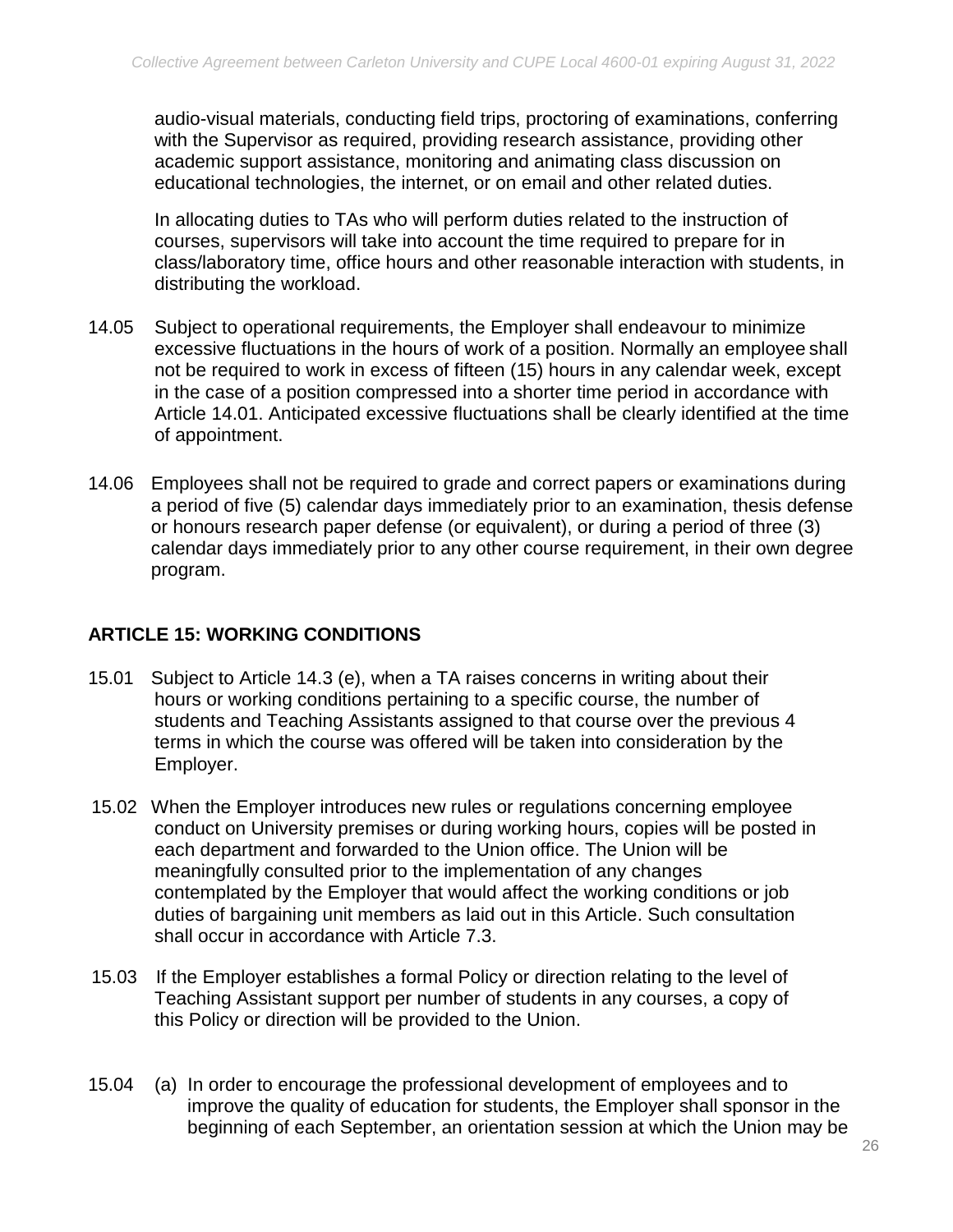represented, on pedagogical or technical skills relevant to the assigned duties of the employees. A graduate student appointed for the first time to a regular position of sixty-five (65) hours or more in one term, shall be notified in writing, prior to the commencement of the position, that they are required to attend the orientation in September. Attendance at subsequent September orientations shall be voluntary unless the employees are required in writing to attend, in which case the time spent at such sessions shall be deemed to be time worked.

- (b) The Employer will establish an annual fund of ten thousand dollars (\$10,000) to provide for pedagogical training for all teaching assistants. Attendance shall be voluntary unless employees are required in writing to attend, in which case the time spent at such sessions shall be deemed to be time worked. The Employer agrees to consult with the Union on the training process as per the Memorandum of Agreement Appendix C: appended to this Collective Agreement.
- (c) The parties will periodically review the adequacy of such training programs (in paragraph (b)) and of the orientation sessions (in paragraph (a)).
- (d) The Employer shall provide the Union with a record of attendance of all TAs at the training sessions held in the Fall and Winter terms prior to the conclusion of the Winter term.

## 15.05 **Employee Rights**

- (a) Academic Freedom
	- i. Employees who are involved in some aspect of teaching may, at any time during the term of their appointment, comment in writing on the content, structure, texts and teaching methods used in the course. Such comments may be presented to the Supervisor, Department Head, or Dean, who shall, upon request of the Employee, meet to discuss the matter within ten (10) working days of receipt of the written comment. If the Employee is not satisfied with the result of these discussions, the matter may be referred to the parties for discussion at the Joint Consultation Committee.
	- ii. No employee shall suffer reprisal for exercising the right to comment in accordance with Clause 15.03 (a) (i).
	- iii. Academic freedom includes the freedom to examine and question, teach and learn, research and invigilate as well as disseminate opinion(s) and speculate without deference to prescribed doctrine on questions, ideas, principles, concepts and issues related to pedagogy and research.
	- iv. The Employer accepts its responsibilities to employees in upholding their rights to academic freedom in performance of their duties as long as said behaviours have academic substance are pertinent to each work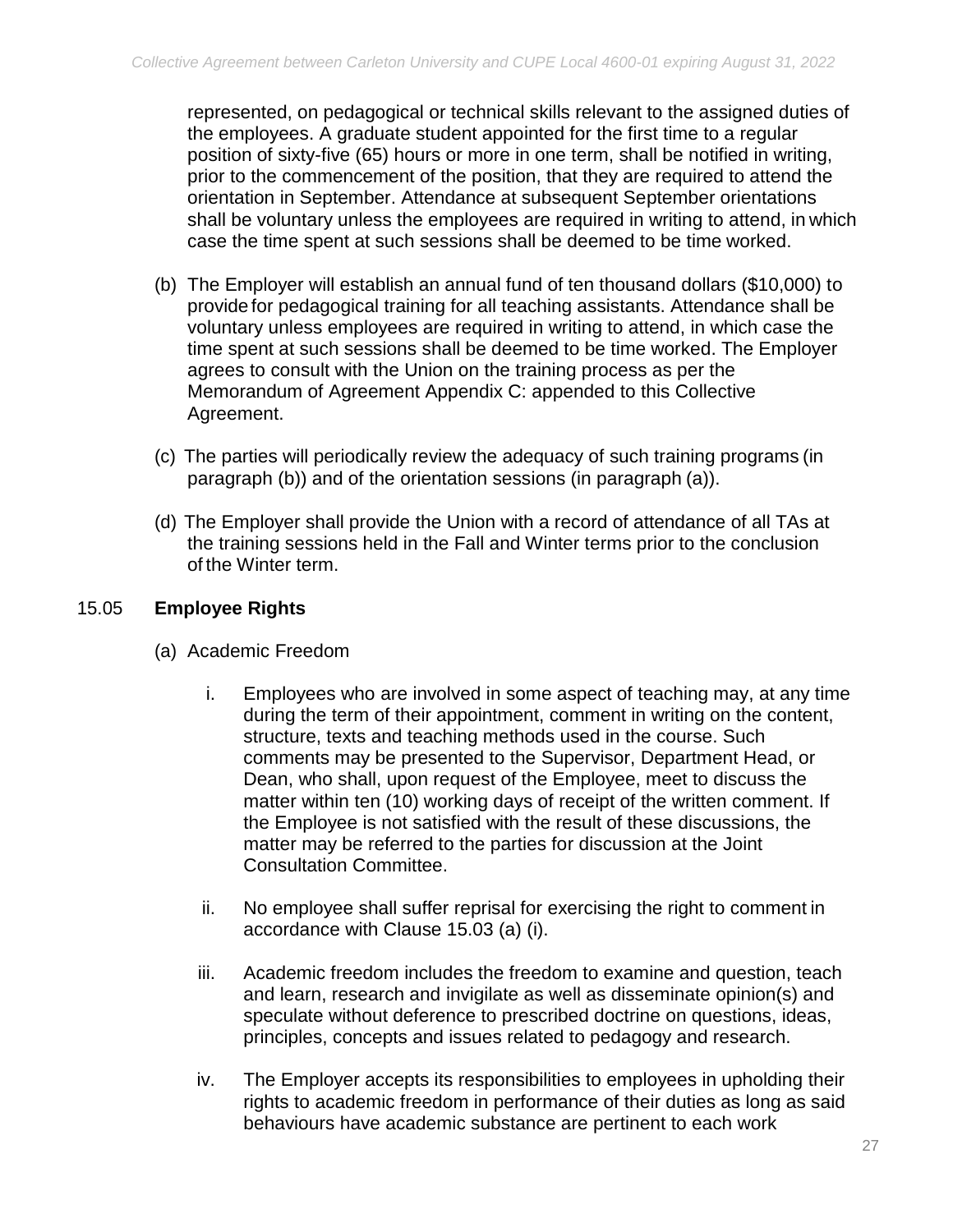assignment and are subject to the reasonable direction of and agreement with the Supervisor. In the exercise of academic freedom, employees shall discharge their responsibilities in accordance with the lawful expectations of the Employer and, in teaching functions, with the needs of the students.

- v. The claim of academic freedom shall not excuse employees from meeting their duties and responsibilities as set out in the Collective Agreement, their individual contracts, and the instructions of their Supervisor.
- vi. When the objectives, content and method of delivery are prescribed by the Supervisor in the work assignment, the employee shall fulfill such assignment responsibly and fully. When work assignments permit employees to have a wider degree of latitude than is possible in more fully prescribed assignments, the Employee may develop and deliver such assignment provided the content and structure have been approved by the Supervisor.

## (b) **Marking Deadlines**

Employees shall not be required to return marked assignments or otherwise complete marking in less than five (5) working days, from the date they are given marking instructions and access to the material to be marked.

#### 15.06 **Employee Responsibilities**

All employees shall have the following responsibilities:

- (a) Employees shall teach conscientiously and competently the material assigned to them, in accordance with course outlines which maybe provided by their department.
- (b) Employees shall work in co-operation with other employees, supervisors and course coordinators.
- (c) Employees shall deal ethically and fairly with students, foster a free exchange of ideas, avoid discrimination, respect the principles of confidentiality in a manner consistent with their instructional role, and provide their students with information regarding their instructional and evaluation methods.
- (d) Employees shall not normally miss, cancel or terminate scheduled instruction except in the case of sudden illness or emergency and even in such cases shall make every effort to have their supervisor and students notified. In other circumstances, subject to the approval of the supervisor, arrangements for rescheduling or for a substitute must be made in advance of missing scheduled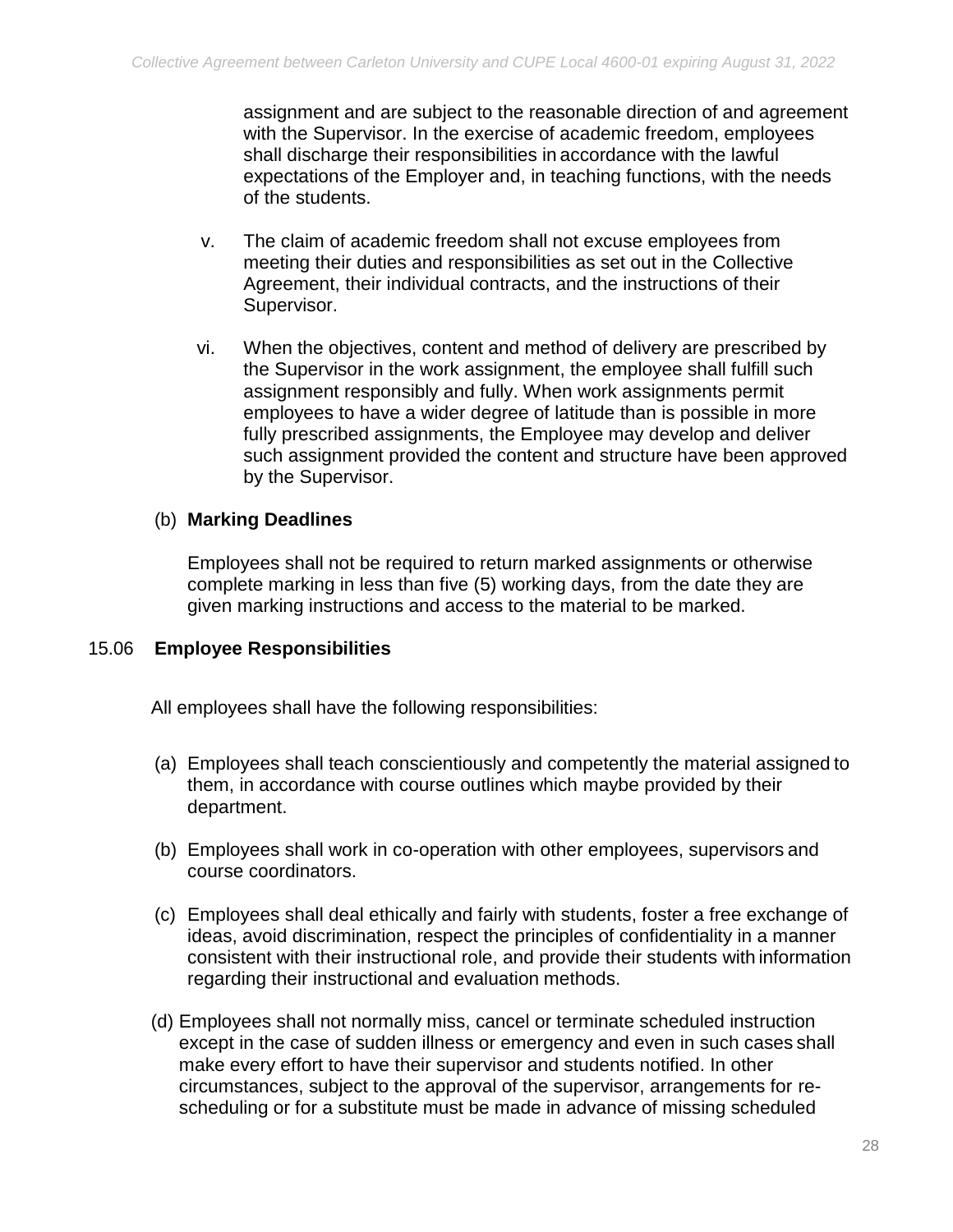instruction. Instruction missed shall be rescheduled if possible with adequate notice to the students.

- (e) Employees shall comply with established procedures and deadlines as may be necessary for the well-ordered operation of the University.
- (f) Employees shall inform the students and department of the times when and/or the methods by which they will normally be available for consultation. The times and/or methods shall be such as are likely to be convenient for the students and adequate for the numbers of students involved.
- 15.07 All present terms and conditions of employment which are directly related to and derive from the employment relationship shall continue, except as modified by this Agreement.

#### 15.08 **Technological Change**

No employee shall suffer a reduction of their normal earnings as a result of any technological change introduced during any work assignment.

15.09 The Employer shall notify the Union and affected employees at least sixty (60) days prior to the implementation of significant changes to methods of course delivery arising out of technological change.

#### 15.10 **Impact of Technology**

The parties agree that any technological change contemplated by Carleton University which either party has a reasonable expectation will significantly impact either the working conditions of CUPE 4600 members or the overall teaching environment at Carleton University, will be brought to the JCC for meaningful consultation with the Union prior to being implemented.

#### 15.11 **Intellectual Property**

The parties agree that intellectual property rights of employees engaged in research that is part of their academic program are not governed by this Collective Agreement. Employees who, in their bargaining unit positions, are engaged in other research that is not part of their academic program and which contributes to publication or the development of commercializable intellectual property shall have their work attributed, and be entitled to property rights proportionate to their contribution.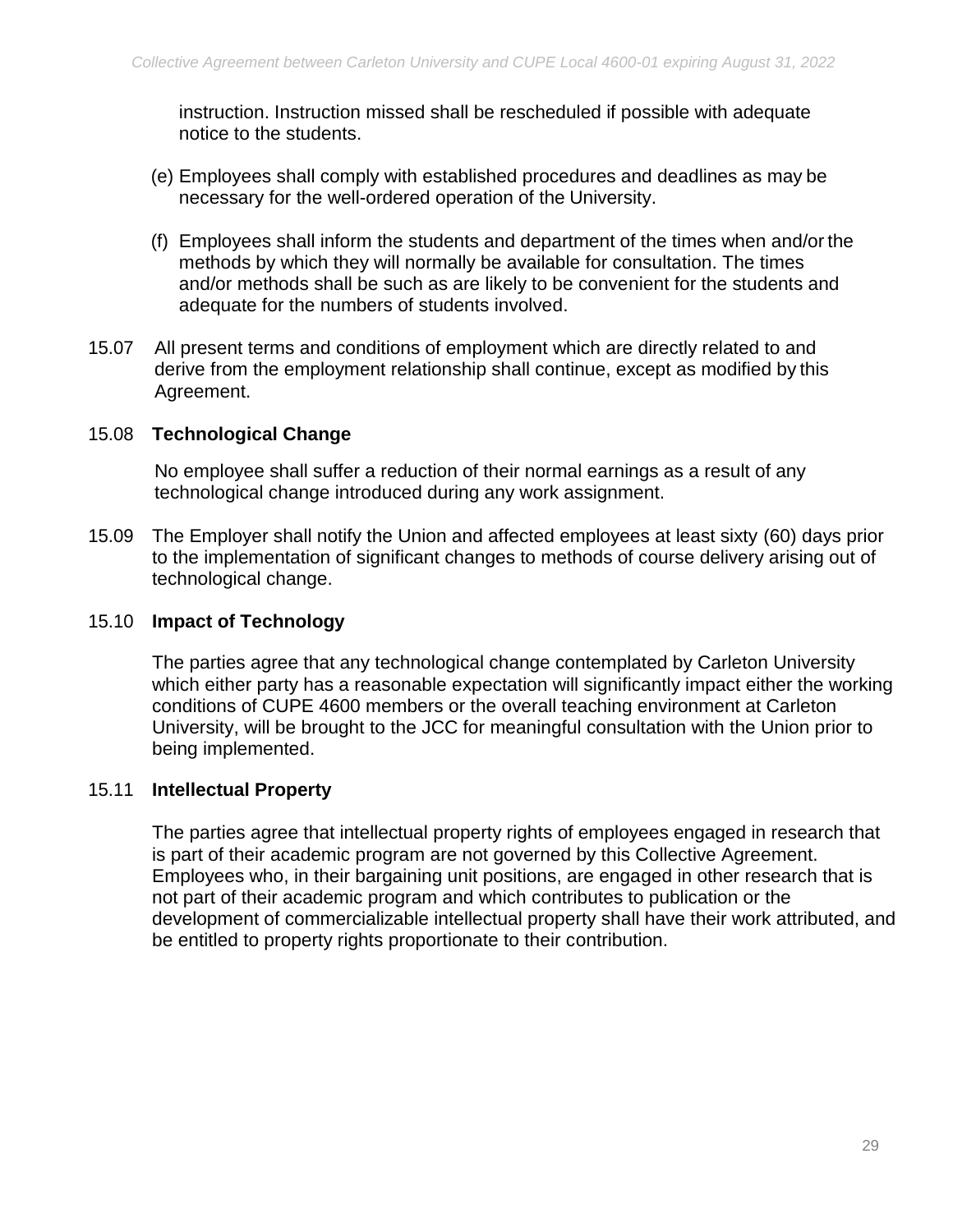## <span id="page-31-0"></span>**ARTICLE 16: RESOURCES FOR EMPLOYEES**

- 16.01 Employees shall be provided in a timely manner the following services and items for use during employment:
	- (a) Appropriate secured space where "appropriate" depends on or is specific/unique to the Department and course requirements and "secured" means a moderate level of security.
	- (b) Access to a telephone and the Internet to conduct University business;
	- (c) Relevant materials required to perform assigned duties;
	- (d) Where an employee is required to use audio or visual materials as part of their assigned duties, such materials shall be provided at no cost to the employee;
	- (e) Employees required to watch television broadcasts by CUTV as part of their assigned duties shall not be required to subscribe to a cable service provider;
	- (f) Other facilities, services, and equipment as are required for the performance of their duties as employees.
- 16.02 No teaching assistant shall be required to pay for the use of photocopying or printing facilities for copying or printing material required by the Supervisor for the employee's work, provided that the Employee and the Supervisor comply with the applicable departmental administrative procedures.
- 16.03 Provisions shall be made for members of the bargaining unit to receive mail in the Office of the Department/School/Faculty in which they are registered and/or employed.

## <span id="page-31-1"></span>**ARTICLE 17: HEALTH AND SAFETY**

- *17.01* (a) The Employer shall comply with the Ontario *Occupational Health and Safety Act, R.S.O. 1990, c.O.1* as amended from time to time.
	- (b) The Employer and the Union shall co-operate in establishing rules and practices which promote the safety and health of employees,
	- (c) No employee shall be required to act, nor shall any employee act in the course of their employment, in a manner which constitutes a health or safety hazard.
	- *(d)* No employee shall be disciplined for refusal to perform work where the employee has acted in compliance with the *Occupational Health and Safety Act.*
	- (e) The Employer shall maintain a Joint Occupational Health and Safety Committee in accordance with the Ontario *Occupational Health and Safety Act*. CUPE 4600 (Unit 1) shall appoint one member of the bargaining unit to the Joint Occupational Health and Safety Committee.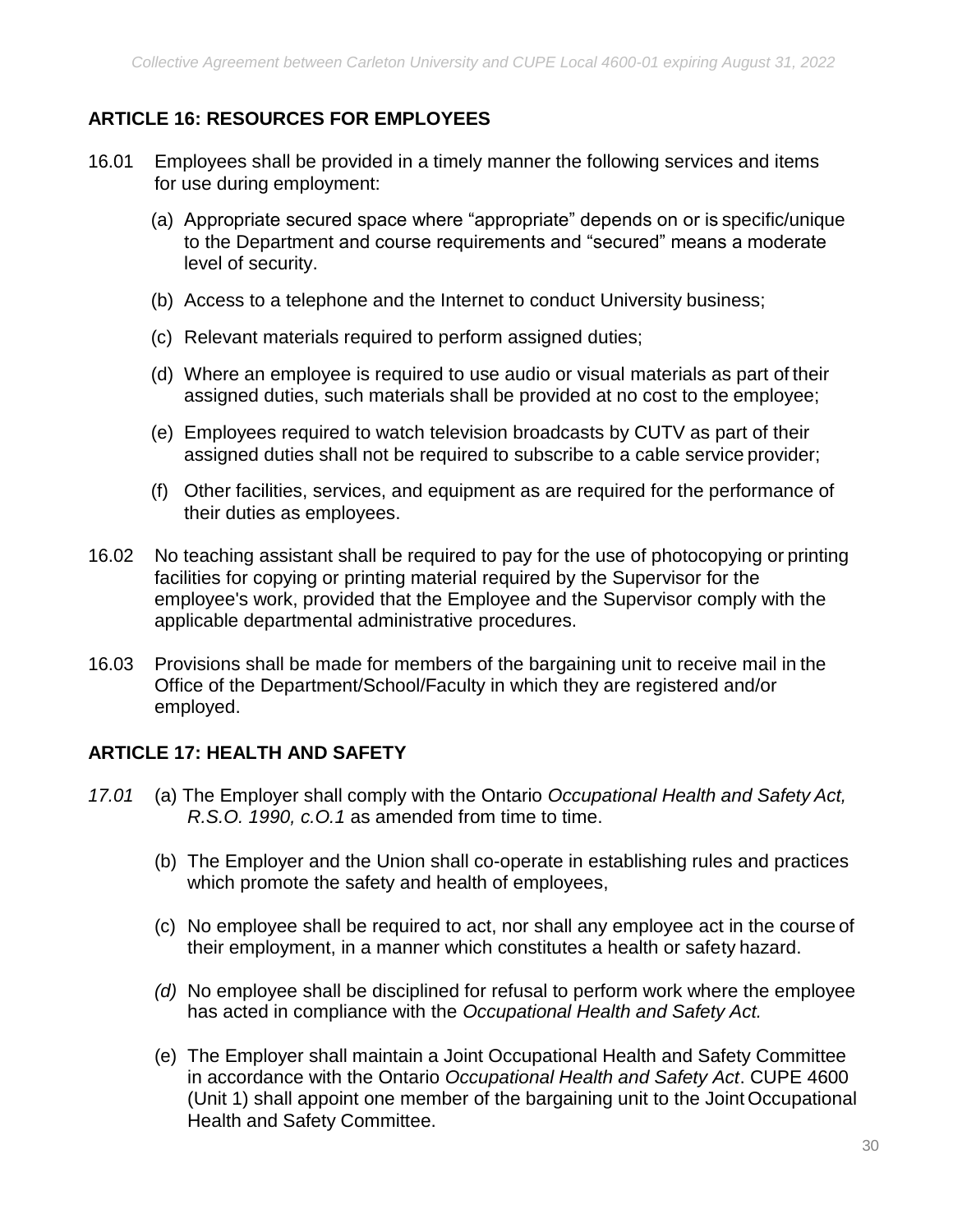(f) All time spent by an employee duly authorized by the worker co-chair of the Joint Health and Safety Committee to carry out duties under the *Occupational Health and Safety Act* shall be paid at the regular hourly graduate student rate of pay provided in Article 23.01. Employees shall be scheduled and shall submit a report of such hours to the Director, Environmental Health and Safety.

#### 17.02 **Violence in the Workplace**

The Employer recognizes a responsibility to provide an environment intended to protect the health, safety and security of employees as they carry out their responsibilities.

The parties formally recognize their obligation under the Ontario *Occupational Health and Safety Act R.S.O. 1990, c.O.1,* as amended from time to time, in particular with relation to the prevention of violence and harassment in the workplace.

The Employer shall establish and maintain reasonable measures and procedures for this purpose which shall include training for employees as legislatively required.

In return, individual employees shall assume an appropriate responsibility to respect and assist in the implementation of rules adopted to protect the health, safety and security of employees and the Union will encourage its members to do so.

#### 17.03 **Mental Health**

The parties mutually acknowledge the importance of mental health for employees. Carleton University strives to create an environment of tolerance and understanding for all employees.

Matters of concern related to mental health of employees shall be discussed at the Joint Consultation Committee. The Joint Health and Safety Committee shall be a resource for these discussions.

## <span id="page-32-0"></span>**ARTICLE 18: EVALUATION AND EMPLOYEE FILES**

- 18.01 (a) The Employer shall give reasonable advance notice to all employees whose work will be formally evaluated. Such notice shall identify the aspects of the employee's performance to be evaluated. No formal evaluation shall be placed on an employee's file unless it conforms to this Article.
	- (b) Where the Employer proposes to introduce formal student evaluations of the performance of teaching assistants, the Employer shall consult with the Union via the Joint Consultation Committee prior to implementation.
	- (c) An employee may request of their employment supervisor that the supervisor complete a performance evaluation of that employee. The supervisor maintains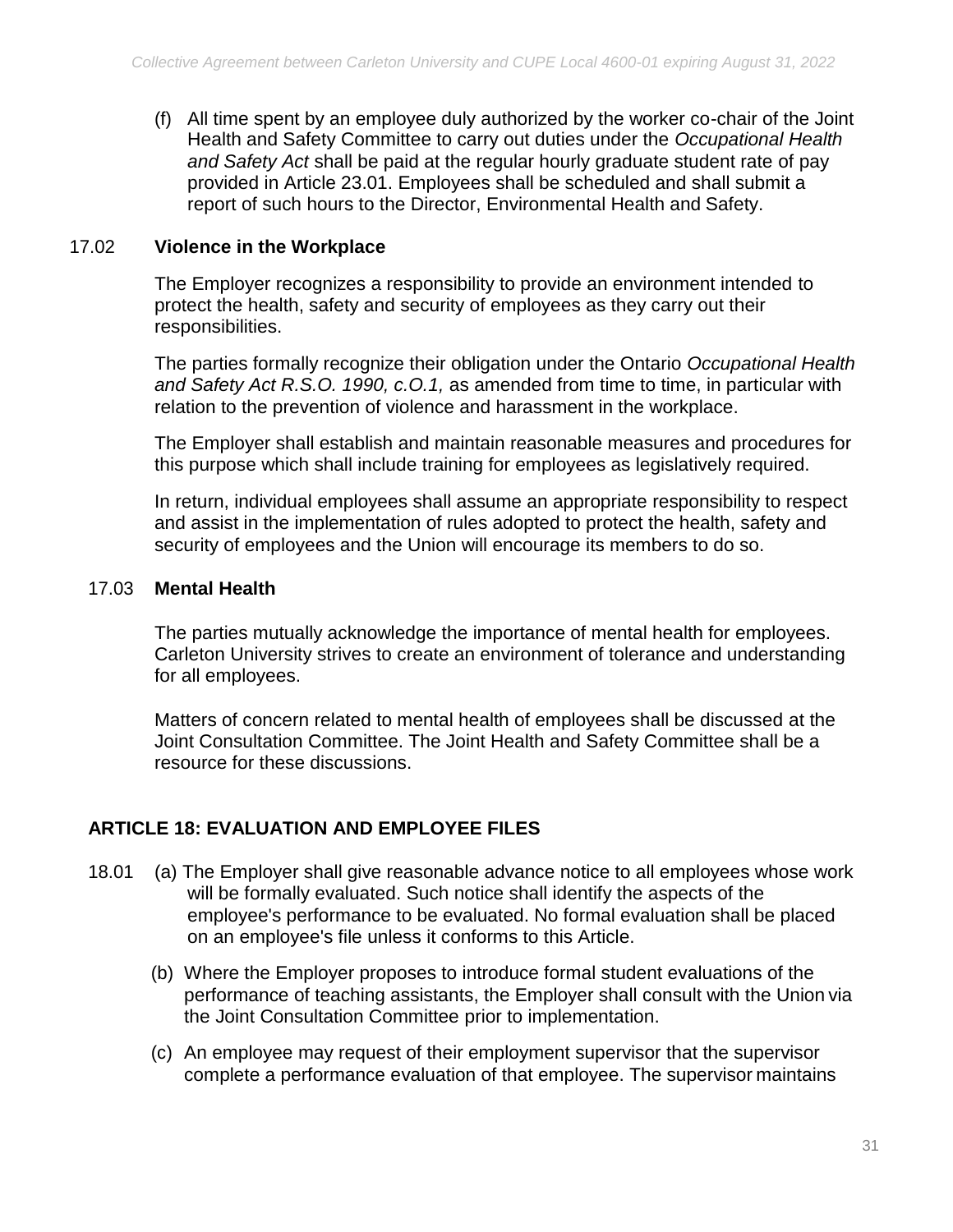the discretion whether or not to grant the request for an evaluation. However, such a request shall not be unreasonably denied nor shall such a request exceed one (1) per employment assignment per employee.

- 18.02 Where departmental employment files are maintained, such files shall be separate from an employee's academic records, shall contain only those documents which are related to employment, and shall be maintained by the department in which the employee is working.
- 18.03 The Employer agrees to inform the employee when a document related to the employee's performance has been placed on the employee's file.
- 18.04 An employee shall have the right to examine their employment file during normal business hours.
- 18.05 An employee shall have the right to have the University prepare, at reasonable intervals, electronic copies of the non-confidential items in their employment file.
- 18.06 An employee shall have the right to have his or her file supplemented or corrected in the event of error or inadequacy. In the event of alleged distortion, the employee may provide additional material for inclusion in the file.
- 18.07 Before any information from the employee's file is given to anyone other than the Employer, the employee shall, where the employee is readily available, be informed that such information has been requested, and shall be given a reasonable opportunity to inspect the file.
- 18.08 All documents relating to a disciplinary action shall be removed from an employee's file after twelve (12) months, provided that there has been no subsequent disciplinary action taken against the employee.

#### <span id="page-33-0"></span>**ARTICLE 19: HOLIDAYS**

- 19.01 No employee covered by this Agreement shall be required to work on any of the following holidays:
	- Family Day
	- May Day
	- Victoria Day
	- Civic Holiday
	- Thanksgiving Day
	- Boxing Day
	- Good Friday
	- Canada Day:
	- Labour Day
	- Christmas Day
	- New Year's Day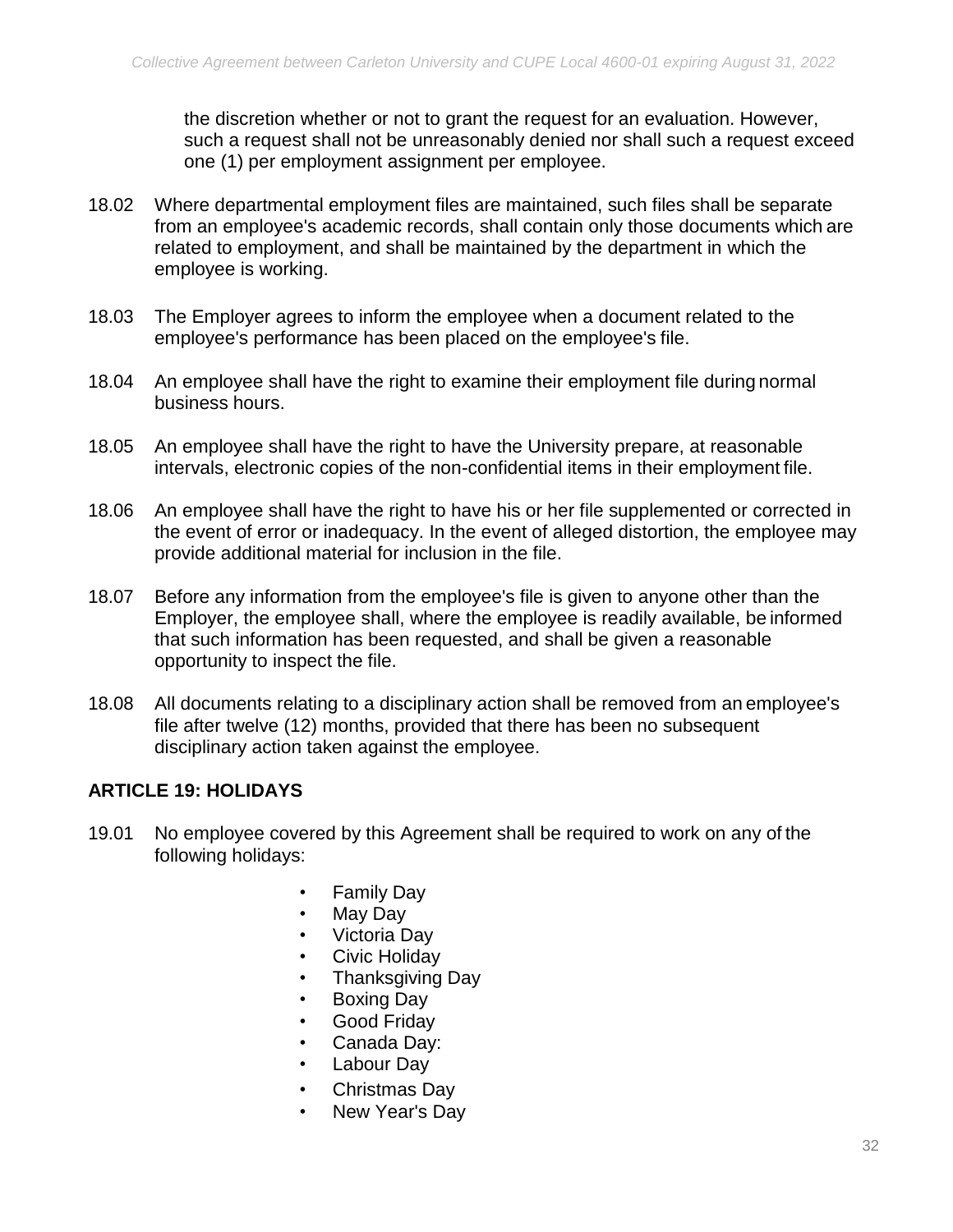Neither shall any employee be required to work on any day on which the University is closed in accordance with the schedule in the academic calendar.

If any other day, such as Remembrance Day by way of example, is proclaimed by the federal, provincial or municipal governments as a statutory holiday, it shall be added to the holidays stated above and May Day shall be removed from the holidays stated above so that the current number of eleven (11) statutory holidays shall be maintained.

## <span id="page-34-0"></span>**ARTICLE 20: VACATION PAY**

20.01 An employee covered by this Agreement shall be entitled to an amount equal to four percent (4%) of salary as vacation pay, or other amount as provided under legislation, whichever is greater. This additional amount shall be paid on each payment the employee receives following commencement of employment.

#### <span id="page-34-1"></span>**ARTICLE 21: SICK LEAVE**

- 21.01 An employee is eligible for sick leave with pay when they are unable to perform their duties because of illness or injury provided that:
	- (a) they have the necessary credits earned in accordance with clause 21.03 below, and;
	- (b) they satisfy the Employer of this condition in such manner and at such time as may be required by the Employer.
- 21.02 Unless the Employer specifies, before or during the period of illness or injury, that a medical certificate from a qualified health professional as described in the *Regulated Health Professions Act S.O. 1991*, *c.18,* as amended from time to time, will be required, a statement signed by the employee describing the nature of the illness or injury and stating that because of this illness or injury the employee was unable to perform the duties of the position shall be deemed to meet the requirements 21.01.
- 21.03 Sick leave will be earned at the rate of one hour for every ten (10) hours worked.
- 21.04 An employee is not eligible for sick leave with pay during any period in which they are on leave without pay or under suspension.
- 21.05 The Employer shall advance to an employee on request sick leave credits up to a maximum of one term's credit.
- 21.06 Where an employee is absent because of illness in excess of sick leave credits, leave without pay shall be granted, subject to clause 21.01 b). It is understood that, on the employee's return to work, it may not be practicable to return the employee to the same position; in such cases, alternative duties shall be assigned, and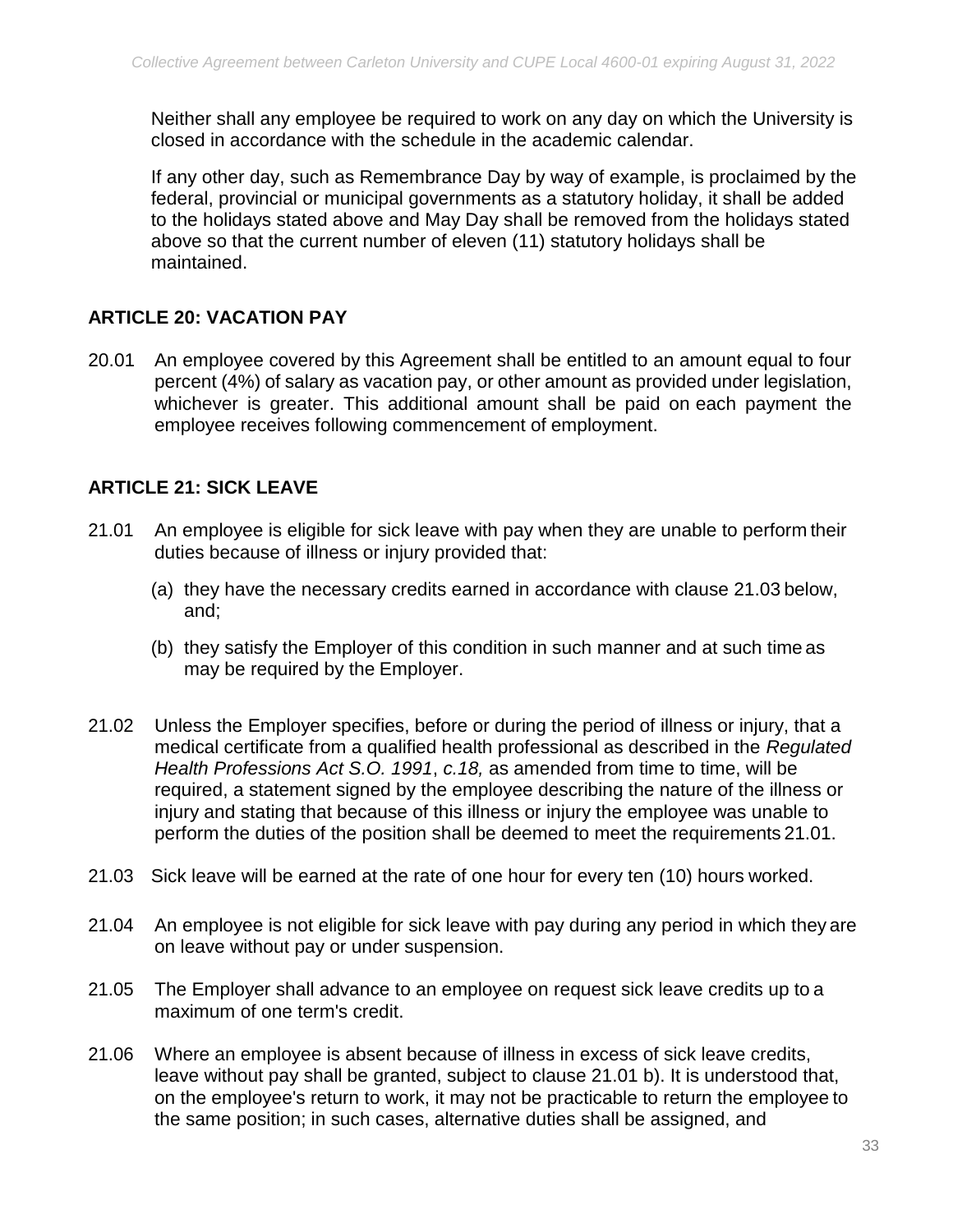<span id="page-35-0"></span>Article13.06 shall apply, *mutatis mutandis*.

## **ARTICLE 22: LEAVE OF ABSENCE**

- 22.01 (a) With the approval of the Supervisor(s) concerned, an employee may arrange to exchange duties with another employee, or to have another employee substitute, for periods not to exceed one week at a time. Any costs incurred by an exchange or substitution shall be covered by the employee requesting the exchange or substitution.
	- (b) Employees requesting religious accommodation, including requests to observe religious holy days consistent with the employee's religion, must give at least ten (10) working days' notice to their supervisor. In unforeseen circumstances where accommodation of religious observance will be required, every effort will be made to accommodate where less notice is given, but approval of leave in this instance is not assured.
	- (c) Approval of leave requests shall be considered with due regard to the continued effective functioning of the academic program and the needs of students. Provided the needs of the students and the continued effective functioning of the academic program can be maintained, leave shall not be unreasonably denied.
	- (d) An employee who has been invited to deliver a paper, present research findings, act as a discussant, or chair a session at an academic conference, may apply for leave to attend the academic conference. It is understood that an employee may be granted such a leave up to three times per academic year for a period not exceeding five (5) consecutive working days. In seeking approval of the leave from the employee's direct supervisor in the course in which the employee is working, the employee shall develop a plan for how the employee's duties will be covered during leave. Requests for such leave will be subject to 22.01(c) and not be unreasonably denied.
- 22.02 Where absence from assigned duties is necessary in order to represent an employee at a grievance meeting or an arbitration hearing, and where reasonable efforts to arrange an exchange or substitution in accordance with 22.01 have been made a Steward or other Union Officer shall be granted leave with pay to attend such meeting or hearing.
- 22.03 Leave of absence with pay shall be granted, in accordance with 22.02, for up to four (4) employees for the purpose of participating in scheduled negotiations or committee meetings with the Employer. The employees will request this leave as far in advance as possible, and at least twenty-four (24) hours in advance in any case.
- 22.04 An employee may request in writing to the Office of the Deputy Provost leave of absence without pay for personal reasons. Such leave shall not be unreasonably withheld.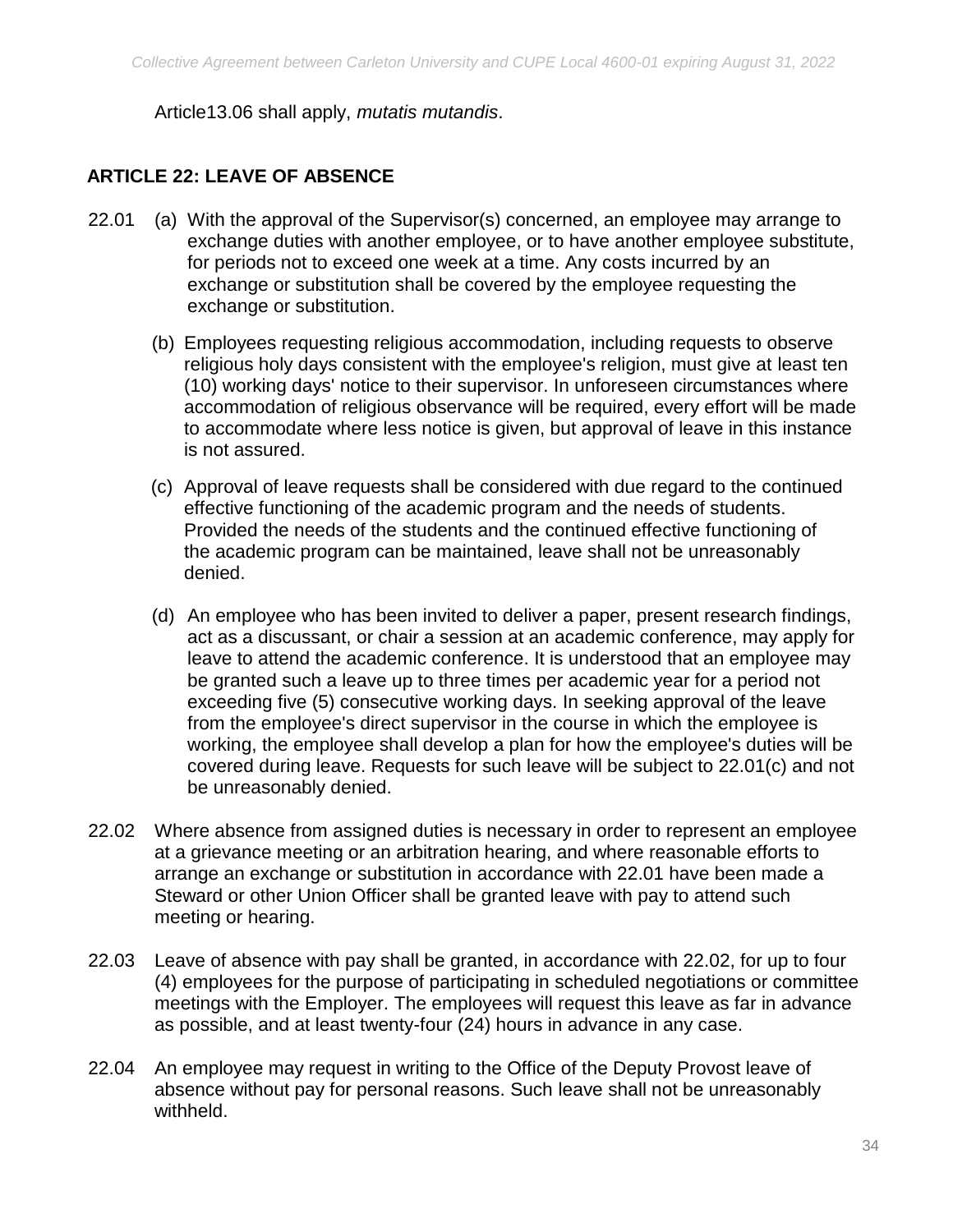22.05 An employee on an assigned work schedule may be granted, upon application to the Office of the Deputy Provost, leave of absence with pay for up to three (3)

consecutive calendar days (to a maximum of ten (10) working hours) for compassionate reasons in the event of the critical illness or death of a spouse, parent, stepfather, stepmother, foster parent, child, foster child, ward of the employee, brother, sister, mother-in-law, father-in-law, grandparent, grandchild or relative permanently residing in the employee's household or with whom the employee permanently resides.

In the case of bereavement outside the Provinces of Ontario and Quebec, the Office of the Deputy Provost may at their discretion extend such leave to a maximum of fourteen (14) calendar days to allow for necessary travel time.

An employee on an assigned work schedule may be granted, upon application to the Office of the Deputy Provost, leave of absence with pay for one day to attend the funeral of their sister-in-law, brother-in-law, son-in-law, or daughter-in-law, aunt, uncle, nephew, niece, step-grandparent.

For the purposes of bereavement leave, spouse may include a person of the same sex as the Employee.

- 22.06 Leave of absence without pay may be granted upon request to the Office of the Deputy Provost, to employees designated to represent the Union at Union-related conferences, workshops and educational seminars. Such leave shall not exceed in total twenty-four (24) calendar days in any one calendar year for the entire bargaining unit.
- 22.07 Upon request to the Office of the Deputy Provost, leave of absence without pay shall be granted for an employee to serve as a juror or appear as a witness in a proceeding in court when subpoenaed.

#### 22.08 Pregnancy and Parental Leave

(a) Pregnancy Leave

A pregnant employee who has completed thirteen (13) weeks of service with the Employer shall, upon written request to the Office of the Deputy Provost, be eligible for pregnancy leave without pay for up to seventeen (17) weeks (or such other period of pregnancy leave as is required to be granted under the *Employment Standards Act, 2000,* as amended). The leave of absence shall be granted and taken in accordance with the pregnancy leave provisions of the *Employment Standards Act, 2000,* as amended*.*

(b) Parental Leave

An employee who has completed thirteen (13) weeks of service with the Employer and who is the parent or legal guardian of a child, upon written request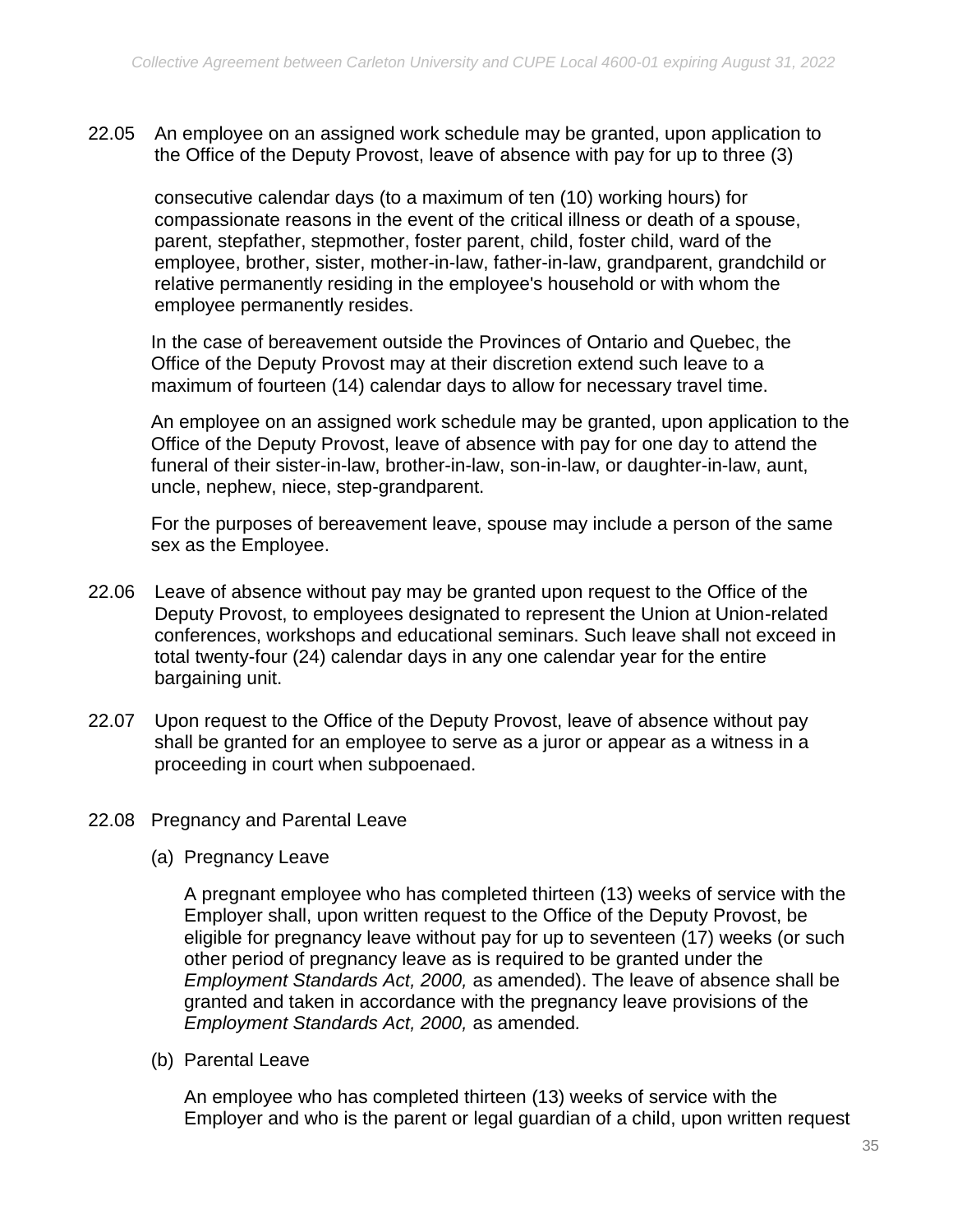to the Office of the Deputy Provost, shall be eligible for parental leave without pay for up to sixty-one (61) weeks if the employee has taken a pregnancy leave, or for up to sixty-three (63) weeks if the employee has not taken a pregnancy leave, or such other period of parental leave as is required to be granted under the *Employment Standards Act, 2000,* as amended. The leave of absence shall be granted and taken in accordance with the pregnancy leave provisions of the *Employment Standards Act, 2000,* as amended*.*

- (c) Parental Leave Benefit
	- i) Subject to the employee's indication to return to work following the period of parental leave, employees who have held a position for at least sixty-five (65) hours for a term and have held such a position for at least thirteen (13) weeks shall be eligible to receive a benefit during parental leave as follows:
		- 1. for the first two (2) weeks of parental leave, ninety-five percent (95%) of the average weekly earnings as determined by 22.08 (d) (iii) below; and
		- 2. for the next fifteen (15) weeks of parental leave, fifty-five percent (55%) of the average weekly earnings as determined by 22.08 (d) (iii) below.

An employee who is eligible for this parental leave benefit and who takes a pregnancy leave may elect before the pregnancy leave begins to receive the parental leave benefit during up to the first seventeen (17) weeks of the pregnancy leave instead of during the parental leave.

- ii) The period of leave during which the benefit is received shall not be charged as a period of service under the provision of Article 13.01. The employee may apply for a leave from duties under Article 22.11 of the Collective Agreement.
- iii) Such benefit will be paid providing the employee is receiving not more than ninety-five percent (95%) of normal weekly earnings from all sources (including E.I. benefits, supplementary University payments, and other employment earnings).
- iv) The benefit is subject to any other limitations set out by Employment and Social Development Canada or other governing authorities.
- v) The employee must return to work following the expiry of the leave, subject to the availability of work and the employee's eligibility for work under this Collective Agreement. It is understood that, on the employee's return to work, it may not be practicable to return the employee to the same position; in such cases, alternative duties shall be assigned, and Article 13.06 shall apply, *mutatis mutandis.*

#### (d) Notice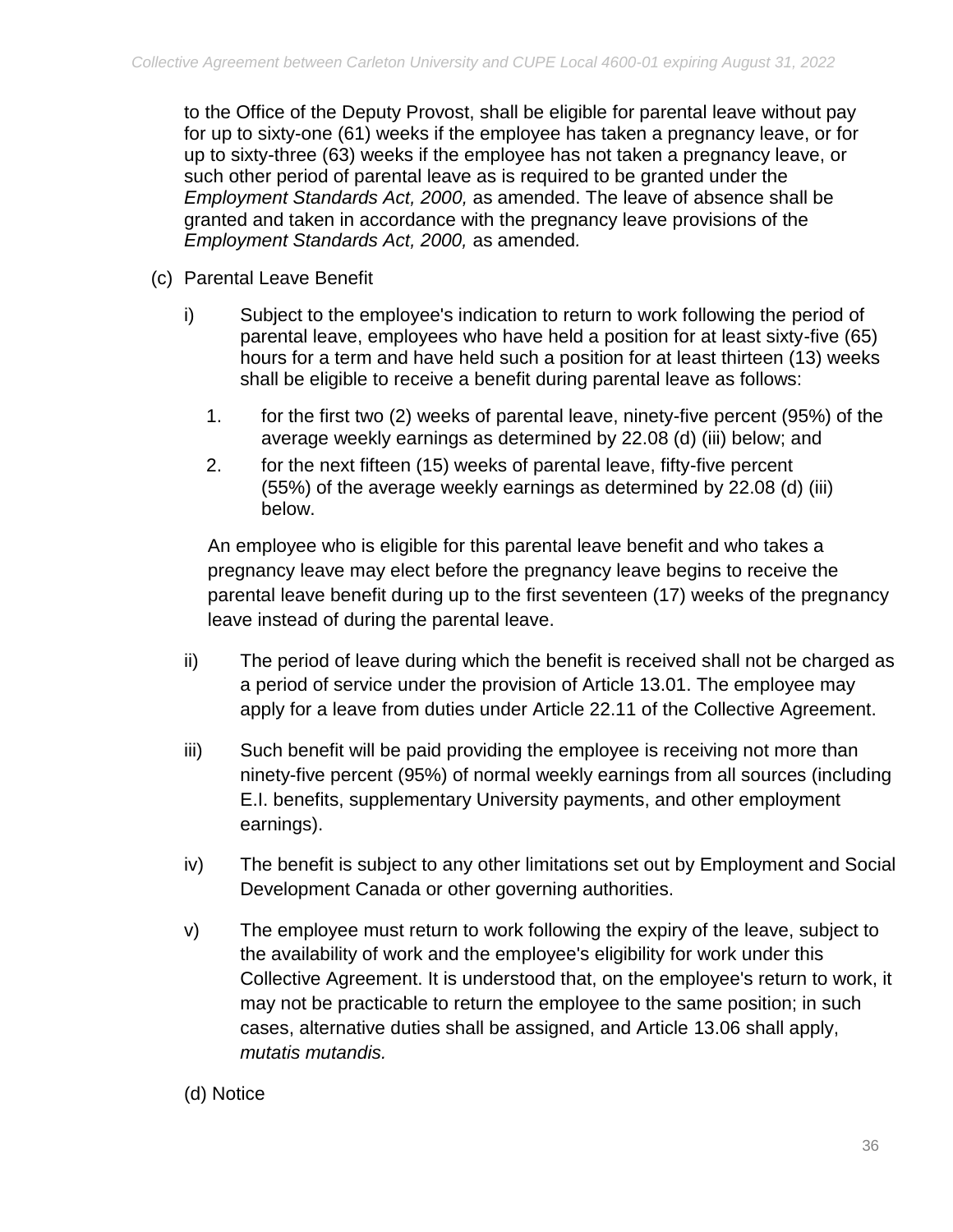- i) In accordance with the Employment Standards Act, 2000, as amended, the employee must give at least two (2) weeks written notice of intention to take pregnancy or parental leave, as applicable, together with a medical certificate estimating date of delivery in the case of pregnancy leave.
- ii) During the period of notice the employee and Supervisor will endeavour to ensure that the hours worked up to the commencement of the leave correspond to the hours paid up to that time.
- iii) For the purpose of Section 22.08, the term of the appointment shall be as stated in the assignment details, and the average weekly earnings shall be based on the number of calendar weeks in the term of appointment so stated.
- 22.09 Where an employee satisfies the Employer that the employee is unable to continue both studies and employment for reasons related to the birth or adoption of a child, the employee may exercise a priority for appointment pursuant to Article 13.01 while on approved academic leave of absence provided that the employee returns to fulltime student status after a period not to exceed four academic terms. Application for employment pursuant to this Article must be made in writing to the Office of the Deputy Provost at the same time as the application for academic leave of absence.
- 22.10 The Employer shall re-arrange an employee's work assignment, or arrange exchanges of duties with other employees as necessary, to enable a parent or legal guardian to have up to three consecutive days free of duties on the arrival of their child.
- 22.11 Leave from Duties

Leave from duties shall be approved by the Office of the Deputy Provost. Leave may be requested for the following reasons:

- (i) Academic research, exchange, and co-op positions.
- (ii) Certified medical leave.
- (iii) Any other reasons where the Academic Supervisor and/or the Department Head provides reasons in writing as to how the leave would benefit the student academically.
- (iv) Pregnancy and/or Parental leave, as per article 22.08 (a) and (b).
- (v) The employee has received employment as Contract Instructor at Carleton pursuant to Article 3.02.

Applications for leave from duties shall not be unreasonably denied. Applications for leave from duties to take employment as a Contract Instructor at Carleton pursuant to Article 3.02 will be automatically granted. Grievances concerning and denial of such leave may be presented directly as Step 2 of the grievance procedure in Article 10.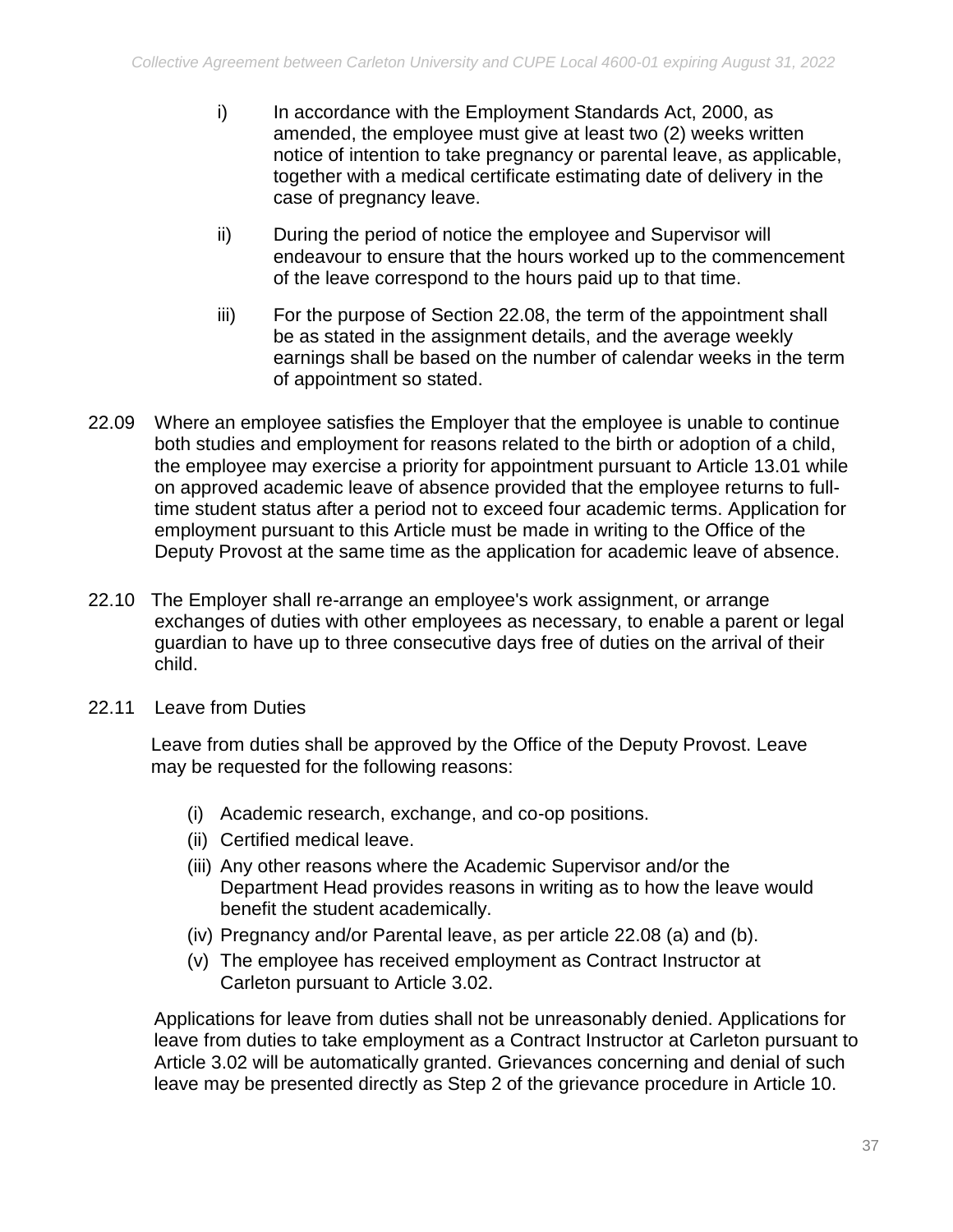## <span id="page-39-0"></span>**ARTICLE 23: SALARY**

23.01

#### <span id="page-39-1"></span>**Graduate**

|                                | September 1,<br>2019 | September 1,<br>2020 | September 1,<br>2021 |
|--------------------------------|----------------------|----------------------|----------------------|
|                                |                      |                      |                      |
| Regular appointment, 260 hours | \$10,843             | \$10,951             | \$11,061             |
| <b>Hourly rate</b>             | \$41.70              | \$42.12              | \$42.54              |

#### **Undergraduate**

|                    | September 1,<br>2019 | September 1,<br>2020 | September 1,<br>2021 |
|--------------------|----------------------|----------------------|----------------------|
|                    |                      |                      |                      |
| <b>Hourly rate</b> | \$24.03              | \$24.27              | \$24.51              |

- 23.02 Fractional appointments (i.e. regular appointments for less than ten (10) hours per week) for graduate students will carry pro-rata salaries. (See Article 14.02 (a)).
- 23.03 Upon completion of mandatory compliance training, a new employee will receive a one-time payment of up to five (5) hours as per Article 14.01. Undergraduate TA's will receive the same one-time payment as Graduate TAs.
- 23.04 Regular appointments shall be paid in equal semi-monthly installments over the term of the appointment. Initial payment will be made on the next-to-last banking day prior to the end of the first month of each term. Subsequent payments will be made on the next-to-last banking day prior to the  $15<sup>th</sup>$  of the month and the next-to-last banking day prior to the end of the month.

#### 23.05 **Tuition Increase Assistance**

- (a) Eligibility
	- (i) Any employee covered under this Agreement and not excluded under subparagraph ii) below who works for sixty-five (65) hours or more in any term shall receive a tuition increase assistance for that term in which they are employed as calculated in paragraphs (b), and (c) below.
	- (ii) Employees who are not students or are exempt from tuition shall notreceive tuition increase assistance under this Article.
- (b) Reference Fees
	- (i) The reference tuition fee for employees who commenced employment prior to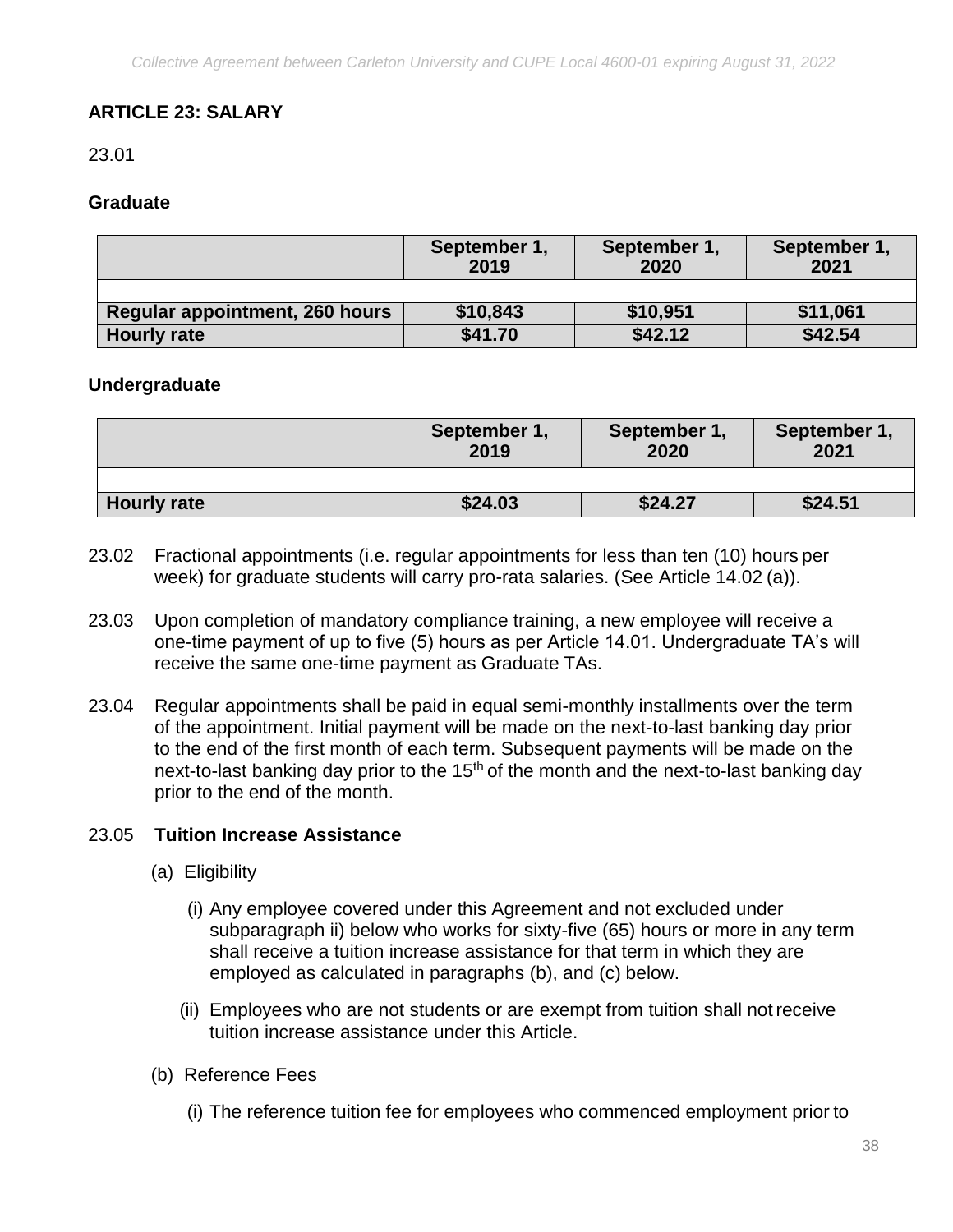August 31, 2006 is defined as those program tuition fees established as of May 1, 2001.

- (ii) The reference tuition fee for employees who commence employment on or after September 1, 2006 and prior to April 30, 2009, shall be defined as those program tuition fees established as of May 1, 2005.
- (iii) Subject to (iv) below, the reference tuition fee for employees who commence employment on or after May 1, 2009, shall be defined as the tuition fee schedule (which may include program name, level, and year) as of the first day they commence employment.
- (iv) Employees whose status changes from full to part-time or vice-versa, shall simultaneously change Reference Fees according to the fees for their new registration status as of the date of their former Reference Fees.

Employees who are unable to remain registered in the same program due to changes in program offerings or conditions shall maintain their Reference Fees from their original program (their actual fees when they first entered their program) if they apply to and are accepted in a different program at Carleton University within twelve (12) months.

(c) Limitations

If an employee both ceases to be employed and ceases to be a Carleton student for an academic year, the first day they commence employment for the purposes of Article 23.05 (b) will be the date they resume employment, unless this break occurred through an approved leave from duties as per Article 13.01 (b).

- (d) Assistance Amount
	- (i) The amount of the tuition increase assistance shall be the difference between the current tuition paid by the employee and the Reference Fees, except as specified in subparagraph ii) below.
	- (ii)Employees who have scholarships or bursaries which vary with tuition, but are not covered under sub-paragraph b) ii) above, shall receive assistance equal to the difference between the increase in their scholarship or bursary due to the increase in tuition, and the actual dollar amount of that increase, if any.
	- (iii) The assistance amount will be provided to eligible employees no later than November 20 for the Fall term, March 20 for the Winter term and July 20 for the Summer term.
	- (iv) Employees will be notified by email when the assistance amount is applied to their student account. The Employer will advise the employee of the process to receive their credit amount as a refund, if applicable.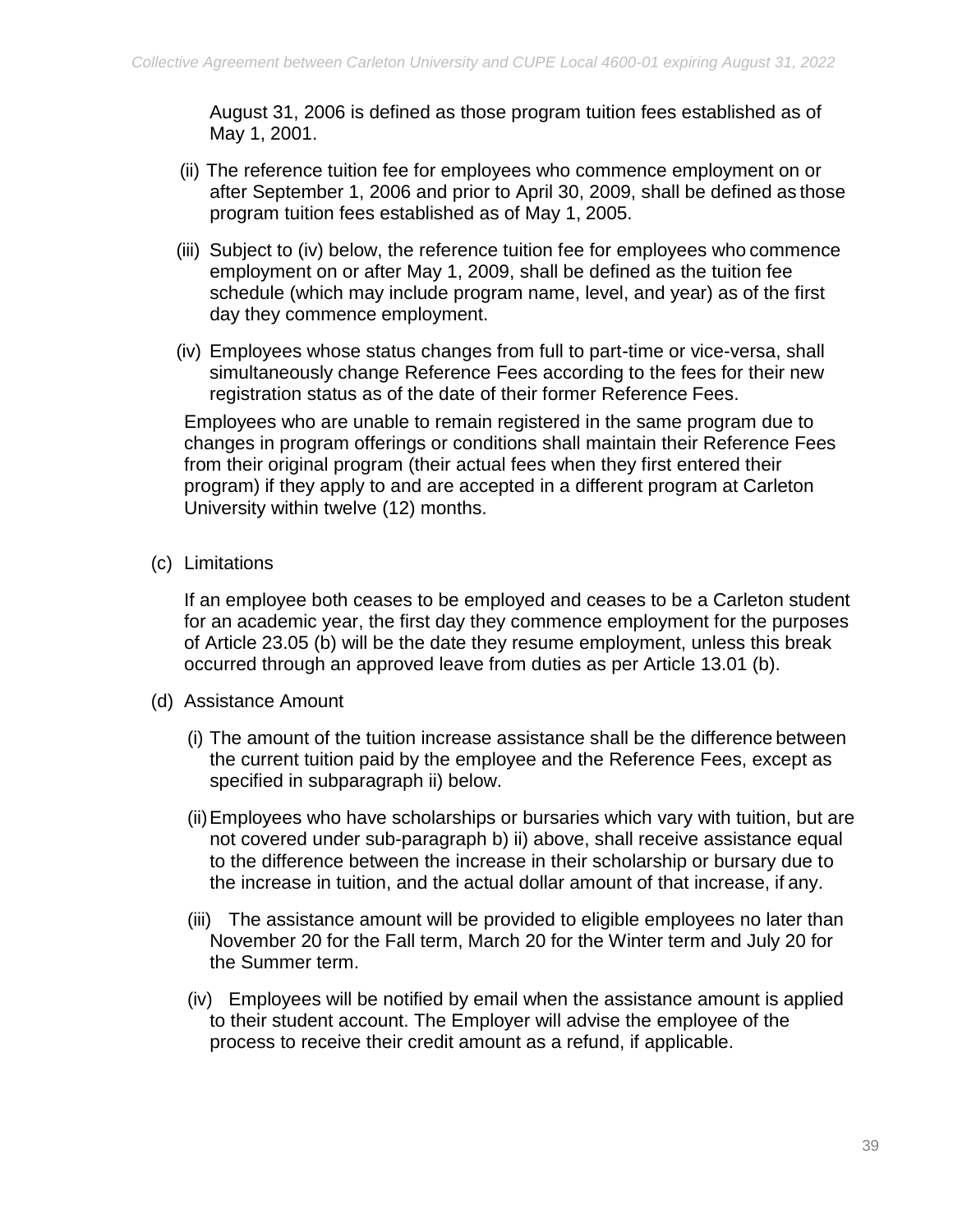## <span id="page-41-0"></span>**ARTICLE 24: EMPLOYEE ASSISTANCE FUND**

24.01 The Employer agrees to pay the following amounts into an Employee Assistance Fund, with eligibility guidelines to be determined by the J.C.C. Any unused funds will be carried over and added to the next year's fund:

September 2019-August 2020: four-hundred sixty-two thousand (\$462,000)

September 2020-August 2021: four-hundred sixty-six thousand six hundred

(\$466,600)

September 2021-August 2022: four-hundred seventy-one thousand three hundred

(\$471,300)

- 24.02 The Employer and the Union will discuss the financial health of the Employee Assistance Fund via the Joint Consultation Committee, per Article 7.06.
- 24.03 The Union may enter into discussions with the Employer to further contribute funds should the number of eligible employees increase by 10% or more from the previous Academic Year and the viability of the fund is at risk.
- 24.04 The following items (a) through (f) as covered by the Fund will be administered by a mutually agreed third party vendor. The costs of administration will be borne by the fund:
	- (a) Child-care costs in order to perform their duties; and/or
	- (b) Eye-care costs where the employee does not have access to vision care under an existing health insurance plan, or where the costs exceed the coverage; and/or
	- (c) Dental costs where the employee does not have access to coverage under an existing dental plan, or where the costs exceed the coverage; and/or
	- (d) Physiotherapy costs where the employee does not have access to coverage under an existing health plan, or where the costs exceed the coverage; and/or
	- (e) Chiropractic costs where the employee does not have access to coverage under an existing plan, or where the costs exceed the coverage**;** and/or
	- (f) Registered Massage Therapy costs where the employee does not have access to coverage under an existing health plan, or where the costs exceed the coverage**.**

The following items (g) through (i) as covered by the Fund will be administered by the J.C.C.: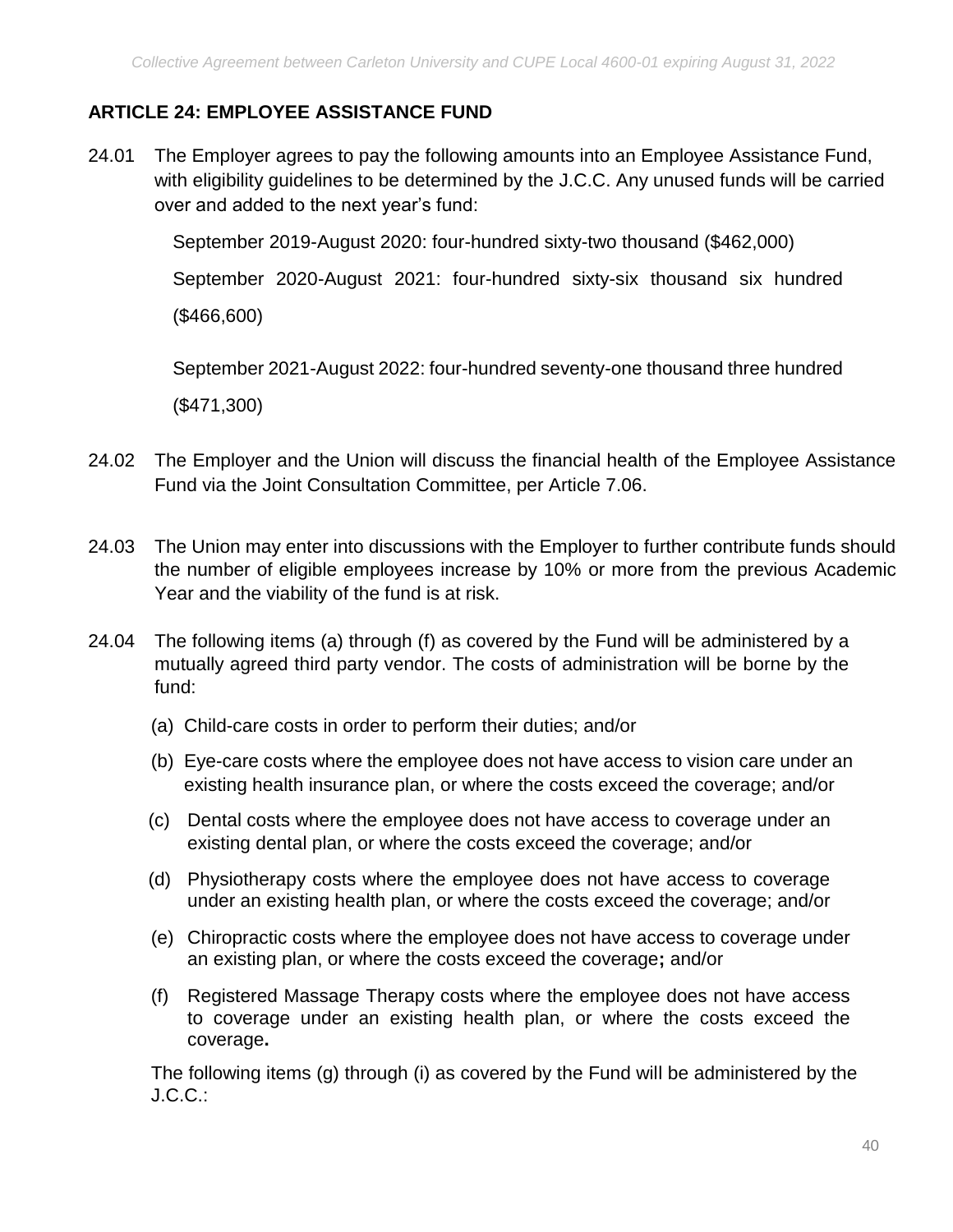- (g) Assistance with UHIP premium costs; and/or
- (h) A TA advance in the first month of every term for which they hold a TA position. Employees shall have access to seven hundred fifty dollars (\$750) interest free with a repayment plan in which four hundred dollars (\$400) is deducted from the first pay period of the academic year and one hundred seventy-five dollars (\$175) is deducted in each of the following two (2) pay periods**;** and/or
- (i) Emergency loans.

#### <span id="page-42-0"></span>**ARTICLE 25: DURATION AND RENEWAL**

- 25.01 Except as specifically otherwise provided herein, this Agreement shall come into force on the date of ratification, and shall remain in effect until August 31, 2022. It is understood that both parties shall subject the Agreement to a ratification vote. For the purposes of this Article, the date of ratification shall be defined as the date upon which the Union ratifies the Agreement.
- 25.02 If either party desires to bargain with a view to renewal of this Agreement with or without modification, such party shall give notice of such desire to the other party at least 60 days and not more than 120 days prior to the expiry of this Agreement.
- 25.03 The parties shall meet within 20 days from the giving of the notice or within such further period as the parties agree upon and they shall bargain in good faith and make every reasonable effort to make a Collective Agreement.

#### <span id="page-42-1"></span>**ARTICLE 26: TECHNICAL INFORMATION**

26.01 The Employer shall make available to the Union, upon written request and within a time mutually agreed to by the parties, such information as the parties may reasonably agree is necessary for the purposes of collective bargaining or the administration of this Collective Agreement, providing such information does not violate a confidence and is not reasonably attainable through the Union's own resources.

#### <span id="page-42-2"></span>**ARTICLE 27: AMALGAMATION AND MERGER**

27.01 As a minimum, the Employer shall meet the standards for mergers and the employment standards set out in the Ontario *Labour Relations Act S.O. 1995, c.1* and the Ontario *Employment Standards Act S.O. 2000, c.41* in effect at the date of signing of this Agreement.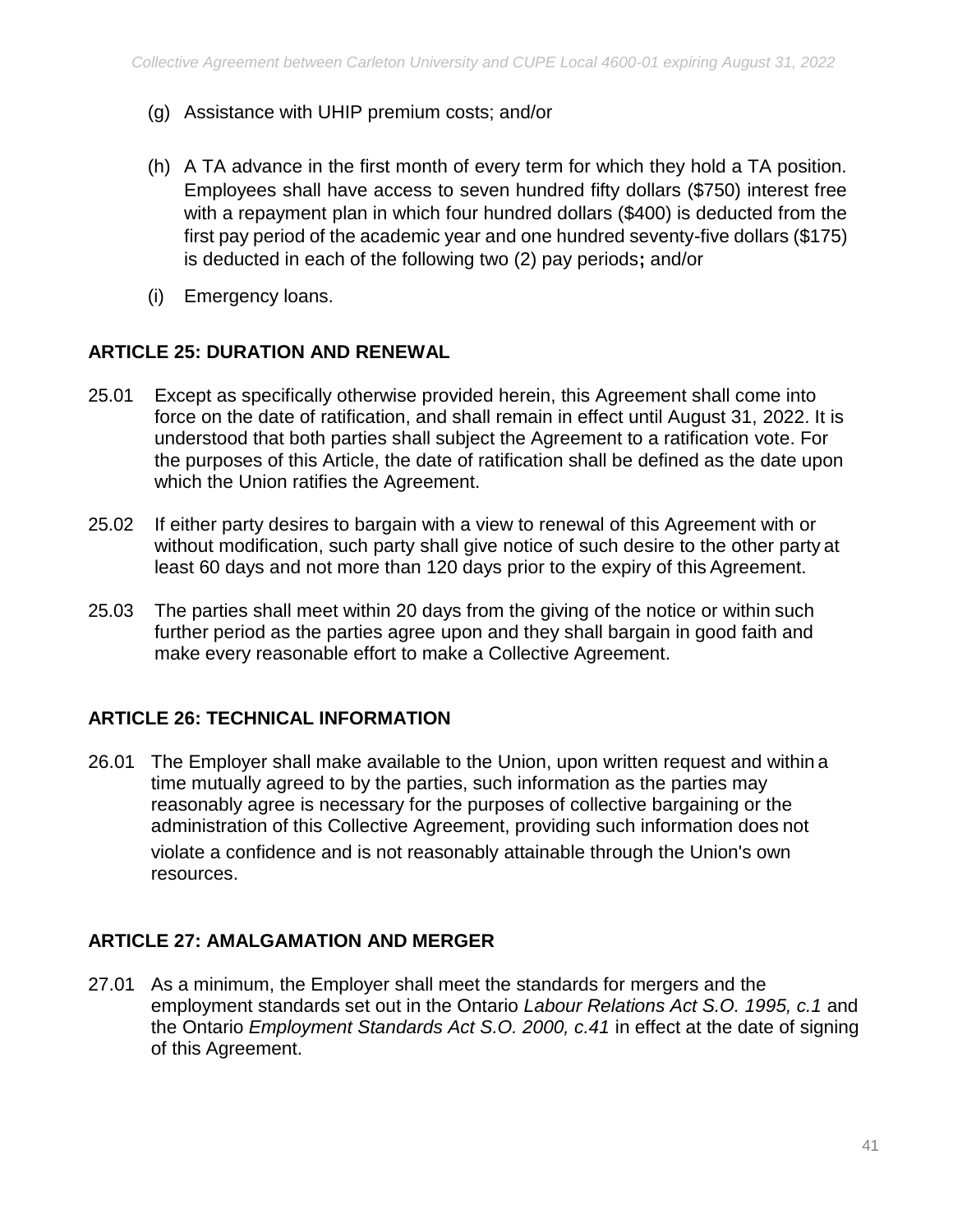<span id="page-43-0"></span>

|                         |               | $\frac{1}{2}$ 2020. |
|-------------------------|---------------|---------------------|
| <b>FOR THE EMPLOYER</b> | FOR THE UNION |                     |
|                         |               |                     |
|                         |               |                     |
|                         |               |                     |
|                         |               |                     |
|                         |               |                     |
|                         |               |                     |
|                         |               |                     |
|                         |               |                     |
|                         |               |                     |
|                         |               |                     |

 $\overline{a}$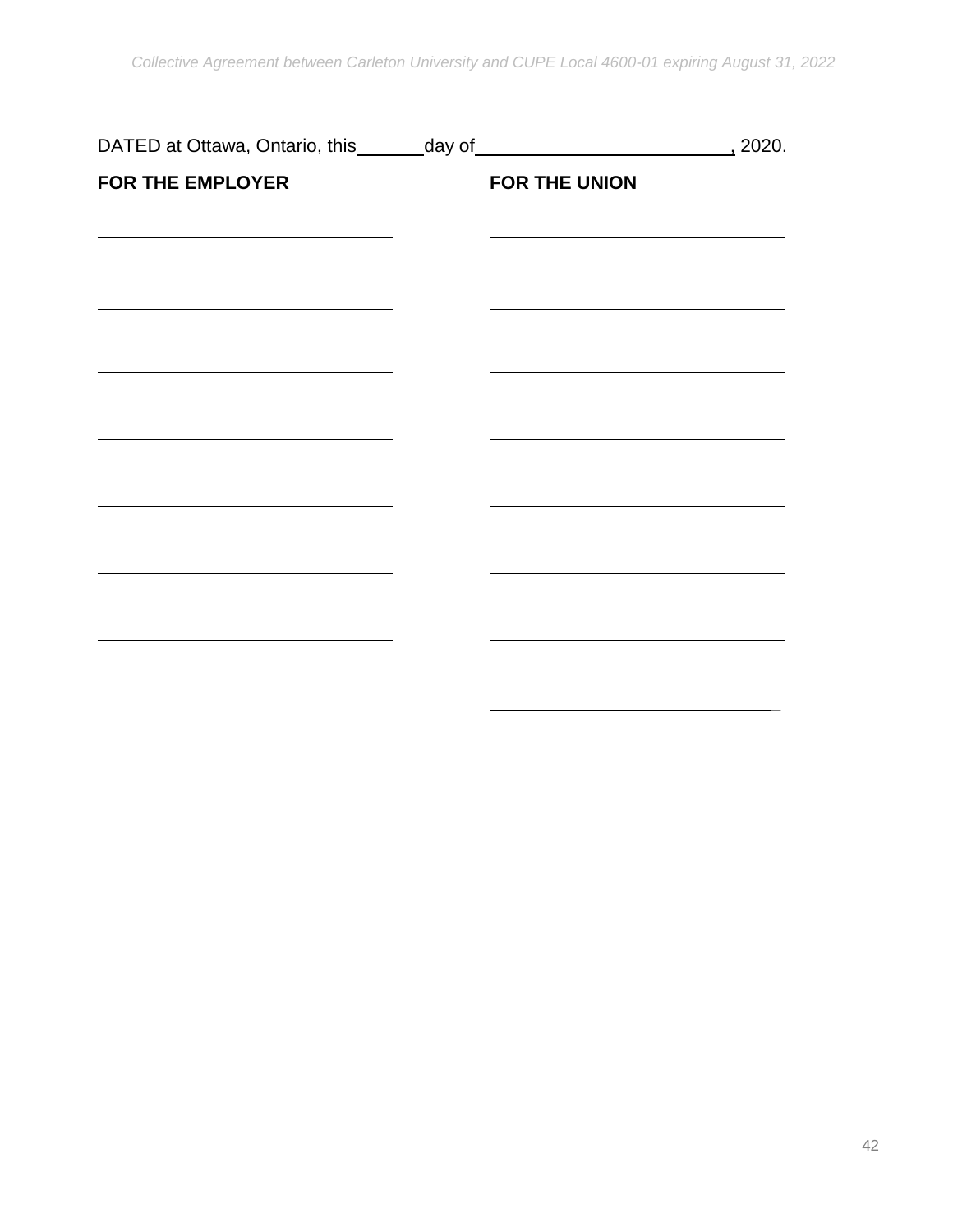## **APPENDIX A**

## **STUDENT CONSULTANTS**

The following Articles of the Collective Agreement do not apply to Student Consultants:

13.01, 13.03, 13.04(d)(viii), 13.07(b) and (c), 14.01, 14.02, 14.03(c) and 9e), 15.03, 15.05, 23.02 and 23.04(b).

The following Articles of the Collective Agreement are hereby amended as follows, for student consultants only:

| 10.04 |     | Step One:   | For Supervisor, Substitute Supervisor, User Services                                                                                                                                                                                                                                          |
|-------|-----|-------------|-----------------------------------------------------------------------------------------------------------------------------------------------------------------------------------------------------------------------------------------------------------------------------------------------|
| 10.05 |     | Step Two:   | For their department head, substitute the Associate Director,<br>Services and Facilities.                                                                                                                                                                                                     |
| 10.06 |     | Step Three: | For the appropriate Dean, substitute the Director, Computing and<br><b>Communications Services.</b>                                                                                                                                                                                           |
| 13.03 |     |             | The Department's' form shall specify/contain:                                                                                                                                                                                                                                                 |
|       | (a) |             | That application does not ensure employment; the dates upon which<br>employment decisions will be made;                                                                                                                                                                                       |
|       | (b) |             | The site in which student consultants may work;                                                                                                                                                                                                                                               |
|       | (c) |             | A description of the duties performed at computing sites;                                                                                                                                                                                                                                     |
|       | (d) |             | Sufficient space for applicants to indicate a preference as to (c);                                                                                                                                                                                                                           |
|       | (e) |             | Sufficient space for applicants to cite reasons for their preference and factors<br>which may bear on the decision including academic qualifications and<br>relevant work experience.                                                                                                         |
| 13.04 | (a) |             | The Supervisor, User Services may establish reasonable prerequisites which<br>an employee must meet in order to work at a particular computing site and<br>determine whether those prerequisites have been met before the employee<br>becomes eligible to work at any of the computing sites. |
| 13.04 | (c) |             | Based on the experience and education of the applicants, the Employer shall<br>ومراطفات والمتحاط المتمرم ألحر والمتحدث والمتحدث والمتار والمستحدث والمحارب والمناورة                                                                                                                          |

endeavour to accommodate preferences of applicants with respect to working in anyone of the sites operated by Computing and Communications Services.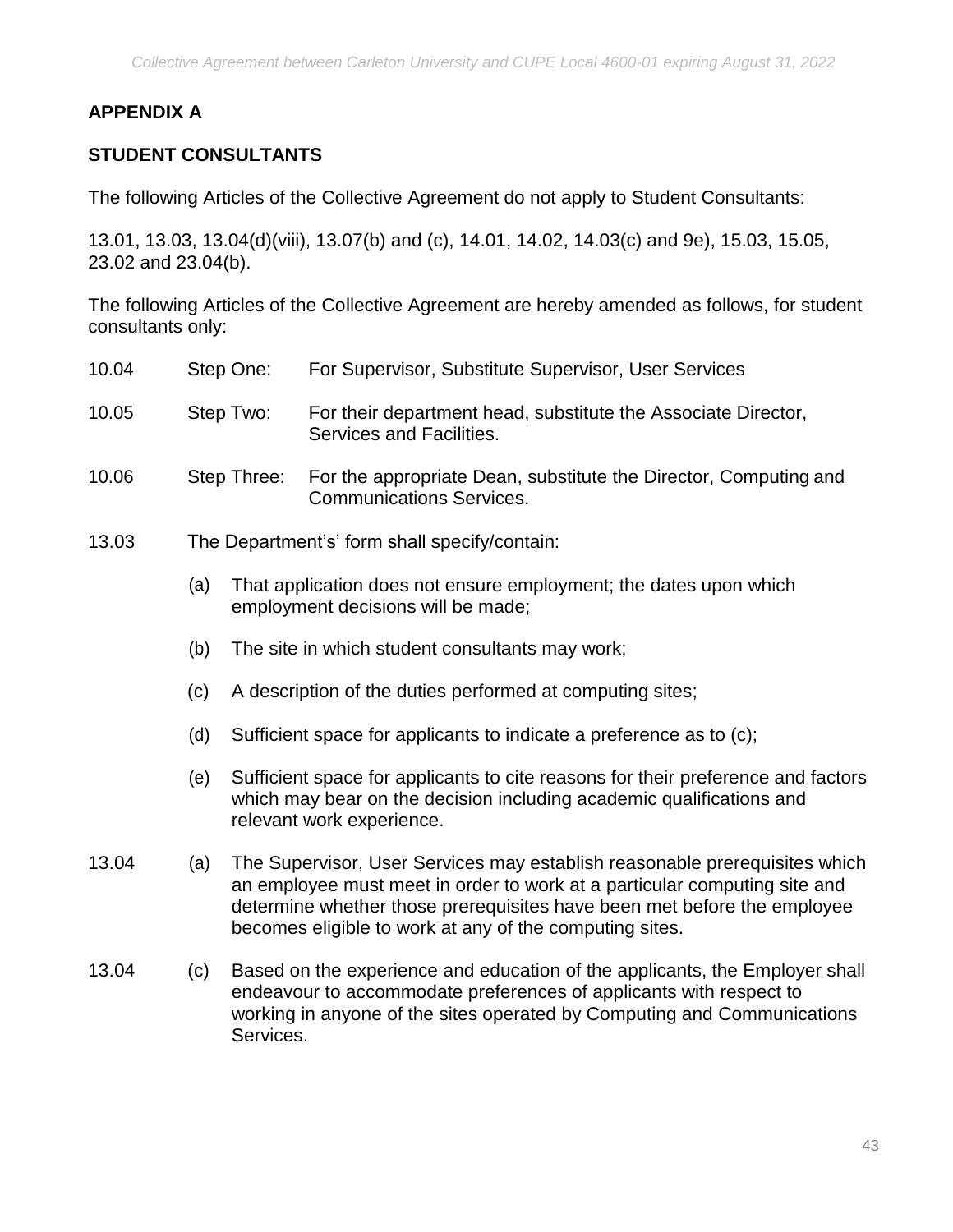- 13.07 Qualified applicants who are full-time Carleton students will be given preference over non-student applicants for student consultant positions, but nothing in this Agreement shall be construed so as to limit the Employer's right to assign work normally performed by student consultants to members of the CUPE 2424 bargaining unit.
- 14.03 (d) If, during the term of appointment, the Supervisor of User Services, CCS, changes the duties or the allocation of hours for any duties, or changes the assignment from one computing site to another, such changes shall be discussed with the employee, and confirmed in writing, with a copy to the Director, Computing & Communications Services and the Union.
- 14.04 All assigned duties of an employee shall be included in the calculation of required hours. Such duties may include, but are not limited to: keeping consulting hours at one of the computing sites, keeping records and entering data, improve, document, and/or devise tests for a program, checking and reporting terminal and printer malfunctions.
- 14.06 The Department of Computing & Communications Services will endeavour to rearrange student consultants work schedule in order to prepare for or write examinations or to fulfill any other course requirements in their own degree program.
- 22.05 For the Dean, substitute the Supervisor, User Services.
- 23.04 (c) Salaries for student consultants shall be paid on the basis of actual hours worked as submitted to the Payroll Office on a Payment Authorization form, on a bi-monthly basis.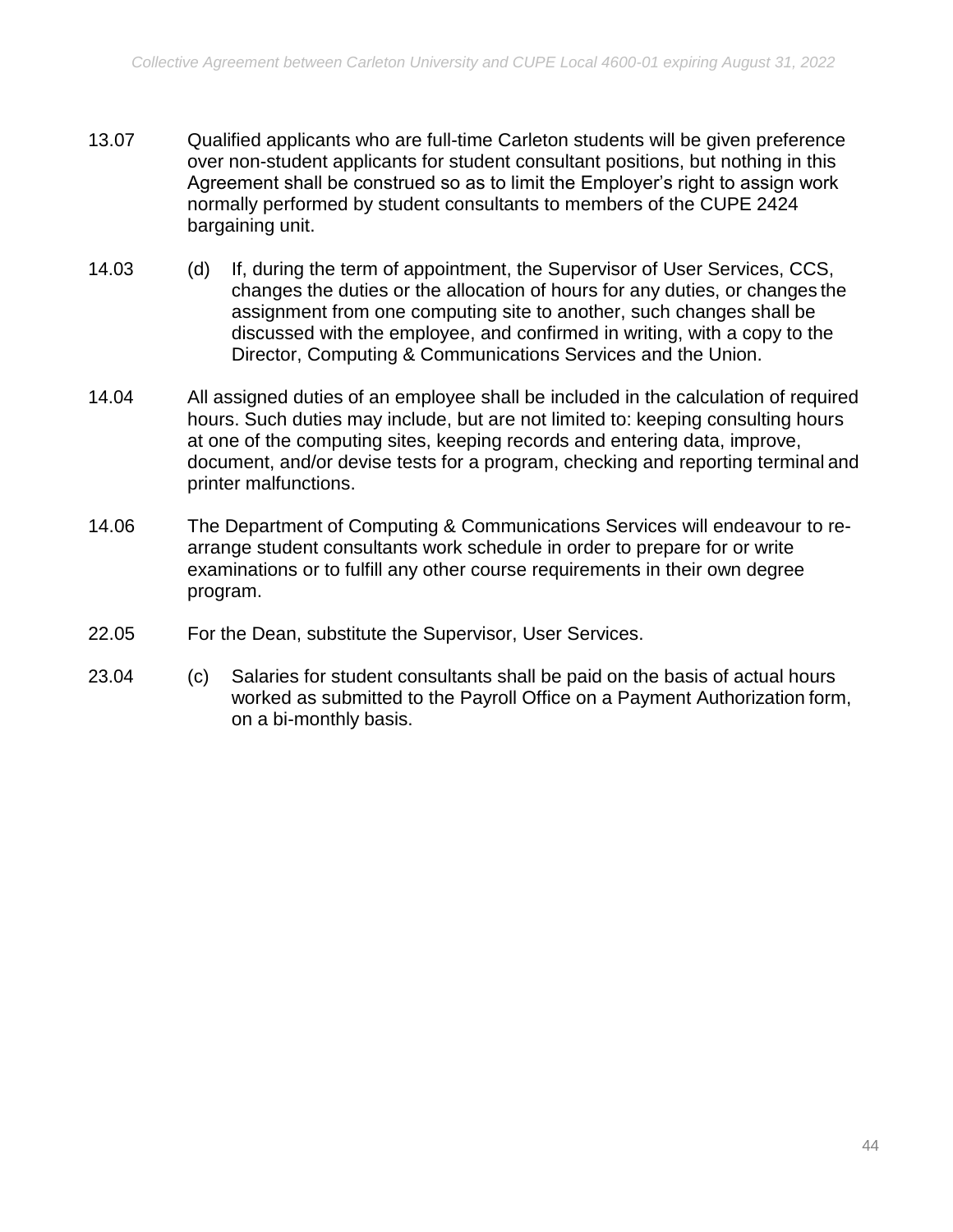## <span id="page-46-0"></span>**APPENDIX B**

To be completed by the employee:

Name:

Department of Work: **Example 2018** 

To: (Immediate Supervisor):

Based on my job description and my experience to date with the job, I have concerns; about the following aspects of my assignment as outlined below (please be as specific as possible):

I therefore request a meeting with you within five (5) working days.

Yours sincerely,

Signature **Example 2018** Date **Date Date** 

Rationale:

The Union proposes a means by which our members may address conditions of overwork through a formal request that outlines the steps to take in the event of concerns about such conditions. This is a more efficient process than the current recourses which are described in Article 14.03 and this will benefit all parties involved, as it reduces the potential for conflict, avoids grievance procedures and contributes to a healthy working relationship between the Employer and the Union.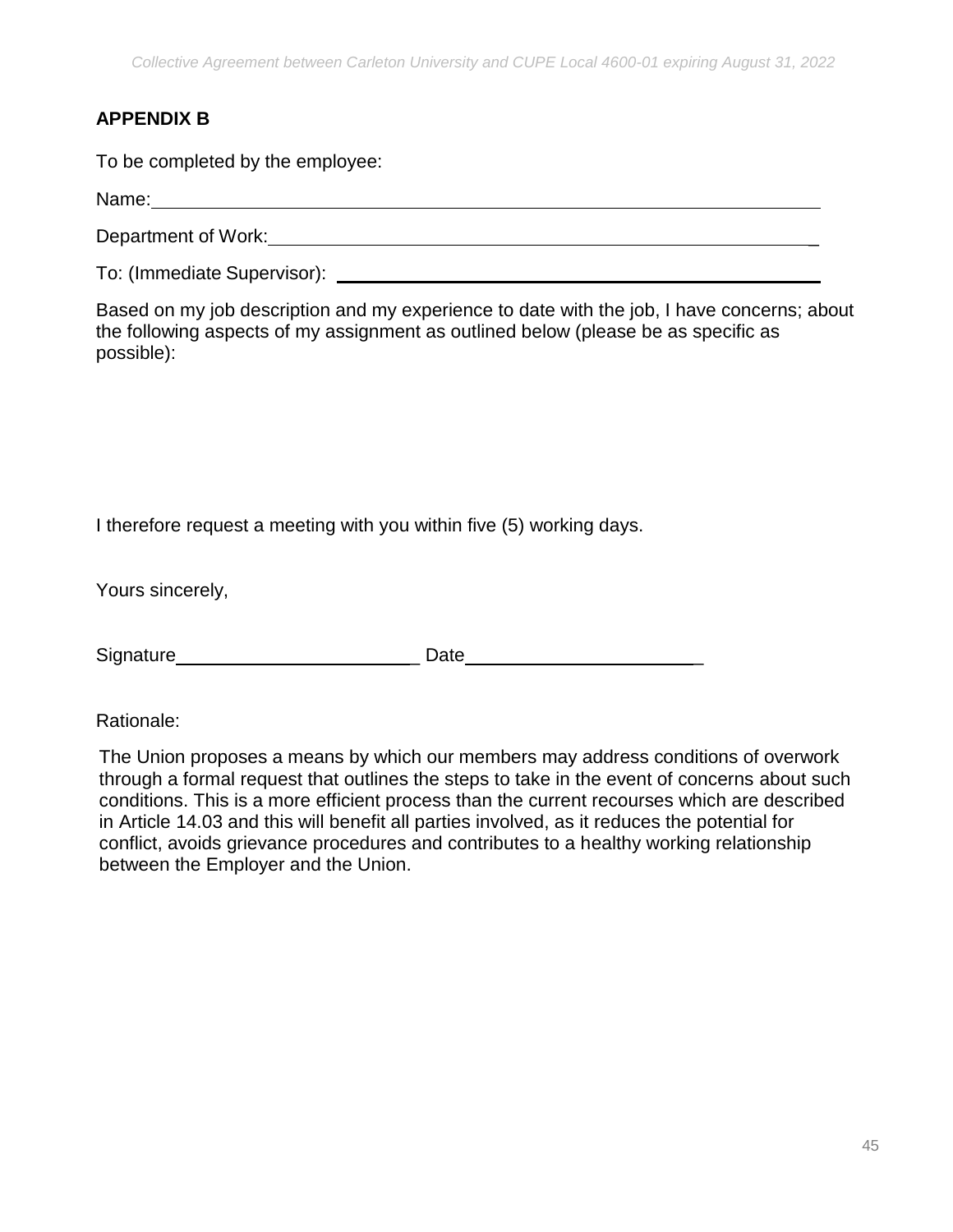## <span id="page-47-0"></span>**APPENDIX C**

#### **MEMORANDUM OF AGREEMENT**

#### **between**

#### **CARLETON UNIVERSITY**

**and**

#### **CUPE 4600 (Unit 1)**

#### **Re: Pedagogical Training and TA Orientation**

**WHEREAS,** it is the purpose of this Memorandum of Agreement to continue and to further the training and development of employees covered by the CUPE 4600 (Unit 1) Collective Agreement in order to enable those employees to enjoy and to provide the best possible teaching and learning experience for themselves and for all students of Carleton University;

**AND WHEREAS,** Article 15.02 a) of the CUPE 4600 (Unit 1) Collective Agreement requires the Employer to sponsor in the beginning of each September, an orientation session at which the Union may be represented, on pedagogical or technical skills relevant to the assigned duties of employees;

**AND WHEREAS,** Article 15.02 b) of the CUPE 4600 (Unit 1) Collective Agreement requires the Employer to establish an annual fund of ten thousand dollars (\$10,000) to be administered by the Dean of Graduate and Postdoctoral Affairs, to provide for pedagogical training for all teaching assistants;

**AND WHEREAS,** Article 15.02 b) of the CUPE 4600 (Unit 1) Collective Agreement provides that the Employer agrees to consult with the Union in the ongoing development of this training program, and in particular on:

- (i) the assessment of training needs;
- (ii) the availability of suitable training resources;
- (iii) the manner in which training opportunities should be made available to employees;
- (iv) any other matter related to training the parties agree to review.

**AND WHEREAS,** Article 15.02 c) of the CUPE 4600 (Unit 1) Collective Agreement requires the parties to periodically review the adequacy of such training programs in Article 15.02 b) and the orientation sessions in Article 15.02 a);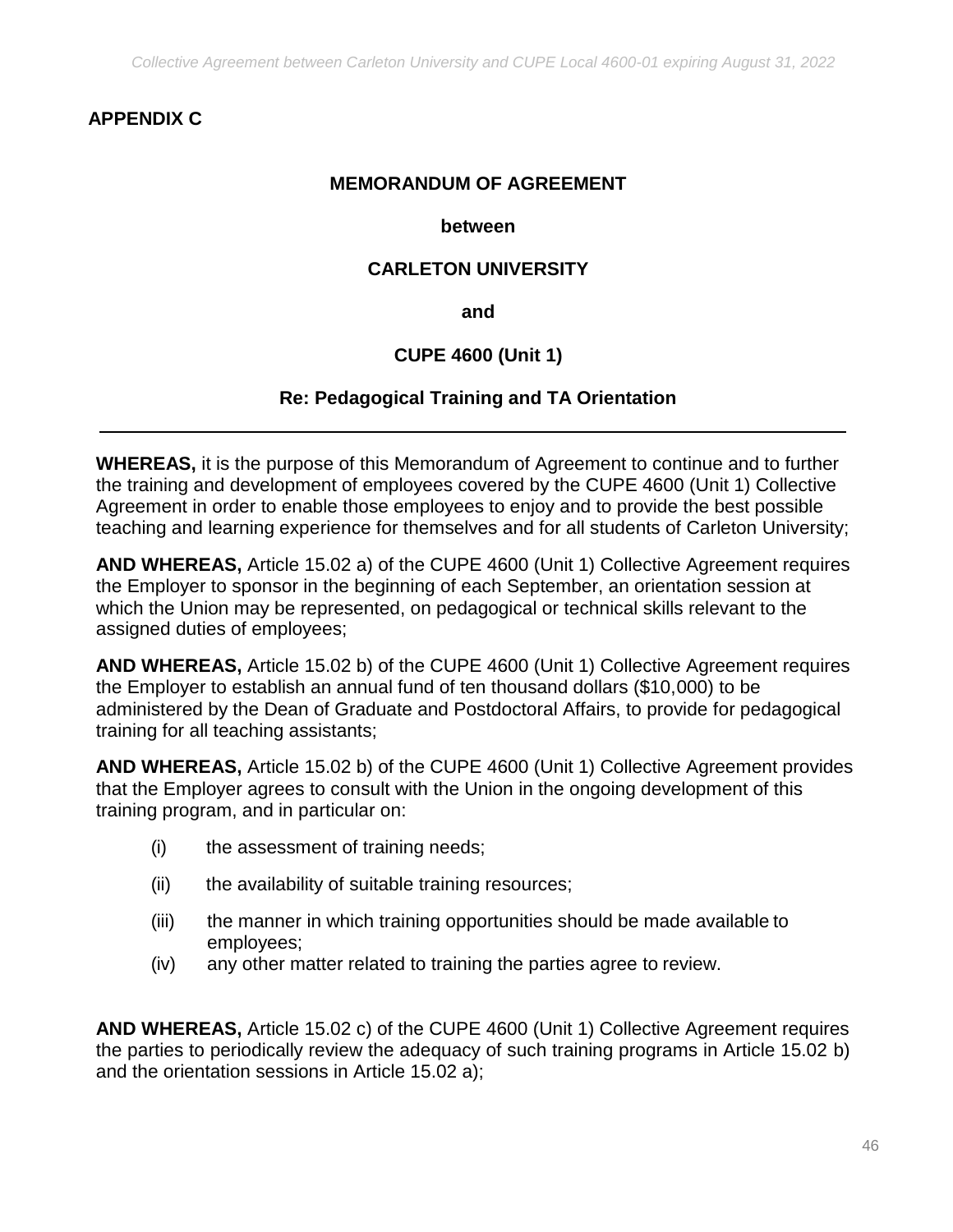#### **NOW THEREFORE,** the parties agree as follows:

- 1. The parties agree that the Dean of Graduate and Postdoctoral Affairs shall be responsible for ensuring that the Employer meets its obligations under Article 15.02of the CUPE 4600 (Unit 1) Collective Agreement. All communications regarding the manner on which the responsibility will be carried out shall be issued from the Office of the Dean of Graduate and Postdoctoral Affairs to the employees and the supervisors.
- 2. A standing joint training sub-committee of the J.C.C. shall be established with three (3) representatives of the Employer and three (3) representatives of the Union. The Employer representatives will be appointed by the Dean of Graduate and Postdoctoral Affairs within three months' ratification of the current collective agreement.
- 3. The training sub-committee of J.C.C. shall meet at least three (3) times per year. Additional meetings may be called by either party on five (5) days written or by mutual consent.
- 4. The purpose of the training sub-committee shall be to make recommendations to the Dean of Graduate and Postdoctoral Affairs regarding the ongoing development of TA training and to review the adequacy of such training programs and of the orientation session referred to in articles 15.02 a) and b) of the CUPE 4600 (Unit 1) Collective Agreement.
- 5. The joint training sub-committee shall review the following on an ongoing basis and report to the Dean of Graduate and Postdoctoral Affairs their recommendations on, inter alia:
	- (i) the assessment of training needs;
	- (ii) the availability of suitable training resources currently in place;
	- (ii) the manner in which training opportunities should be made available to employees;
	- (iv) the scheduling of training opportunities for employees;
	- (v) CUPE 4600 representation in the orientation session at the beginning of each September;
	- (vi) the evaluation of training provided to employees;
	- (vii) the tracking of training hours worked by employees;
	- (viii) any other matter related to training the parties agree to review.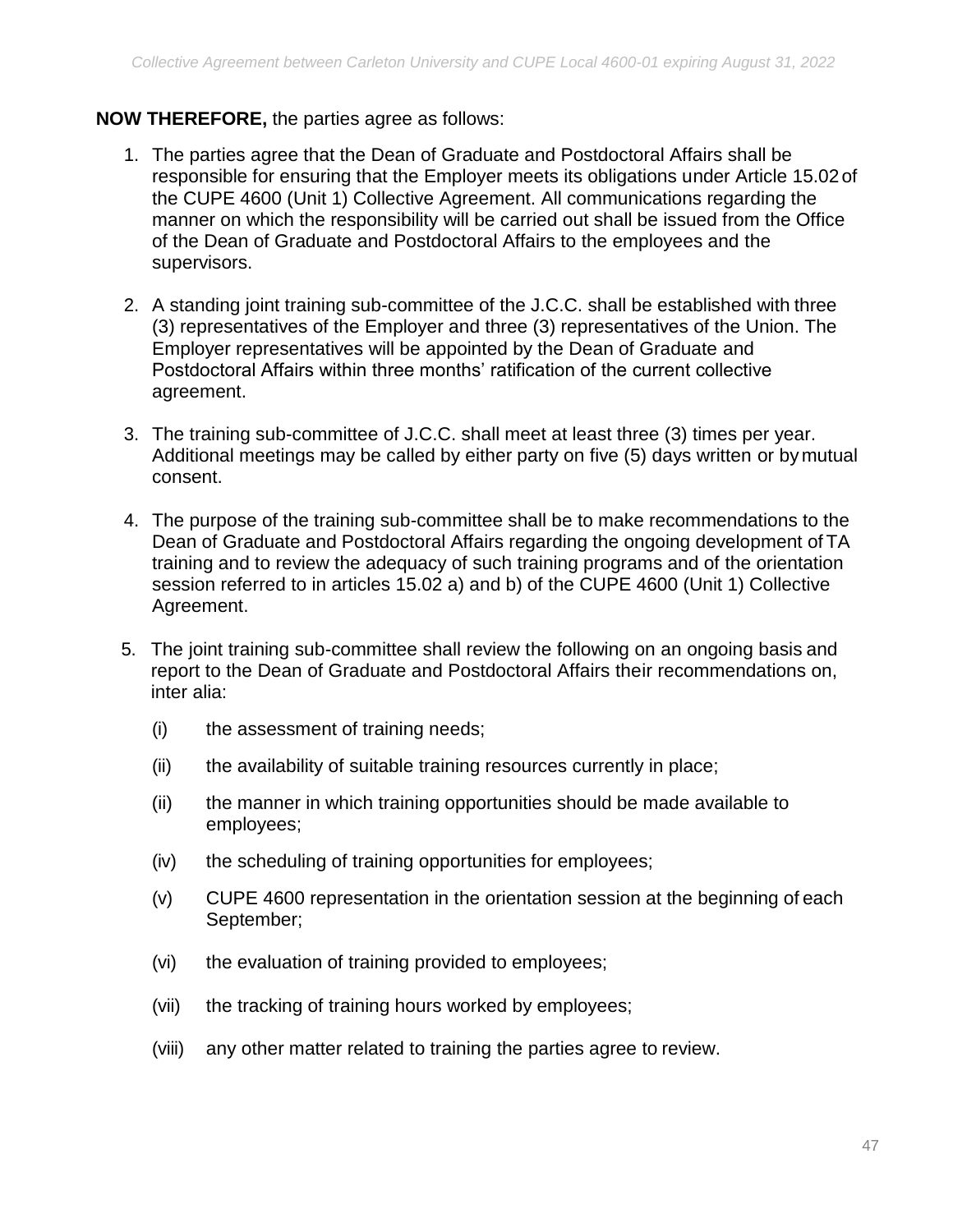- 6. The parties agree that CUPE 4600 shall be represented at the orientation session in the beginning of each September. The role of the CUPE 4600 representative at the orientation session shall be reviewed on an ongoing basis.
- 7. The parties agree that the Dean of Graduate and Postdoctoral Affairs shall be responsible for ensuring that the time spent by employees in training is tracked, recorded and paid. Payment for training shall be governed by the provisions of the CUPE 4600 (Unit 1) Collective Agreement.

| <b>FOR THE EMPLOYER</b> | FOR THE UNION                                                                             |  |
|-------------------------|-------------------------------------------------------------------------------------------|--|
|                         |                                                                                           |  |
|                         |                                                                                           |  |
|                         | the control of the control of the control of the control of the control of the control of |  |
|                         |                                                                                           |  |
|                         |                                                                                           |  |
|                         |                                                                                           |  |
|                         |                                                                                           |  |
|                         |                                                                                           |  |
|                         |                                                                                           |  |
|                         |                                                                                           |  |
|                         |                                                                                           |  |
|                         |                                                                                           |  |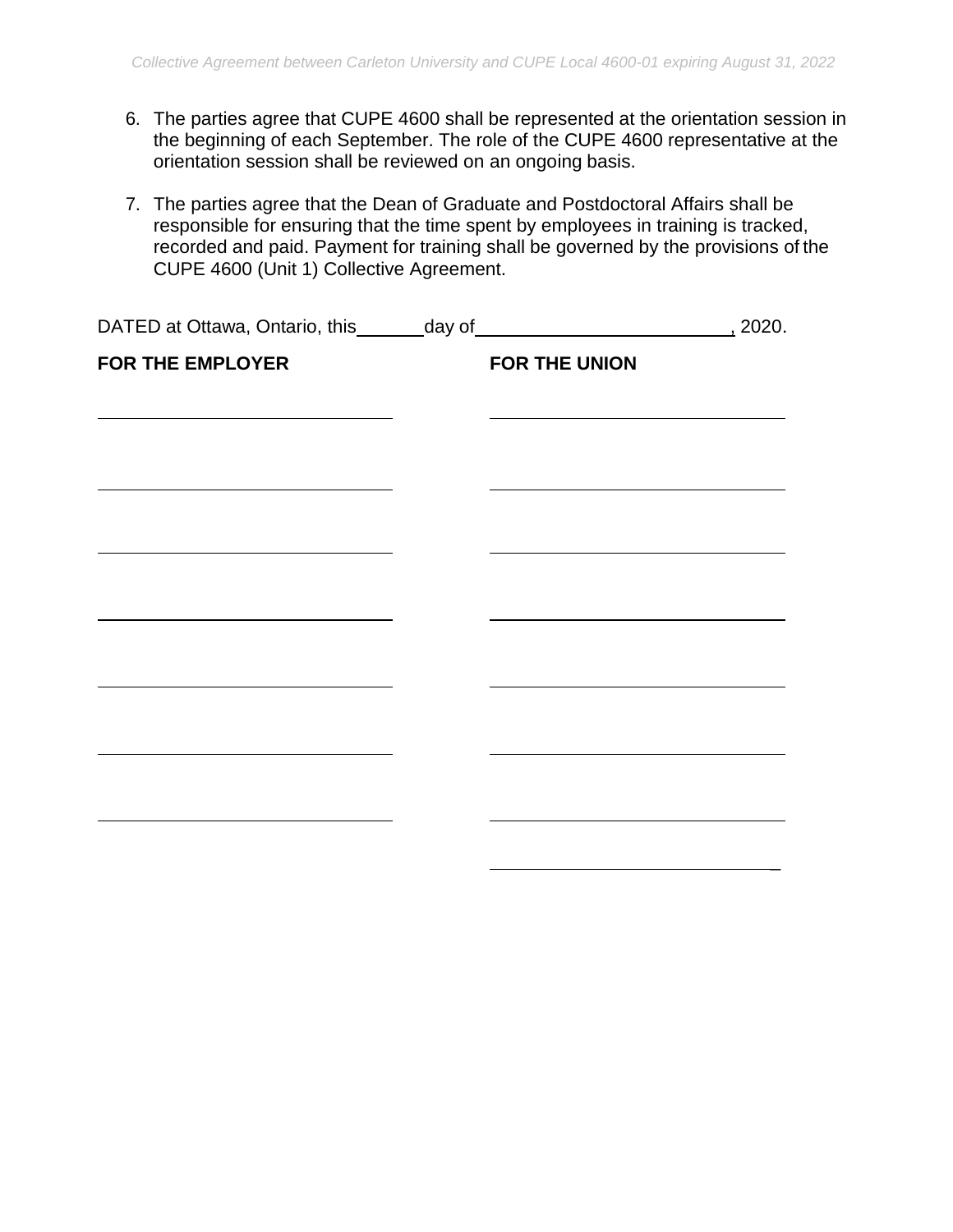#### **LETTER OF UNDERSTANDING**

#### **between**

#### **CARLETON UNIVERSITY**

**and**

#### **CUPE 4600 (UNIT 1)**

<span id="page-50-0"></span>**WHEREAS,** The Employer and the Union agree that the Union does not have any jurisdiction over the determination of scholarships or bursaries offered by the Faculty of Graduate and Postdoctoral Affairs.

**NOW THEREFORE,** the Employer confirms that for the duration of this Collective Agreement, no scholarship or bursary offered by the Faculty of Graduate and Postdoctoral Affairs to any graduate student employed in the bargaining unit will be reduced as a result of the negotiated rates of pay in this Agreement.

| DATED at Ottawa, Ontario, this | day of               | 2020. |
|--------------------------------|----------------------|-------|
| <b>FOR THE EMPLOYER</b>        | <b>FOR THE UNION</b> |       |
|                                |                      |       |
|                                |                      |       |
|                                |                      |       |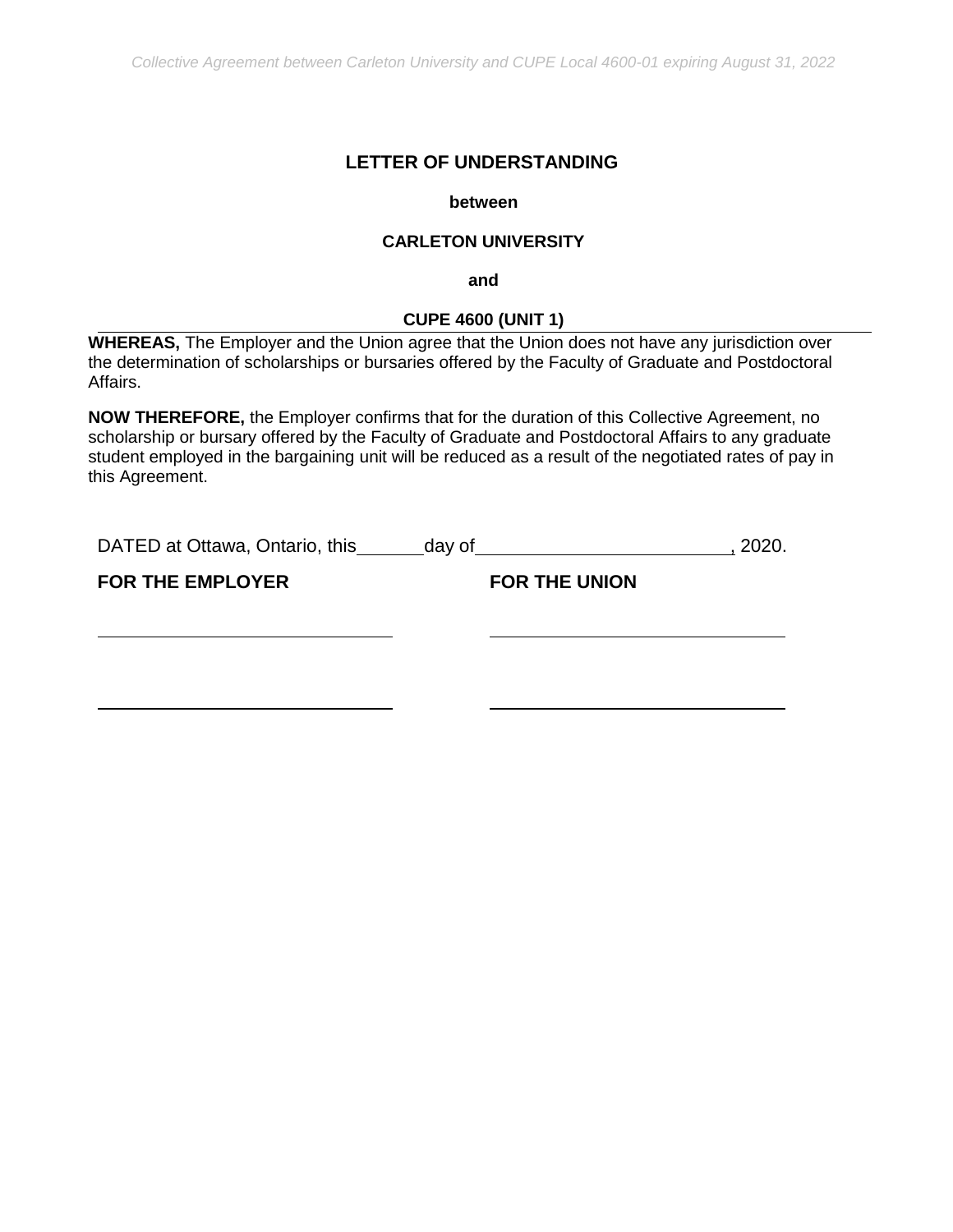*Collective Agreement between Carleton University and CUPE Local 4600-01 expiring August 31, 2022*

#### **LETTER OF UNDERSTANDING**

**between** 

#### **CARLETON UNIVERSITY**

**and**

#### **CUPE 4600 (UNIT 1)**

#### **Re: Preference for Undergraduate TAs**

<span id="page-51-0"></span>The parties agree with the principle that undergraduate TA's who have worked in the past shall have, subject to satisfactory performance, preference for available work for which they are qualified. The parties further agree to discuss the matter at J.C.C. with a view to the implementation of this Agreement.

| DATED at Ottawa, Ontario, this _______ day of |                      | 2020. |
|-----------------------------------------------|----------------------|-------|
| <b>FOR THE EMPLOYER</b>                       | <b>FOR THE UNION</b> |       |
|                                               |                      |       |
|                                               |                      |       |
|                                               |                      |       |
|                                               |                      |       |
|                                               |                      |       |
|                                               |                      |       |
|                                               |                      |       |